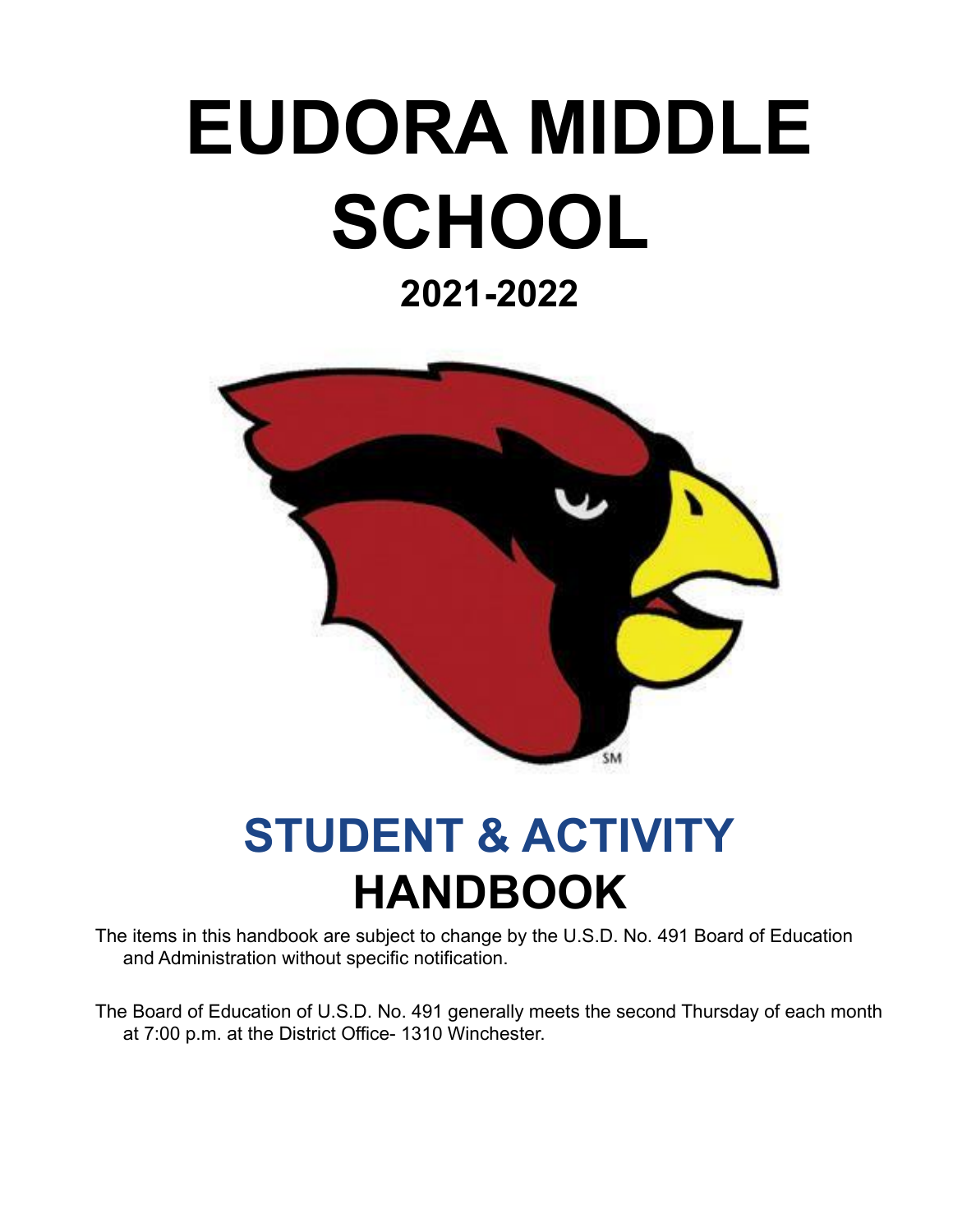| <b>USD491 MISSION</b><br>4                               |          |  |
|----------------------------------------------------------|----------|--|
| <b>BUILDING MISSION STATEMENT</b>                        | 4        |  |
| <b>WELCOME TO EMS</b>                                    | 4        |  |
| <b>SCHOOL HOURS</b>                                      | 4        |  |
| ARRIVAL AT SCHOOL                                        | 4        |  |
| SAFETY TO AND FROM SCHOOL                                | 4        |  |
| <b>ATTENDANCE POLICY</b>                                 | 5        |  |
| <b>TARDY POLICY</b>                                      | 6        |  |
| <b>SATURDAY SCHOOL</b>                                   | 6        |  |
| <b>SKIPPING</b>                                          | 6        |  |
| <b>TRUANCY</b>                                           | 6        |  |
| <b>ACADEMICS</b>                                         | 8        |  |
| STUDENT IN GOOD STANDING                                 | 8        |  |
| <b>HOMEWORK</b>                                          | 8        |  |
| 6th Grade Late Work Policy                               | 8        |  |
| 7th Grade Late Work Policy                               | 8        |  |
| 8th Late Work Policy                                     | 8        |  |
| <b>Tests</b>                                             | 9        |  |
| <b>GRADING SYSTEM</b>                                    | 9        |  |
| GRADING, PROGRESS REPORTING, AND HONOR ROLL POLICY       | 9        |  |
| <b>GUIDELINES FOR PROMOTION</b>                          | 9        |  |
| <b>SOAR REWARDS</b>                                      | 10       |  |
| POWER HOUR                                               | 10       |  |
| <b>ADMISSION OF STUDENTS</b>                             | 11       |  |
| <b>WITHDRAWAL OF STUDENT</b>                             | 11       |  |
| <b>STUDENT CODE OF CONDUCT</b>                           | 12       |  |
| GUIDE TO GOOD CONDUCT                                    | 12       |  |
| STUDENT DISCIPLINE AND MIDDLE SCHOOL DISCIPLINE POLICIES | 12       |  |
| MINOR & MAJOR POINTS INFORMATION                         | 13       |  |
| EMS BEHAVIOR CODE AND POINT SYSTEM                       | 13       |  |
| RULES FOR GOOD BEHAVIOR                                  | 15       |  |
| JURISDICTION OF SCHOOL OFFICIALS                         | 16       |  |
| SEARCH AND SEIZURE ON SCHOOL PREMISES                    | 16       |  |
| FORMS of SCHOOL DISCIPLINE                               | 17       |  |
| <b>DETENTIONS</b>                                        | 17       |  |
| SUSPENSION AND EXPULSION                                 | 17       |  |
| IN-SCHOOL SUSPENSION (ISS)                               | 18       |  |
| REVERSE SUSPENSIONS                                      | 18       |  |
| SUSPENSION REDUCTION OPTION                              | 18       |  |
| DRESS CODE                                               | 19       |  |
| <b>PASSES</b>                                            | 19       |  |
| <b>CHEATING</b>                                          | 19       |  |
| <b>PLAGIARISM</b><br><b>BULLYING</b>                     | 19<br>19 |  |
|                                                          |          |  |
| <b>SCHOOL PROPERTY</b>                                   | 21       |  |
| TECHNOLOGY "ACCEPTABLE USE POLICY"                       | 21       |  |
| Student Chromebook computer Policy                       | 21       |  |
| <b>TELEPHONE USAGE</b>                                   | 23       |  |
| ELECTRONIC DEVICES                                       | 23       |  |
| <b>STUDENT LOCKERS</b>                                   | 24       |  |
| <b>PLANNERS</b><br><b>TEXTBOOKS</b>                      | 24<br>24 |  |
| CARE OF BUILDINGS AND EQUIPMENT                          | 25       |  |
|                                                          |          |  |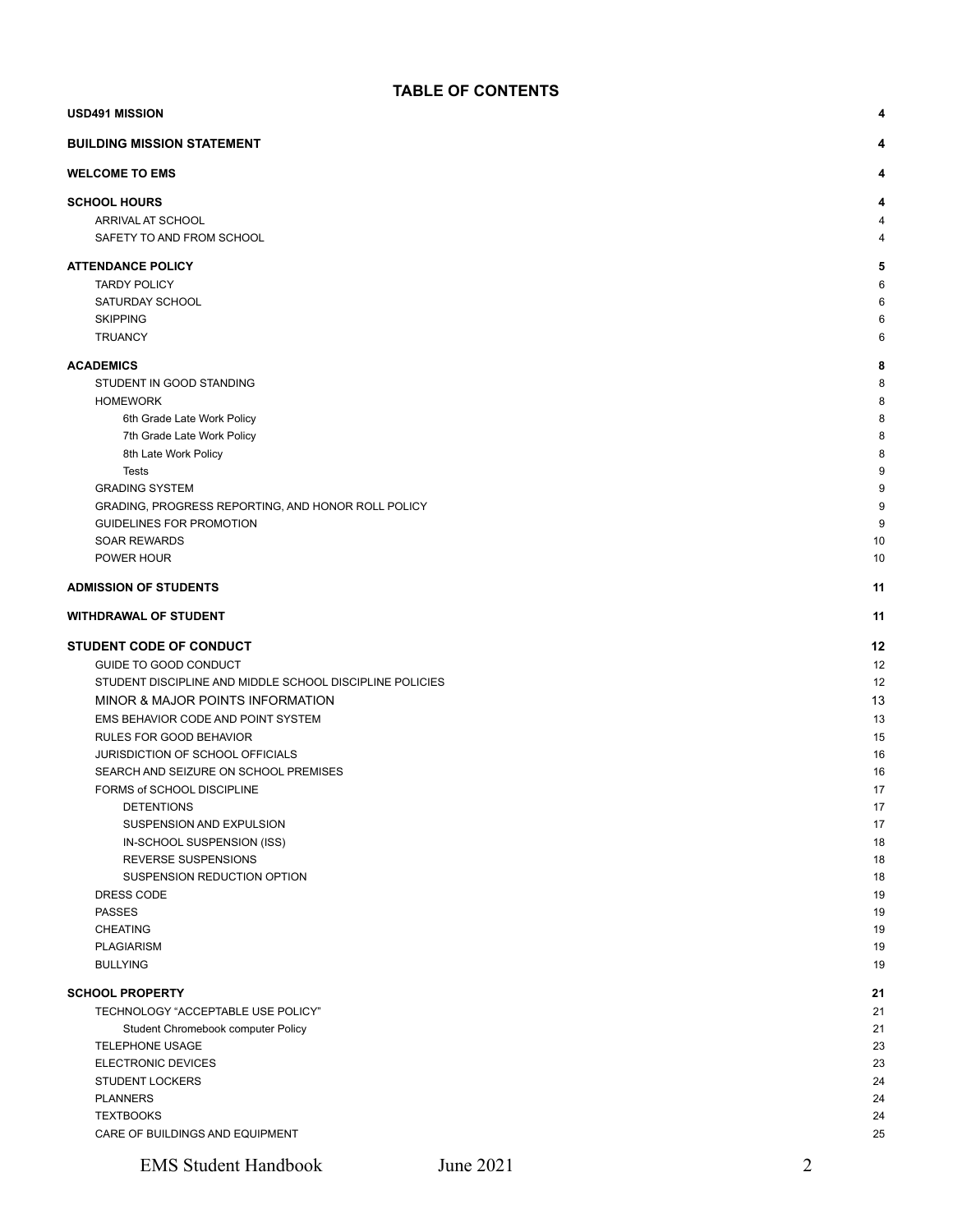| <b>SCHOOL GROUNDS</b><br>VANDALISM AGAINST SCHOOL PROPERTY | 25<br>25 |
|------------------------------------------------------------|----------|
| <b>TRANSPORTATION</b>                                      | 26       |
| <b>BUS RIDERS RULES</b>                                    | 26       |
| PROCEDURE FOR TEMPORARY TRANSPORTATION CHANGE              | 26       |
| PROCEDURE FOR DEALING WITH BUS MISBEHAVIOR                 | 26       |
| <b>GENERAL</b>                                             | 27       |
| LUNCH                                                      | 27       |
| <b>GUIDANCE SERVICES</b>                                   | 27       |
| <b>USE OF LIBRARY</b>                                      | 27       |
| <b>ASSEMBLIES</b>                                          | 27       |
| MIDDLE SCHOOL DANCES                                       | 27       |
| HOME AND FAMILY NIGHT                                      | 27       |
| <b>SELLING AT SCHOOL</b>                                   | 28       |
| <b>VISITORS</b>                                            | 28       |
| <b>HEALTH FOR THE MIDDLE SCHOOL</b>                        | 29       |
| <b>IMMUNIZATIONS</b>                                       | 29       |
| MEDICATIONS AT SCHOOL                                      | 29       |
| <b>HOMEBOUND</b>                                           | 30       |
| <b>SAFETY</b>                                              | 31       |
| STORMY WEATHER AND/OR EMERGENCY PHONE BROADCAST            | 31       |
| STUDENTS RELEASE IN TIMES OF CRISIS                        | 31       |
| <b>TORNADO DRILLS</b>                                      | 31       |
| <b>FIRE DRILLS</b>                                         | 31       |
| <b>LOCKDOWNS</b>                                           | 31       |
| EVACUATION PLAN FOR THE DISABLED                           | 32       |
| EUDORA BOARD POLICY GAAF: EMERGENCY SAFETY INTERVENTIONS   | 32       |
| USE OF EMERGENCY SAFETY INTERVENTIONS                      | 33       |
| <b>STUDENT ACTIVITY INFORMATION</b>                        | 37       |
| PHILOSOPHY OF THE ACTIVITIES DEPARTMENT                    | 37       |
| <b>RULES FOR ACTIVITIES</b>                                | 37       |
| <b>LEAGUE AFFILIATION</b>                                  | 37       |
| <b>ELIGIBILITY</b>                                         | 37       |
| PHYSICAL EXAMINATION                                       | 38       |
| <b>WARNING STATEMENT</b>                                   | 38       |
| KSHSAA CONCUSSION RELEASE                                  | 38       |
| <b>MEDICAL RELEASE</b>                                     | 38       |
| <b>INSURANCE</b>                                           | 38       |
| EMERGENCY AND FIRST AID TREATMENT                          | 38       |
| <b>ATTENDANCE</b>                                          | 39       |
| <b>TRANSPORTATION</b>                                      | 39       |
| <b>TRAINING RULES</b>                                      | 39       |
| DETENTIONS FOR ATHLETES                                    | 39       |
| <b>PRACTICES</b>                                           | 39       |
| ATHLETE ALCOHOL-TOBACCO DRUG POLICY                        | 40       |
| <b>DUE PROCESS</b>                                         | 40       |
| <b>APPENDIX</b>                                            | 42       |
| <b>CONSTITUTIONS</b>                                       | 42       |
| EMPLOYEE SEXUAL HARASSMENT                                 | 43       |
| EQUAL EMPLOYMENT/EDUCATIONAL OPPORTUNITY AGENCY            | 43       |
| <b>GRIEVANCE PROCEDURES</b>                                | 44       |
| <b>FERPA</b>                                               | 45       |
| EAST CENTRAL KANSAS COOPERATIVE IN EDUCATION               | 46       |
| NOTICE TO PARENTS OF STUDENTS WITH DISABILITIES            | 46       |
| SUICIDE PREVENTION/INTERVENTION                            | 47       |
|                                                            |          |
| <b>EMS Handbook Receipt</b>                                | 51       |

EMS Student Handbook June 2021 3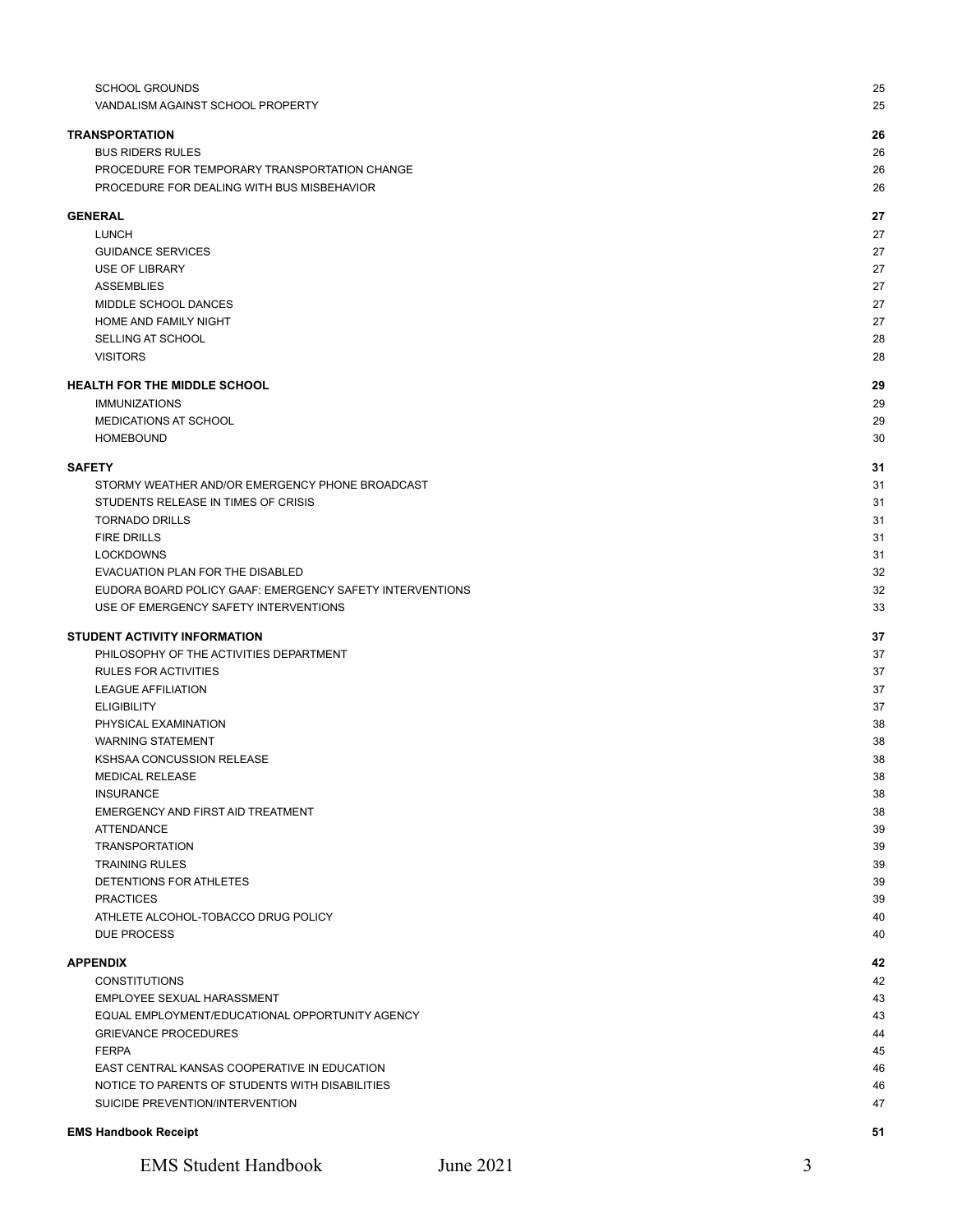#### **EUDORA MIDDLE SCHOOL**

#### <span id="page-3-0"></span>**USD491 MISSION**

While fostering a partnership with students, parents and the community; the mission of Eudora Schools is to prepare the students to be effective, successful, and responsible citizens with the ability to use their knowledge, behavior, and skills to reach their full potential while facing the challenges of tomorrow in our ever-changing world.

#### <span id="page-3-1"></span>**BUILDING MISSION STATEMENT**

The mission of Eudora Middle School is to create a safe and nurturing environment to meet the unique needs of middle level students as they develop intellectually and socially. Our goal is to help educate the Whole Child by encouraging individual growth, developing strong social-emotional wellness, providing an exciting and rigorous education, increasing opportunities for participation, and promoting sportsmanship and teamwork.

#### <span id="page-3-2"></span>**WELCOME TO EMS**

Welcome to Eudora Middle School. Eudora Middle School is for students in grades sixth through eighth. We hope you will find our teachers, staff, and students friendly, helpful, and willing to assist you in your transition to and through middle school. If you have any questions or concerns about any of our programs, please call our office at 542-4960. Teachers are available for conferences according to their schedules and the principal's door is open for visits at any time.

#### <span id="page-3-3"></span>**SCHOOL HOURS**

Regular school hours are 8:05 a.m. to 3:25 p.m. for all students. Students may ride the district shuttle buses. A shuttle schedule can be found on the district web site or at district buildings.

#### **Leaving School During School Hours or Once A Student Has Arrived At School**

Students may be dismissed during school hours to meet a medical or dental appointment or for personal reasons of the parent. To safeguard your child, requests for dismissal must be by phone or in writing and submitted to the office. If possible, send this request to the office one day in advance. Once a student arrives at school they may not leave without permission from the office. Before the student is released, the parent must come to the office and sign the student out.

#### <span id="page-3-4"></span>**ARRIVAL AT SCHOOL**

Students should not arrive at school before 7:40 a.m unless they have special permission. Doors will be unlocked daily at 7:40 a.m. so students may gain admittance to the building. Students will not be allowed to wait at the doors. They should stay in your vehicle until doors are unlocked due to no supervision until 7:40 a.m. Students eating breakfast may enter the building and proceed to the food service area at 7:40 a.m. Other students will report to the designated area. In addition, students will be expected to leave the premises at 3:30 p.m. unless they are with a member of the staff or in an activity.

#### <span id="page-3-5"></span>**SAFETY TO AND FROM SCHOOL**

Because of the location of Eudora Middle School, and traffic issues on Douglas County road 1061 (Church Street), students are NOT allowed to ride bicycles to or along Douglas County 1061. Students living south of

Kansas Highway 10 and who will NOT be traveling along Douglas County road 1061 are allowed to ride bicycles to school.

Skates/Skateboards/Motorized Scooters/Scooters/Wheelies (shoes with wheels inside the soles) are NOT allowed at EMS, and will be confiscated. Parents are also discouraged from allowing their students to walk down Douglas County Road 1061 to and from school. Shuttles will be provided to/from other schools in the district. Students will need to make arrangements, however, after detentions.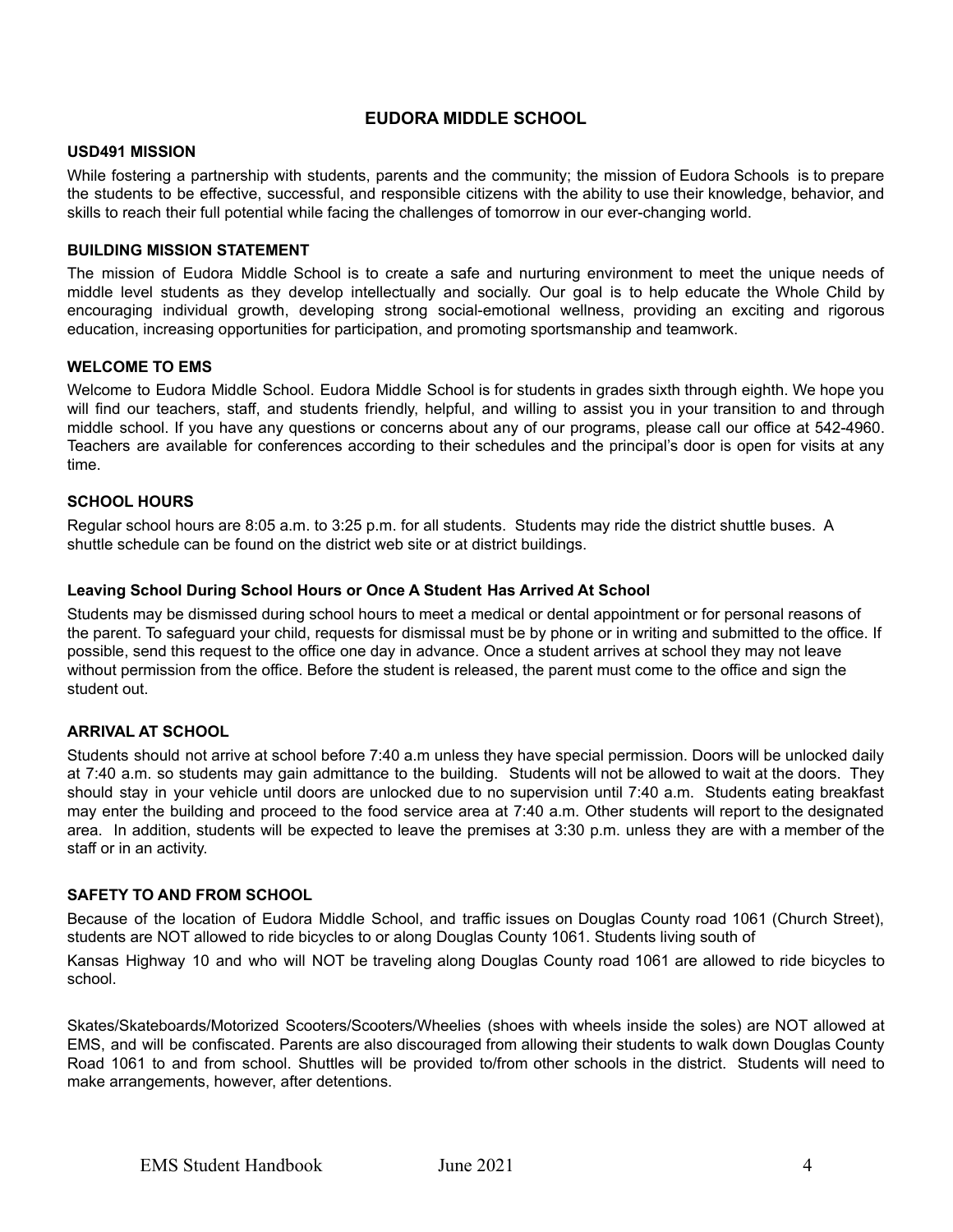#### <span id="page-4-0"></span>**ATTENDANCE POLICY**

Regular school attendance is expected of all students and is a necessary factor in achieving school success. While we are aware that all learning is not confined to the classroom, the educational opportunities are severely limited for the individual student when that student is absent from the classroom environment. Parents should be aware of student absences and help reduce unnecessary loss of class time

When your child is absent from school, please call the office before 9:00 am on the day of the absence. If your child is not in attendance and the school has not received notification **within 48 hours**, the absence will be permanently recorded as unexcused. It is the student's responsibility to ensure a parent verifies the absence; the EMS office will not pursue parental verification. Parental approval of an absence does not necessarily make the absence an excused absence.

After 15 days of school absences (105 hours), an absence will require a doctor's note in order to be considered an excused absence. Time missed past 15 days will still require the hours be made up before or after school or during Saturday School. Without a doctor's note, these absences will be unexcused and truancy will be filed.

Excused absences will be given for the following reasons:

- Religious activities and/or religious holidays
- Sickness, injury, or other medical condition
- Family funeral Legal reason (documentation must be provided)
- Extraordinary family circumstances (excused at the discretion of a principal)
- Pre-approved absences absences from school that have been approved by a building principal prior to the occurrence

Unexcused absences are not covered by the aforementioned definition. Examples of an unexcused absence may include, but may not be limited to:

- Repetitive or chronic absences due to illness or injury not documented by a medical professional
- Truancy
- Family vacations (unless prior approval has been granted)
- Undocumented absences. (must meet the 48 hour notification stipulation)
- Non-emergency family situations
- Attempts made by a student to falsify an absence through a call by a parent impersonator
- Any tardy 10 minutes or greater to a class

#### **Unexcused absence time must be made up before or after school and/or during Saturday School.**

• Building administration will set make-up time. Additional disciplinary action may be taken by the administration beyond a student having to make-up unexcused time.

• If a student misses the make-up time, they will be assigned additional time and points will be assigned from the disciplinary point system. If a student misses two consecutive detentions or more than three detentions in the school year they will be required to serve an ISS in addition to making up their assigned detentions.

• Last minute rescheduling of detentions and make up time will not be allowed. Rescheduling must take place before 8AM the day the detention is to take place except in cases of family emergencies.

• If a student misses Saturday School they will be required to serve an ISS when they return to school and will be assigned an additional Saturday School.

Once a student has reached the maximum of 15 absences (105 hours), the following policy will be applied:

• Students will make up time whether the absence is excused or unexcused.

• Time missed will be made up before or after school and/or on Saturday morning immediately following the student's return to school.

• A student that has 14 or more hours to make-up due to excessive or unexcused absences will be classified as a student not in good standing. A student not in good standing cannot attend nor participate in extracurricular activities or events. (This includes prom, senior trip, sport events, etc.)

• Students exceeding unexcused absence totals established by the KS Legislature will have truancy filed. See Truancy Policy located elsewhere in this section.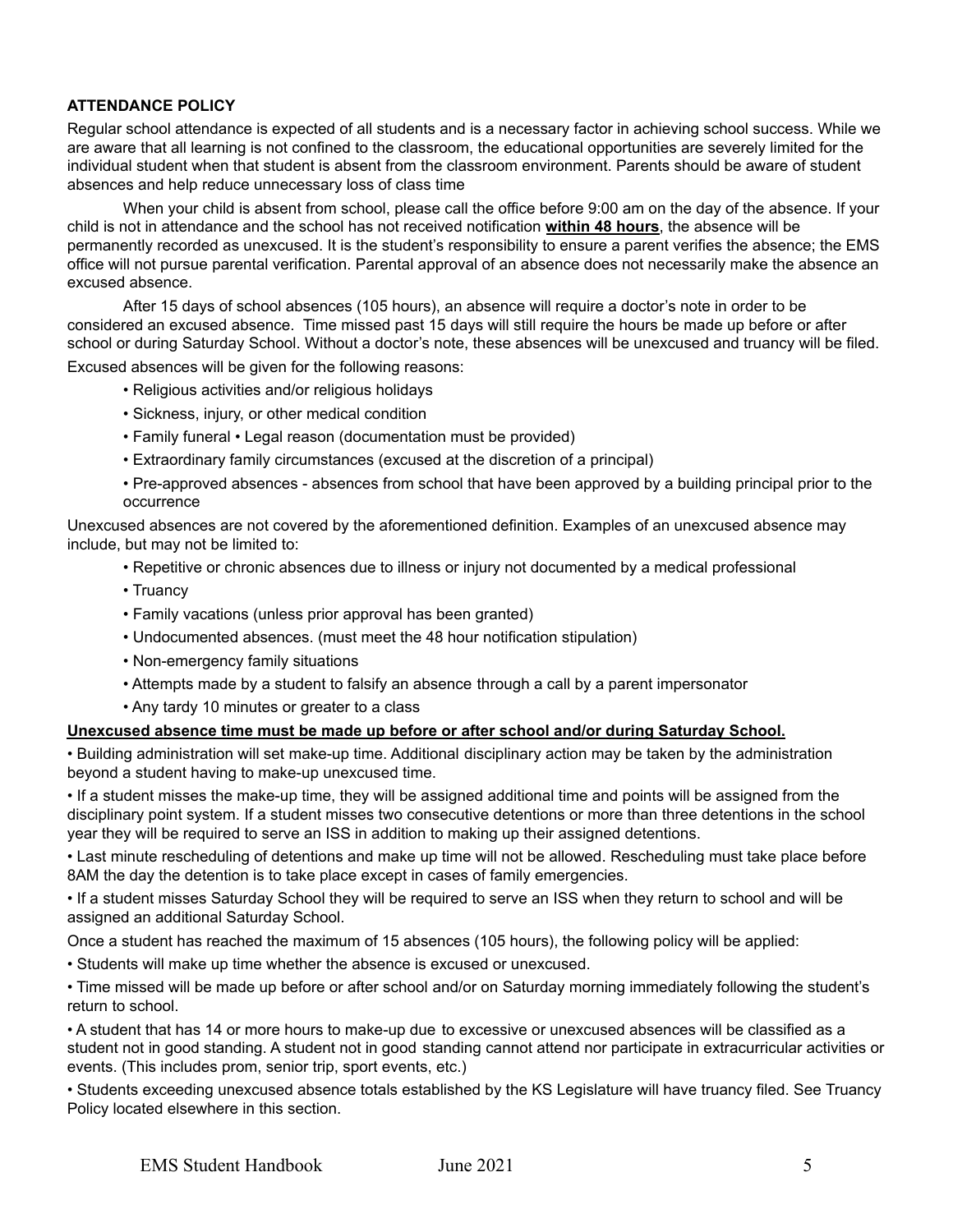Extensions to the attendance policy as it relates to excessive absences may be granted by the administration for the following reasons:

• Chronic medical reasons. This requires doctor verification for each day missed from a scheduled school day.

• A student is absent consecutive days for a family emergency. Parent/s and administration will discuss the emergency, then administration will have the final decision on the validity of the reason.

• All extensions and the length of those extensions are contingent upon the judgment of the administration.

• Students whose absences are excused are given an opportunity to make up missed work. Students will have two days per excused absence to make up new work assigned during the absence. After any excused absence, it is the student's responsibility to make the initial contact with his/her teacher(s) to determine make-up assignments and schedule times for taking any tests missed. Students are encouraged to contact teachers via email during their absence, or visit with their teachers first thing upon their return to school. When the student knows in advance that she or he will be absent, the student should request any required work prior to the absence. If a due date is established for an assignment, project, or test before a student's absence, the student is expected to meet the original deadline. Making up work that was missed during a prolonged absence due to illness may be handled on an individual basis between the teacher and student. A prolonged absence would be anything over a week's time.

• Students absent from school for more than half a day (for reasons other than school sponsored or school approved activities) will not participate in any extracurricular school activities occurring on that day without administrative approval. This includes late afternoon and evening events.

• If a student has irregular attendance, parents will be called for a conference. If satisfactory arrangements cannot be made, the student may be suspended or expelled.

Parental approval of an absence does not necessarily make the absence an excused absence. Any absence not verified by a parent within 48 hours will be unexcused. It is the student's responsibility to have a parent verify the absence.

For advance approval of an absence, a request must be turned in and approved by the principal and taken to all classes one day in advance. (This may be in the form of a note from home and brought in for the principal's signature and carried to each class for notification to the teachers.) This form must then be returned into the office.

#### <span id="page-5-0"></span>**TARDY POLICY**

Students who are tardy to school first hour must obtain an admit slip in the main office. Tardiness is considered unexcused and will accumulate. A fourth tardy to a specific class during a semester, results in the student being given a detention. A student receiving a combined total of ten tardies during a semester will be given a detention for every tardy on the 10th and beyond. Habitual tardiness could result in ISS or OSS. Any arrival later than 10 minutes into the class, if it is not excused, will be considered an unexcused absence for that class and the time will be made up. Tardiness due to inclement weather will be excused only if the school buses are also running late or through administrative discretion.

#### <span id="page-5-1"></span>**SATURDAY SCHOOL**

Saturday School is for students who have an unexcused absence during one or more hours of school and/or disciplinary consequences. Saturday School begins at 8:00 a.m. and dismisses at 12:00 noon. Students should meet at the front office doors at 7:55 a.m. The same expectations apply as those used for after school detentions. A no-show results in a disciplinary consequence and additional points accumulating on the discipline scale.

#### <span id="page-5-2"></span>**SKIPPING**

Students who skip will need to make up the same amount of time skipped in Saturday detention. Students will not be allowed to make up work they missed while skipping. They will receive no credit for assignments or tests.

#### <span id="page-5-3"></span>**TRUANCY**

(Kansas Compulsory/Attendance Law and Reportable to SRS) In compliance with, and taken partly from KSA Supp 38-802 (1973, HB 1502) Juvenile Code and Supp 72-1113, and KSA 72-1113 (1973, SB 26) a child is required by law to attend school.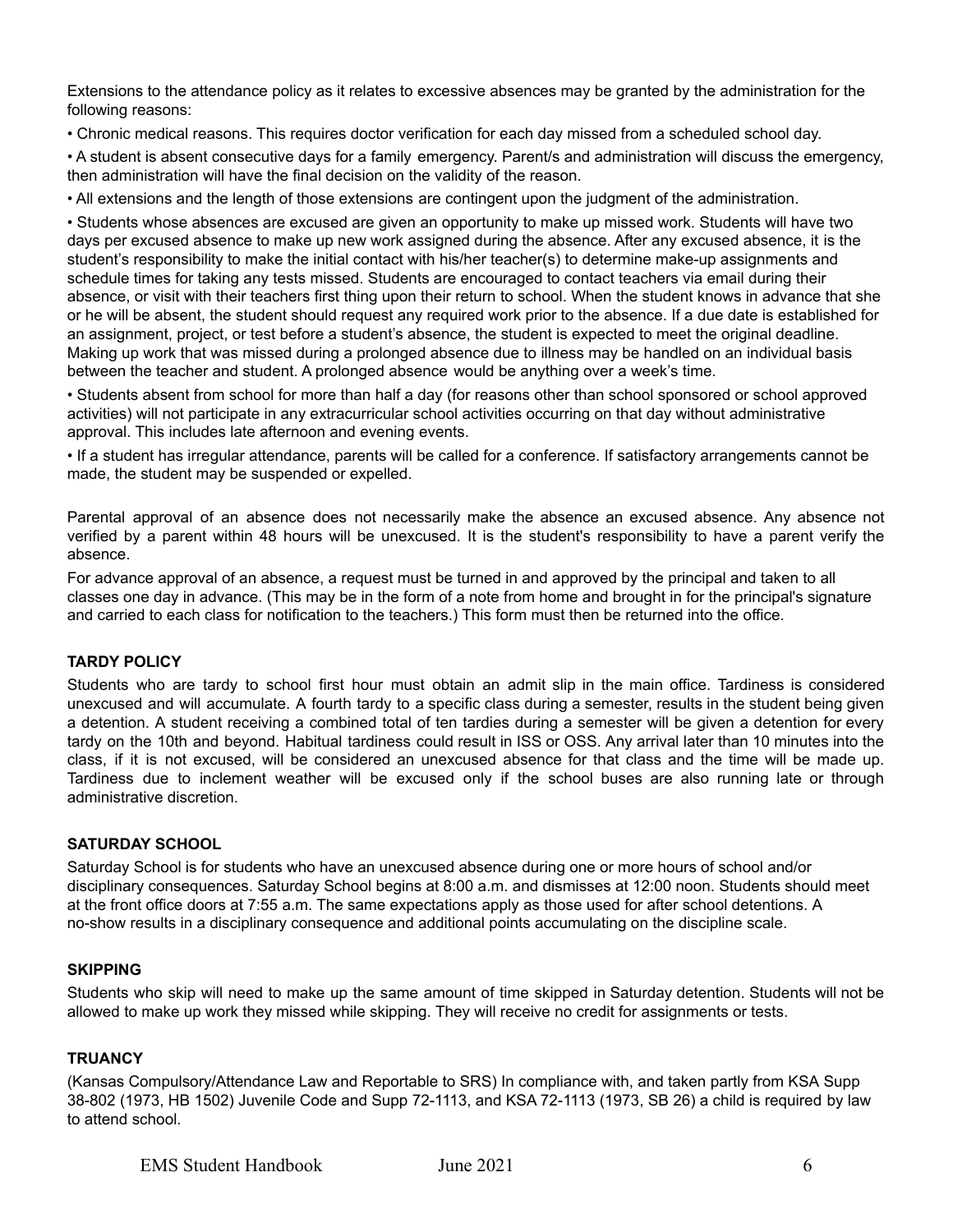If a child is inexcusably absent, they may become truant, and a building principal or other designated individual will make truancy reports. A truancy report will be filed when a student has:

- 3 Consecutive Unexcused Absences; or
- 5 Unexcused absences in a Semester; or
- 7 Unexcused absences in a School Year.

Truancy is defined as any three consecutive unexcused absences, any five unexcused absences in a semester, or seven unexcused absences in a school year, whichever occurs first. A letter shall be sent to the student's parent notifying him/her that the student's failure to attend school without a valid excuse shall result in the student being reported truant. Truancy will be reported to either Department of Children & Families (if the student's age is less than 15 years and 9 months) or the Douglas County District Attorney (if the student's age is greater than 15 years and 9 months). Per district policy, an unexcused absence for any fraction of a school day (minimum one class period) shall be considered an unexcused absence for the entire day.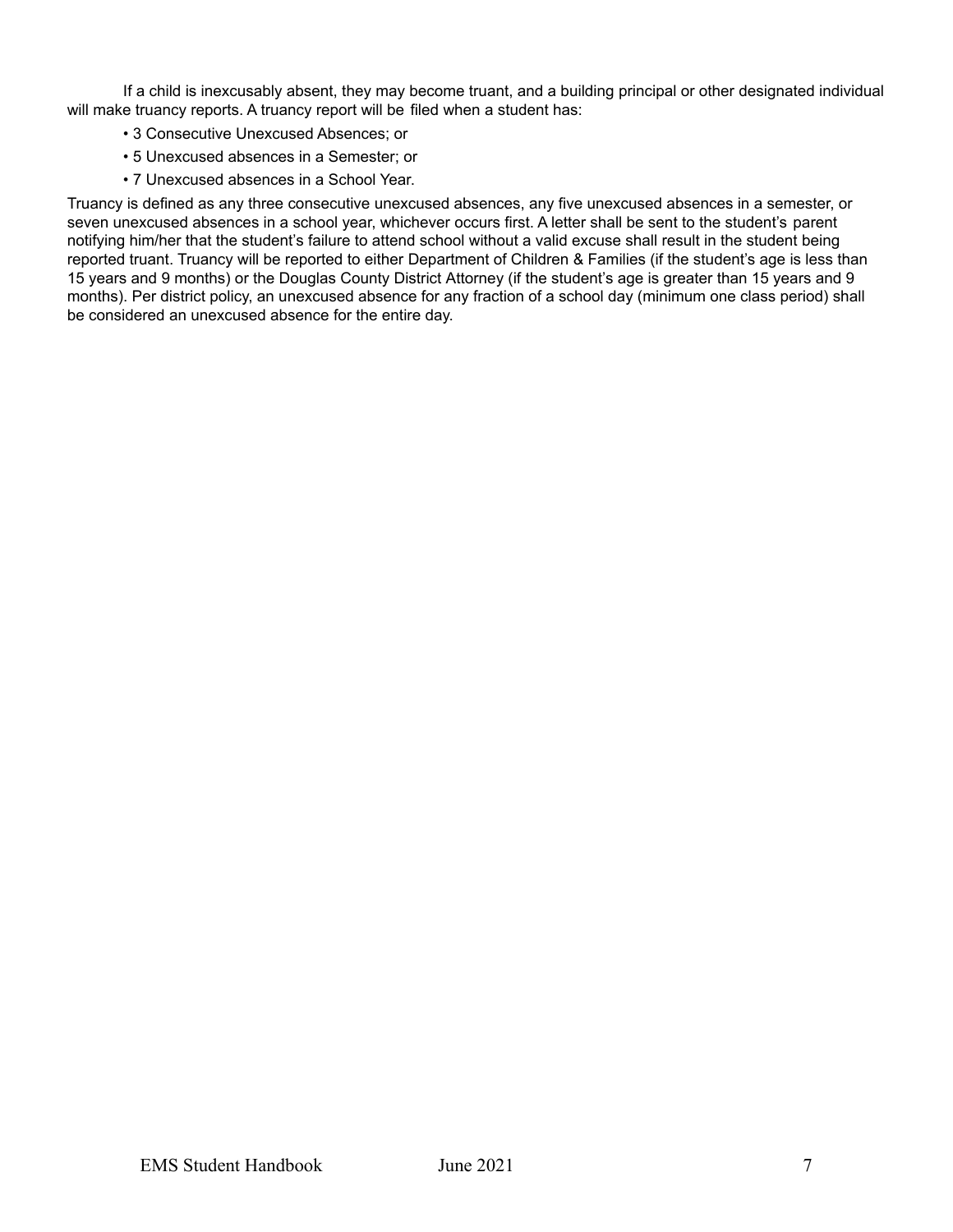#### <span id="page-7-0"></span>**ACADEMICS**

#### <span id="page-7-1"></span>**STUDENT IN GOOD STANDING**

Eudora Middle School defines "Good Standing" as a combination of good academic performance, good citizenship, and a satisfactory attendance status. Unless time is owed from a previous semester, all students will start a school year as being in "Good Standing". Students maintain their "Good Standing" status by meeting the school's expectations in terms of satisfactory academic progress, proper behavior reports, and regular school attendance records. Failing to meet standards in one of or multiple areas will result in the student being considered as "Not being in Good Standing".

- Academics: To maintain good academic standing students must be passing five classes.
	- Student must pass 5 classes from the previous semester to be eligible to participate for the current semester per KSHSAA policy.
- **Behavior:** Students who are in violation of academic and/or student conduct policies established by USD 491 or Eudora Middle School will be considered to be not in good standing until all redresses have been completed. This will be connected to suspensions as well as point total accumulation on the behavior code.
- **Attendance:** A student that has 14 or more hours to make-up due to excessive or unexcused absences will be classified as a student not in good standing, or owes more time to be made up than the number of hours remaining within the school year.
- A student not in good standing cannot attend, and/or cannot participate in extracurricular activities or events. (This includes school dances, class activities and field trips, participation in extracurricular, etc.)
	- Students in KSHSAA extracurricular activities will also follow the KSHSAA and EMS Student Activity weekly eligibility requirements.
- A student not in good standing will be relegated to attending a "Closed" Power Hour for lunch in the library and/or office until they regain a status of "Good Standing".

#### <span id="page-7-2"></span>**HOMEWORK**

Eudora Middle School homework policy states, all students will have two days for every day they are absent to make up assigned work. All work is due at the end of the second school day they returned. If an assignment has been assigned a week in advance and the student misses the day it is due, the assignment is due the day they return. Extended absences, more than 3 days in a row, students are to consult with the teacher as to a due date. In this situation, the due date will be not less than 6 days.

This may not apply for projects or major assignments with deadlines established several days in advance of a due date.

#### <span id="page-7-3"></span>**6 th Grade Late Work Policy**

If the assignment is turned in the day after it was due, 20% will be taken off of the overall earned score. The student will have one week (7 days) from the date due to turn in the assignment for 50% of the overall earned score. After one week, no credit (a zero) will be given to the missing assignment or major project.

#### <span id="page-7-4"></span>**7 th Grade Late Work Policy**

If the assignment is turned in the day after it was due, 20% will be taken off of the overall earned score. The student will have one week (7 days) from the date due to turn in the assignment for 50% of the overall earned score. After one week, no credit (a zero) will be given to the missing assignment or project.

#### <span id="page-7-5"></span>**8th Late Work Policy**

If the assignment is turned in the day after it was due, 20% will be taken off of the overall earned score. The student will have one week (7 days) from the date due to turn in the assignment for 50% of the overall earned score. After one week, no credit (a zero) will be given to the missing assignment.

All grade level teachers may adjust the late policy at their discretion due to the nature of the class or a specific assignment or major project.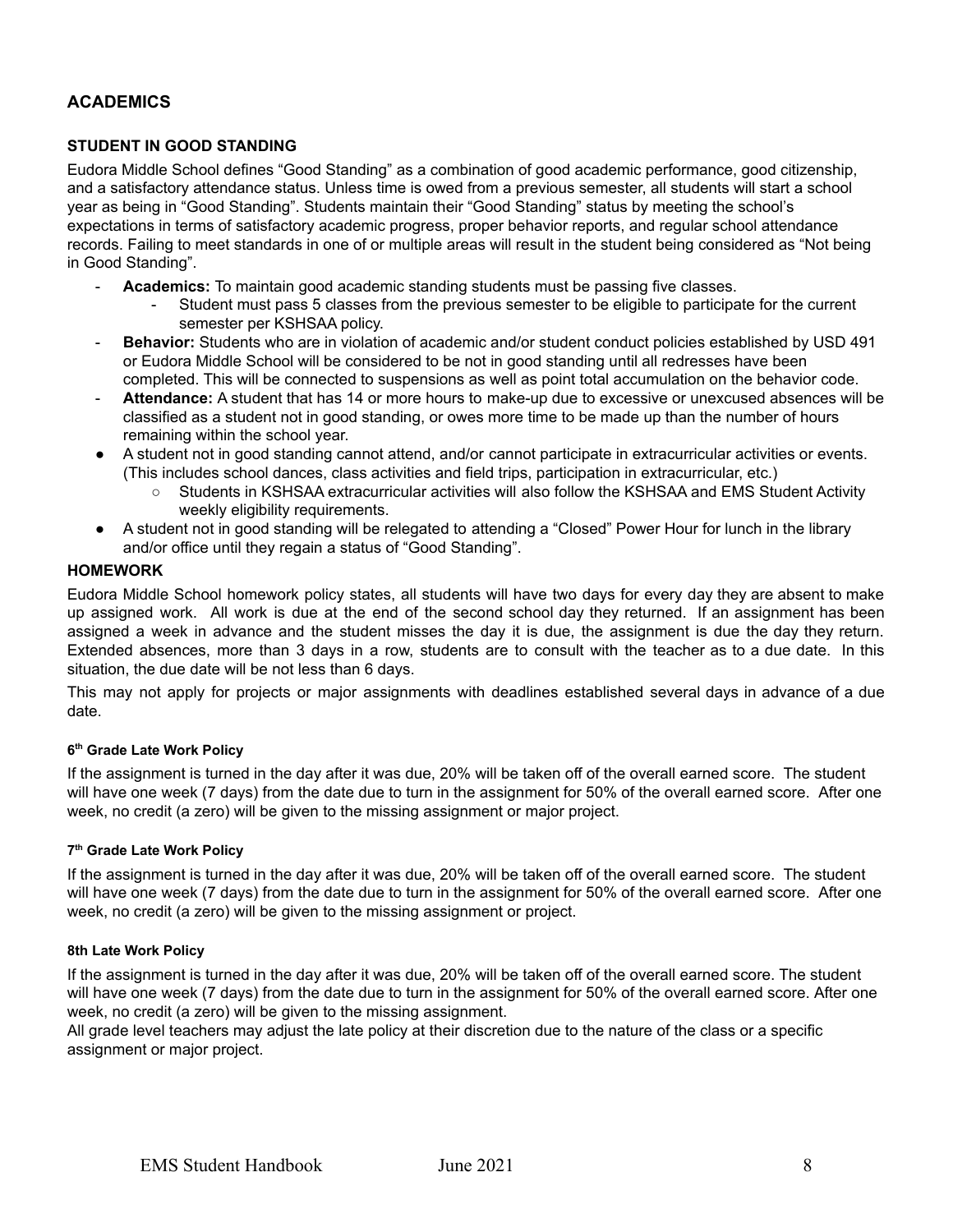#### <span id="page-8-0"></span>**Tests**

If a student is absent the day of a test but was present the day preceding the test, the student will take the test the day he/she returns to class. If a student is absent the day preceding the test, the student may have one additional day after returning before taking the test. If a student is absent two days before the test, the student will be given two days after returning to make up the test. If a student is absent three days preceding the test, then three days will be given after returning for makeup. Three days are the maximum number of days for making up tests unless special arrangements are made by the student with the teacher. This should be done only in special situations such as extended illness or other situations that have taken the student out of class for an extended time.

A teacher should notify the student that the test was missed. This should be necessary only if the student missed the announcement of when the test would be given. It is the student's responsibility to notify the teacher when he is ready to take the test within the specified time limit.

#### <span id="page-8-1"></span>**GRADING SYSTEM**

The Kansas Uniform Grading System is used to record academic progress. These grades and their meaning are:

- A 90%-100% work is outstanding-superior
- B 80%-89% work is above average
- C 70%-79% work is of average quality
- D 60%-69% work is below average inferior
- F Below 60% work is not acceptable for credit
- I work has not yet been completed

Incompletes will need to be made up in two weeks following the end of a grading period.

#### <span id="page-8-2"></span>**GRADING, PROGRESS REPORTING, AND HONOR ROLL POLICY**

Each grading period is approximately nine weeks in length. Parents who have Internet access may have daily access to their student's grades, and attendance through the school's PowerSchool program. Parents must request a password from the office after presenting a picture ID. Incompletes must be removed within two weeks after the distribution of grades or the incomplete becomes an F. No incomplete grades will be given during the 4<sup>th</sup> quarter.

Recognition for Outstanding performance in all classes will be in the form of the Straight A Honor Roll by obtaining an "A" in every subject, the Honor Roll is a "A-" (3.67) grade point average without any grade below a "C" (2.00) or lower, and the Honorable Mention Honor Roll is a "B" (3.00) grade point average without any grade below a "C" (2.00) or lower

 $A - 4.0$ B - 3.0  $C - 2.0$  $D - 1.0$  $F - 0$ 

#### <span id="page-8-3"></span>**GUIDELINES FOR PROMOTION**

Students who are not performing adequately academically can be subject to grade level retention. "Adequate performance" will be determined by the team currently serving the student as well as administration and they will analyze a number of factors, including grades, assessment data, and skill levels in order to determine academic promotion. A committee to determine retention or promotion may review students who fail core classes. The committee will be composed of Middle School Staff.

All 8th graders must pass 3 of their 5 core classes (Math, ELA, Social Science, Science, & PE/Health) at the end of the 4th quarter of their 8th grade year in order to participate at 8th grade Promotion. Letters will be sent to parents of any students in danger of not meeting the requirements. Follow-up telephone calls and conferences will also take place. It is our sincere hope that all students will be eligible to participate in 8th grade promotion.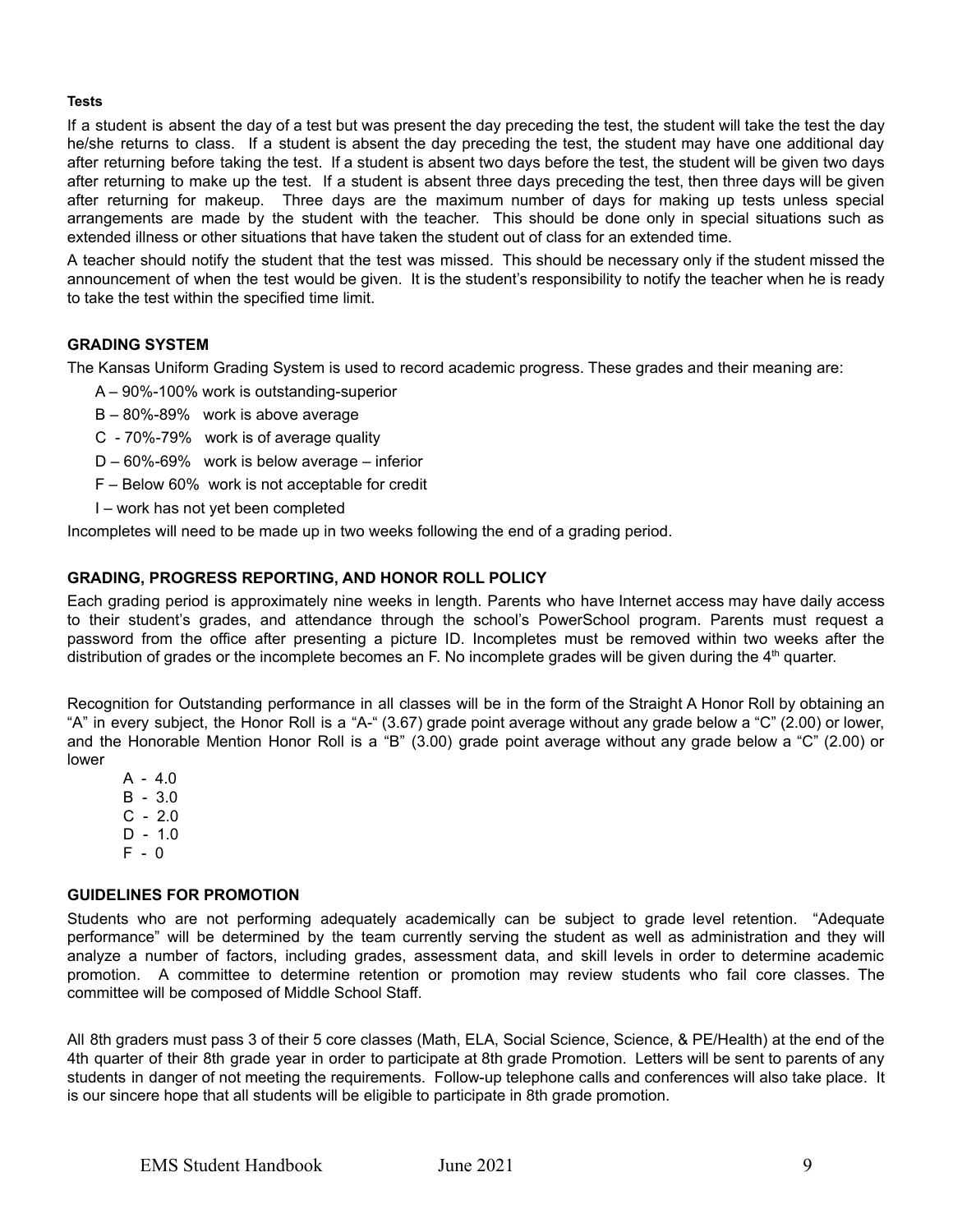#### <span id="page-9-0"></span>**SOAR REWARDS**

In an effort to promote good student attendance, positive student behavior, and academic achievement throughout the school year, Eudora Middle School will implement the following rewards for students to earn each semester:

- Fall Semester Activities at the end of the semester
- Spring Class Field Trips for each grade level

These privileges are for students who qualify in each semester based on academics, behavior, and attendance. Below are the criteria to go on the trips. There will be assigned dates to decide on students meeting the criteria for the rewards which could consist of 1 to 2 weeks prior to the activity. Below are the criteria that a student must meet to be eligible:

- Students cannot receive more than 1 Major in a semester.
	- Students that have received an ISS suspension in that semester may still attend, so long as they write a letter to administration explaining what they have learned, why they deserve to go, and what they have changed. Their parents or guardians may be asked to be a chaperone on the field trip/activity.
	- Students that have received an OSS suspension in that semester may only attend at administration's discretion. More than 1 OSS suspension students are automatically ineligible.
- Students cannot receive more than 5 Minors in a semester.
- Students must not be considered not in good standing for attendance.
- Students must be passing ALL classes for the semester one week prior to the field trip.

Students not meeting the criteria for Majors and/or Minors can make up to 2 behavior points through community service at the school per semester. Students can erase 1 Major or 3 Minors by participating in 1 hour of community service at the school. Community service must be approved by administration and setup 1 day in advance. Students must make up Majors and/or Minors in the same quarter that the infraction occurs. They will NOT be able to make up Majors and/or Minors that occur from the previous quarter.

Students not meeting the criteria for Attendance can make up time before/after school, during lunch, and Saturday School. A missed school day equates to 6.5 hours of time that students need to make up. Students may also have the opportunity to make up time volunteering at different school activities but this must be approved by the school administration.

#### <span id="page-9-1"></span>**POWER HOUR**

Power Hour gives students time to eat lunch and enjoy the Outdoor Learning Center or the Auditorium when the weather is not great outside. If a student is failing two or more classes they will be subject to Closed Power Hour. Any student that is a student "not in good standing", for academics, behavior, and/or attendance will report to the library and/or office for Closed Power Hour. A student that is in Closed Power Hour will have the opportunity to work on their missing homework to be able to improve their grades and/or make up time. Once the student is in good standing, they can return to Power Hour.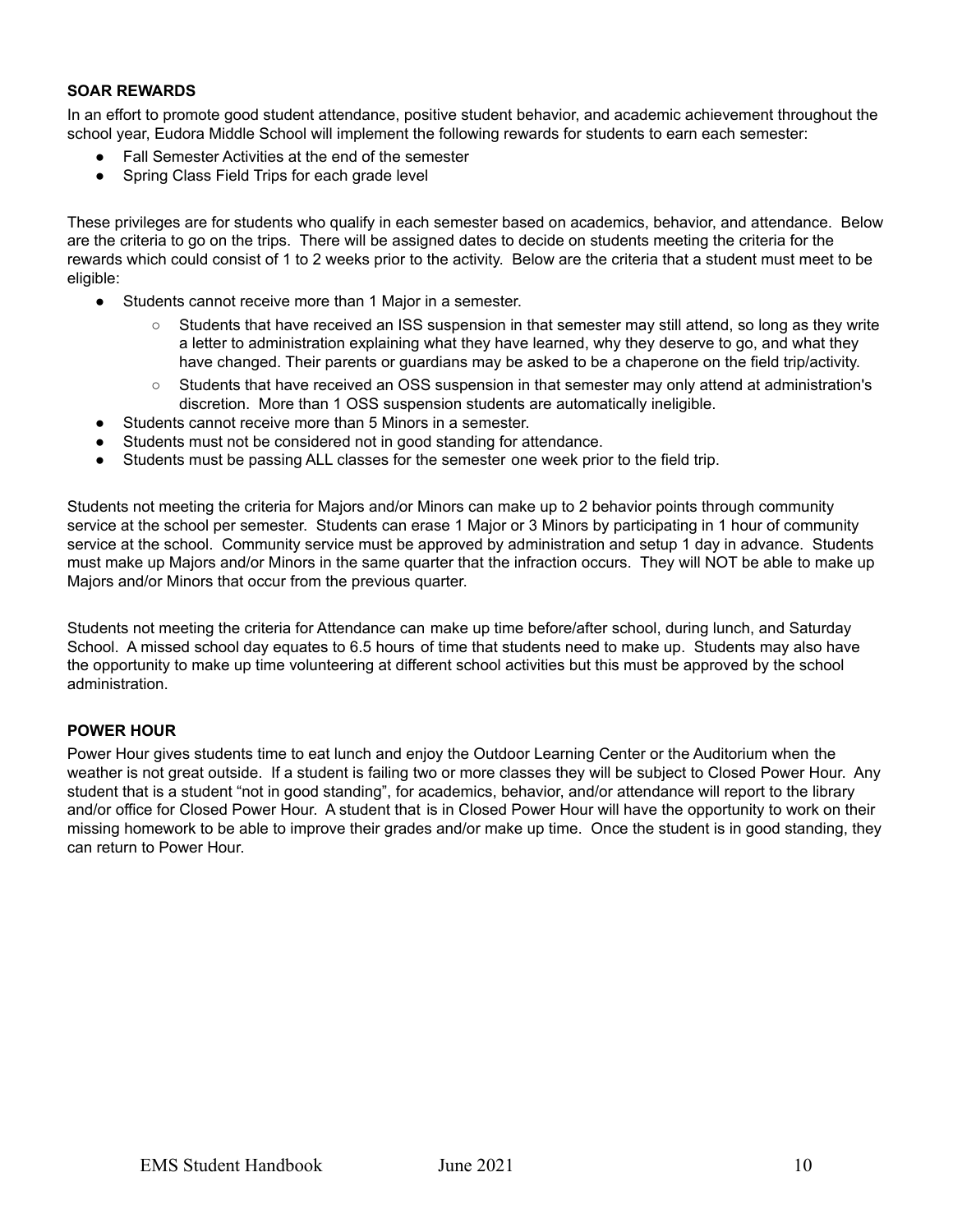#### <span id="page-10-0"></span>**ADMISSION OF STUDENTS**

#### Resident Students

Any educable child of specified age or who meets specifications established by Kansas statutes and who is living with a natural parent, or parent by legal adoption, or guardian, who actually resides within the boundaries of the Eudora School District, shall be permitted to attend the public schools of Eudora, Kansas, without payment of tuition, unless otherwise prohibited by the policies, rules and regulations of the Board of Education of Eudora, Kansas. Unified School District No. 491 will not pay tuition for students attending school in other districts except as may be mandated by the State of Kansas of the Federal Government.

#### Non-Resident Students

Non-resident students may be admitted to the Unified School District No. 491 when such action appears appropriate. Non-resident students must fill out an application. The District reserves the right to deny any application it deems necessary. Some of the factors to be considered prior to rejection or acceptance are as follows:

#### *From Previous School Year*

- 1. No more than 15 days absent
- 2. Minimum of 2.0 grade point average on a 4.0 scale
- 3. No suspensions for drug or alcohol abuse
- 4. Maximum of one (1) suspension for any other reason
- 5. Does not have adjudicated offender stats.

Failure to meet one or more of the previous criteria may constitute grounds for non-acceptance. In addition students will be recognized for the following:

#### *For Current School Year*

- 1. Check-out grades of at least 2.0 grade point average on a 4.0 scale
- 2. No more than an average of four (4) days absent per nine-weeks
- 3. No suspensions for drug or alcohol abuse
- 4. Maximum of one (1) suspension for any other reason
- 5. Not leaving former school because of expulsion
- 6. Does not have adjudicated offender status
- 7. Class sizes indicate there is room for the student
- 8. No bus shall leave the District or its normal route to transport non-resident students

Failure to meet one or more of the previous criteria may constitute grounds for non-acceptance.

#### *Other Guidelines*

- 1. Applicants will be evaluated at the building level and either accepted or rejected with an appeal process to the Board of Education.
- 2. Those students accepted will be subject to a building-level review every semester to determine acceptance for the following semester with an appeal process to the Board of Education. The fall semester review will take place between December 10 and 20, to allow time for appeals to the Board of Education.
- 3. Children of Eudora U.S.D. No. 491 employees will automatically be accepted initially, but will be subject to a building-level review each semester with an appeal process to the Board of Education.
- 4. Current out-of-district students who have attended Eudora U.S.D. No. 491 schools two or more years will automatically be accepted but will be subject to a building=level review each semester with an appeal process to the Board of Education.
- 5. In the semester review, the following items will be considered to determine continued enrollment:
	- a. Attendance
	- b. Grades
	- c. Disciplinary record
	- d. Academic progress toward graduation
	- e. Level of positive influence on school environment
	- f. All district financial obligations have been met

#### <span id="page-10-1"></span>**WITHDRAWAL OF STUDENT**

A student planning to withdraw from school should report this intention to the principal's office and pick up a withdrawal release form that MUST be signed by a parent/guardian and each teacher then returned to the office for the principal's signature.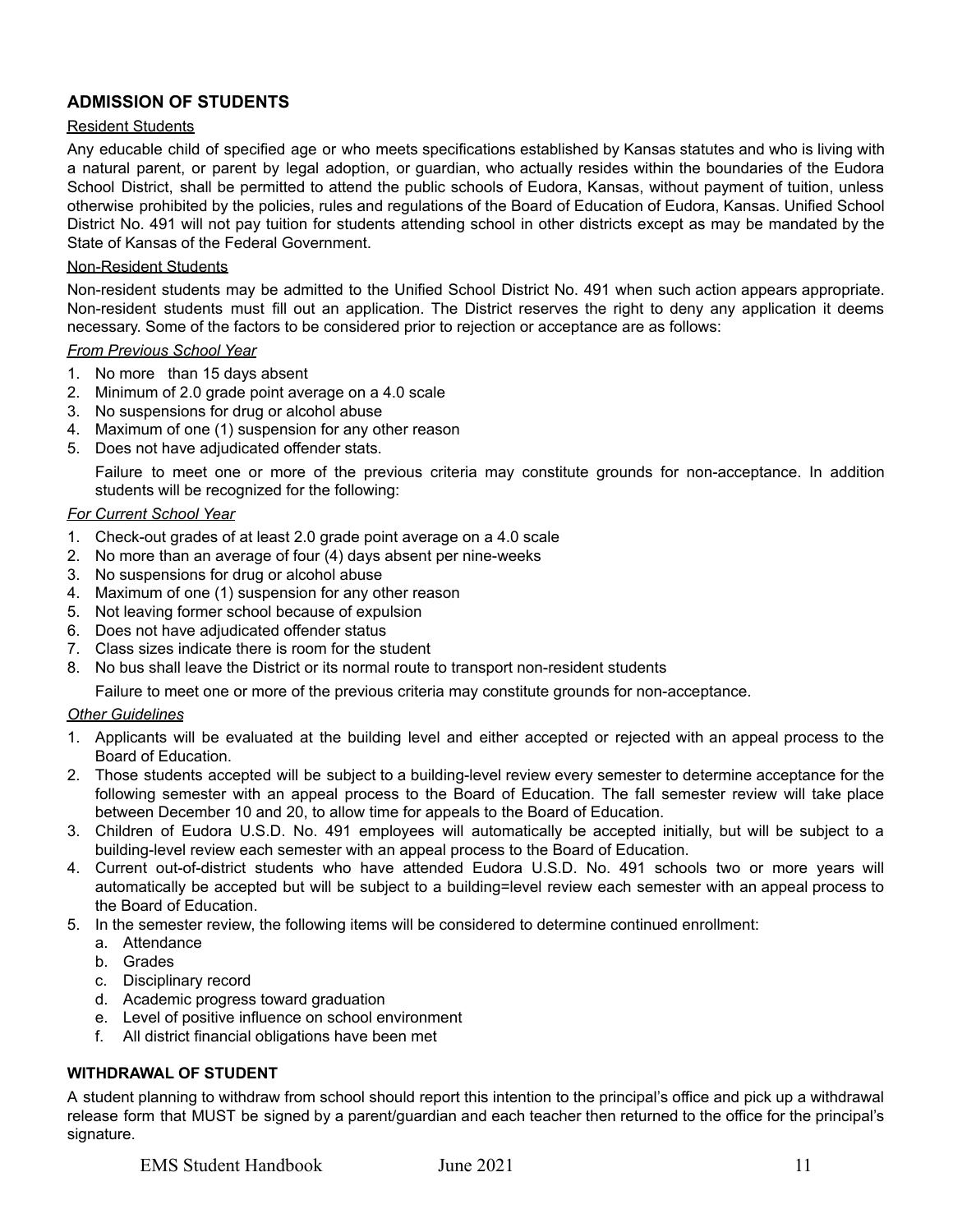#### <span id="page-11-0"></span>**STUDENT CODE OF CONDUCT**

#### <span id="page-11-1"></span>**GUIDE TO GOOD CONDUCT**

A school is known by the quality of the people involved with its students, faculty, administration, supportive staff, and board of education. A good measure of this quality lies in the goals set by and for the school by members of these groups. Likewise, a good measure of an individual lies in the personal goals of achievement and conduct that will compile a school record needed for future education or employment.

Eudora Schools will be committed to developing high quality, fair and clear principles for our community of learners based on Social, Emotional and Character Development (SECD) principles. A strong connection exists between Social, Emotional and Character Development (SECD), school behavior, and academic performance. Social and emotional factors relative to student success promote a healthy school. Social, Emotional and Character Development (SECD) provides a foundation for our community of learners, which positively impacts student's feelings of connectedness, and creates a sense of autonomy about their schooling and other aspects of their lives. These principles will be expected to be modeled by all staff and taught to all our students. Students will gain a sense of competence that encompasses academic, emotional and physical safety for each child to succeed and be college and career ready.

#### <span id="page-11-2"></span>**STUDENT DISCIPLINE AND MIDDLE SCHOOL DISCIPLINE POLICIES**

Students are in school to learn, teachers are placed in our classrooms to teach, and we are going to maintain an environment that is conducive to learning. Students will be treated with respect and are expected to show others the same respect. Students not responding to this positive approach will meet with appropriate consequences related to their actions.

Extracurricular activities, including athletics, cheerleading, band, chorus, and club activities, are governed by the Student Activity Policies. Students who are involved in extracurricular activities may face consequences related to the activity in addition to the consequences discussed in this handbook.

In order to guarantee all students the excellent learning climate they deserve, we are utilizing the following discipline program.

#### **Classroom Rules**:

- 1. Students will report to class on time and with all materials necessary for class participation, which will be specified by grade level core teachers.
- 2. Students will not have food or candy in the gym in the morning. Food and drinks (except clear water bottles with lids) are also prohibited in the lockers (Eating or drinking is restricted to the commons area or the cafeteria unless given permission by a staff member in an approved area.)
- 3. Students will obtain proper recognition before asking a question or leaving his/her seat during class time.
- 4. Students will follow instructions as given by the instructor.
- 5. Students will help create a safe environment by keeping their hands, feet, and objects to themselves.

Students are expected to know and follow without exception the rules as listed in this Student Handbook.

#### **Procedure for Implementations:**

Teachers will follow the Positive Behavior Support (PBS) system for minor and major infractions.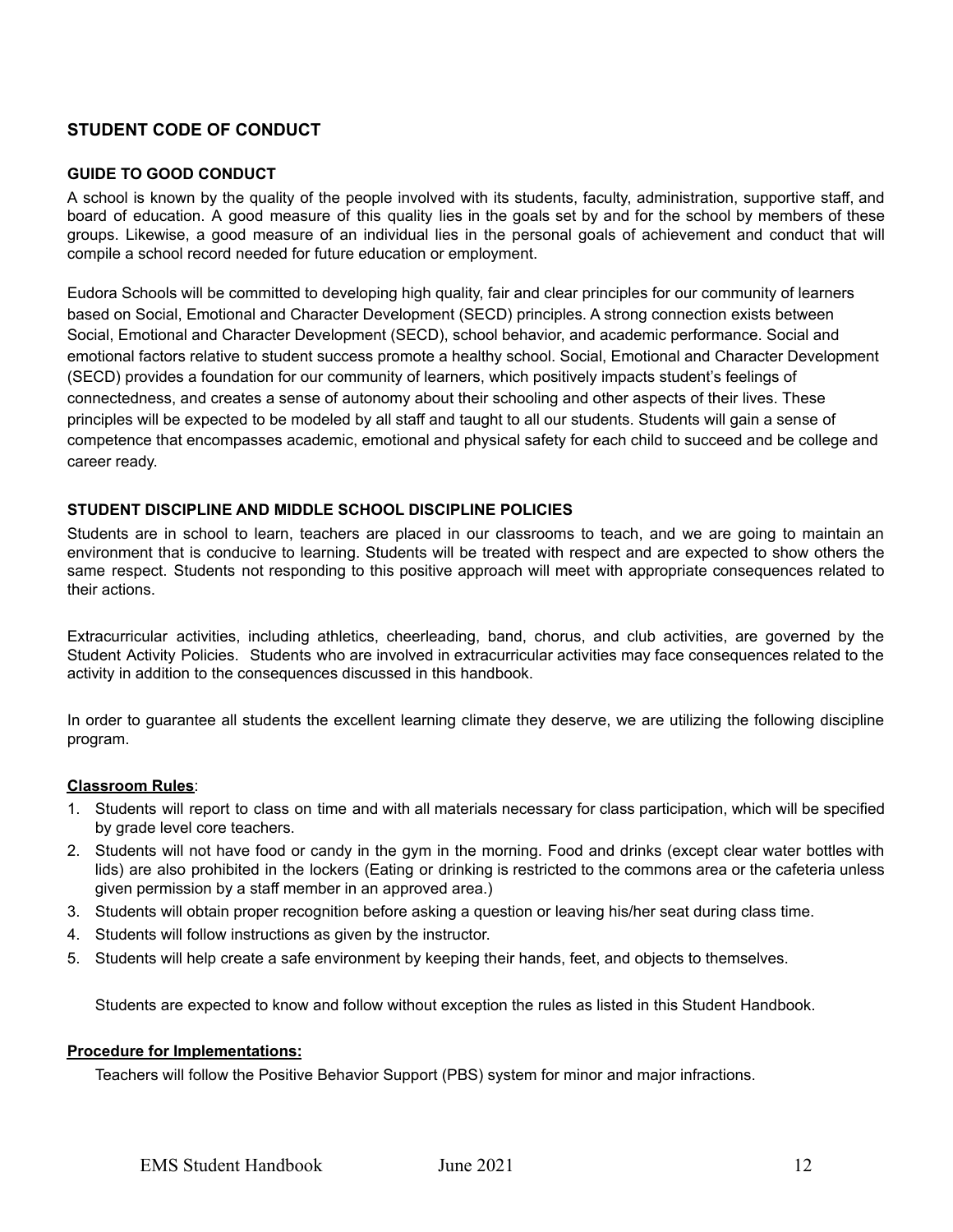#### <span id="page-12-0"></span>**MINOR & MAJOR POINTS INFORMATION**

Eudora Middle School will utilize a Positive Behavior Support System to promote expected behaviors. Students who are unable to follow the behavior expectations of the school will be issued Minors and Majors.

A **Minor** is a report submitted to the office by a teacher describing a student's inappropriate behavior. Teachers will communicate with students about their behavior and provide corrective expectations.

If a **Major** is issued by a teacher the student will discuss their behavior with an administrator and may receive behavior points and a detention based on the actions. Three minors in a three-week time frame will result in an office-issued detention and a major for 7th and 8th graders. Three minors in a one-week time frame will result in an office-issued detention and a major for 6th graders.

#### <span id="page-12-1"></span>**EMS BEHAVIOR CODE AND POINT SYSTEM**

- If a student accumulates 5 or more points he/she will be given in-school suspension (ISS) for 3 days.
- If a student accumulates 10 points he/she will be given out-of-school suspension (OSS) for 3 days.
- If a student accumulates 15 or more points he/she will be given out-of-school suspension (OSS) for 5 days and recommended for long-term suspension or expulsion.

\*In an effort to promote student accountability and responsibility, students are given an opportunity to earn back points through community service. The principal will approve/assign all community service. One hour of service will be equivalent to one point. All quality and quantity of service will be verified. A maximum of 5 points of service can be done. Once a student reaches fifteen points they are not eligible to make up points.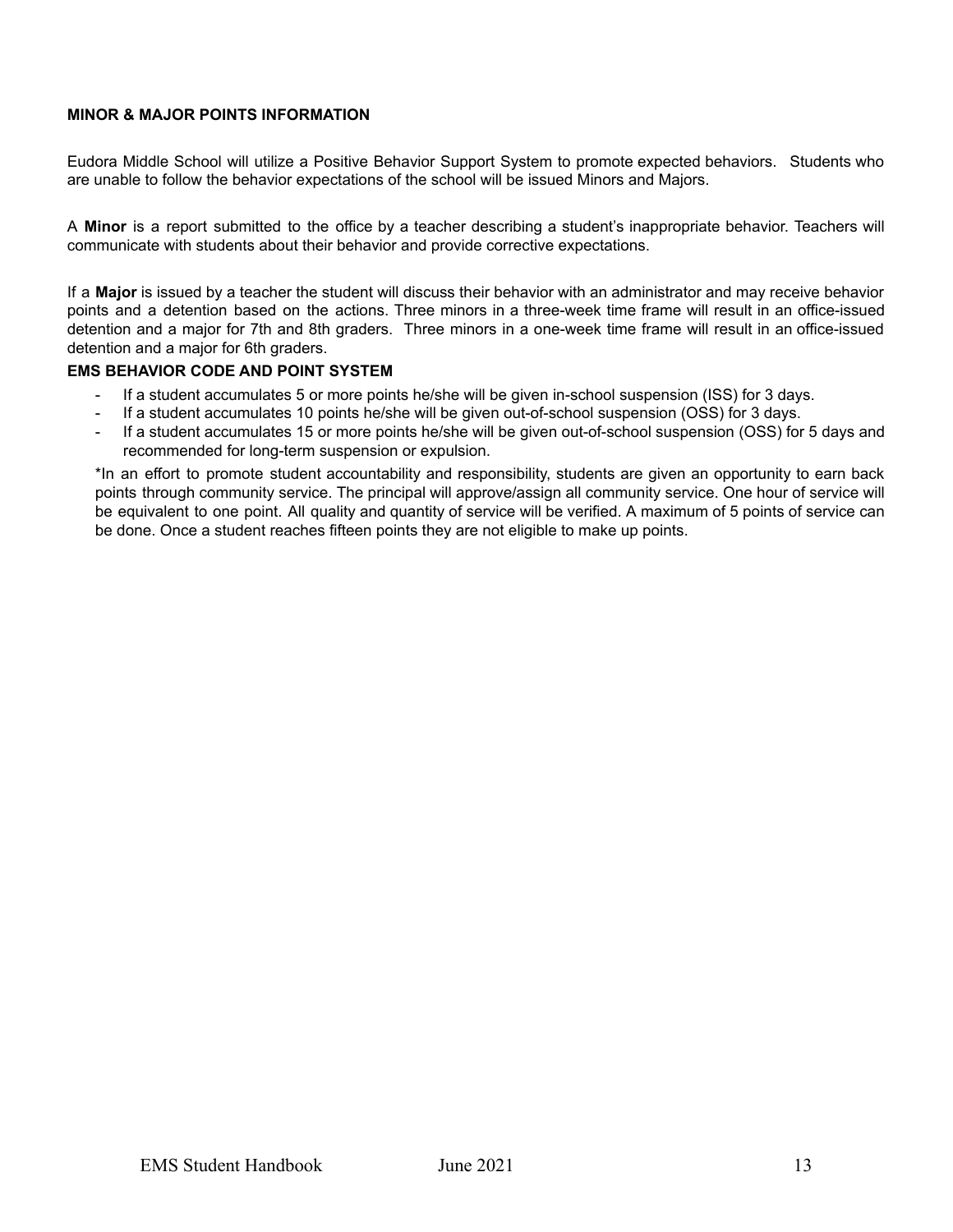\*The administration reserves the right to assign consequences and points to any violation of school policy that is not listed on the **chart.**

#### **PBS GUIDELINES**

| . 59 99.555.1159<br>Violation        | <b>Minor Example</b>                                                   | <b>Major Example</b>                                                                                                                                                         | <b>Points</b> |
|--------------------------------------|------------------------------------------------------------------------|------------------------------------------------------------------------------------------------------------------------------------------------------------------------------|---------------|
| Inappropriate                        | Student uses word in                                                   | Student uses word toward an adult or peer in angry manner or if the word or                                                                                                  | $1 - 5$       |
| Language                             | conversation with peers                                                | language used is considered severe.                                                                                                                                          |               |
| Physical<br>Contact/Fighting         | Horseplay causing a<br>disruption                                      | Aggressive contact, possibly causing injury to one or both parties                                                                                                           | $3-8$         |
| Disrespect /                         | Student engages in brief                                               | Student refuses to follow directions, talks back, or is socially rude                                                                                                        | $1 - 5$       |
| Insubordination                      | or low intensity, failure to                                           |                                                                                                                                                                              |               |
|                                      | respond to an adult or<br>incident toward student                      |                                                                                                                                                                              |               |
| Non-compliance                       | Student does not return                                                | Student skips a scheduled teacher detention they are assigned 2 detentions                                                                                                   | $\mathbf{1}$  |
|                                      | signature-required<br>documents                                        | Students receive ISS if they skip for the 2nd time.                                                                                                                          |               |
| Disruption                           | Student disrupts the<br>class again after given a<br>verbal correction | Student disrupts class a third time                                                                                                                                          | $\mathbf{1}$  |
| <b>Property Misuse</b>               | Student engages in low                                                 | Student uses school property in a way it is not intended to be used or that damages                                                                                          | $1 - 5$       |
|                                      | intensity misuse of<br>property                                        | the property                                                                                                                                                                 |               |
| Technology /                         | Student has technology                                                 | 3rd time- Personal Item will go to the office for parent retrieval and/or student will                                                                                       | $\mathbf{1}$  |
| Electronic devices                   | out and/or on during<br>school hours when not                          | lose computer privileges followed by technology policy. Cell phone will be picked up<br>by parent/quardian - see cell phone policy                                           |               |
|                                      | permitted. 1st                                                         |                                                                                                                                                                              |               |
|                                      | time-verbal warning and                                                |                                                                                                                                                                              |               |
|                                      | item is collected by the<br>teacher. 2nd time- item                    |                                                                                                                                                                              |               |
|                                      | is collected by the                                                    |                                                                                                                                                                              |               |
|                                      | teacher and taken to the                                               |                                                                                                                                                                              |               |
|                                      | office                                                                 |                                                                                                                                                                              |               |
| Tardy                                |                                                                        | Student is tardy 4 times in a semester in a single class                                                                                                                     |               |
| Dress Code                           | Student wears clothing                                                 | Student wears clothing or item that does not comply with the dress code in the                                                                                               | $\mathbf{1}$  |
|                                      | or item that does not<br>comply with the dress                         | student handbook after an initial warning                                                                                                                                    |               |
|                                      | code in the student                                                    |                                                                                                                                                                              |               |
|                                      | handbook that warrants                                                 |                                                                                                                                                                              |               |
|                                      | a warning, (Warning<br>consists of a                                   |                                                                                                                                                                              |               |
|                                      | conversation and                                                       |                                                                                                                                                                              |               |
|                                      | change of clothes and/or                                               |                                                                                                                                                                              |               |
|                                      | correcting the situation.)                                             |                                                                                                                                                                              |               |
| PDA (Public<br>Display of Affection  | Student participates in<br>inappropriate contact                       | Student participates in kissing, inappropriate touching or suggestive dancing after an<br>initial warning. Major can be assigned without warning if it is considered severe. | $\mathbf{1}$  |
|                                      | that warrants a warning                                                |                                                                                                                                                                              |               |
| Skipping<br>Class/Unexcused          |                                                                        | Student is wandering the hallways outside of the usual path or makes the choice not<br>to attend class                                                                       | $\mathbf{1}$  |
| absence                              |                                                                        |                                                                                                                                                                              |               |
| Harassment /<br><b>Bullying</b>      |                                                                        | Student delivers disrespectful messages, verbal or non-verbal, to another person<br>that causes that person to feel threatened or uncomfortable                              | $1-5$         |
| Lying / Cheating                     |                                                                        | Student delivers a message that is not true and/or deliberately violates a rule. Copy<br>or plagiarize your work                                                             | $1 - 5$       |
| Forgery / Theft                      |                                                                        | Student is in possession of, having passed on, or being responsible for removing                                                                                             |               |
|                                      |                                                                        | someone else's property or has signed a person's name on a document requiring a<br>signature                                                                                 | $1 - 5$       |
| Alcohol / Drugs/<br>Tobacco / Vaping |                                                                        | OSS/Expulsion                                                                                                                                                                | $5 - 15$      |
| Extreme<br>Misconduct                |                                                                        | OSS/Expulsion                                                                                                                                                                | $10 - 15$     |
| Assault on Staff/                    | Assault on Staff/                                                      | OSS/Expulsion                                                                                                                                                                | 15            |
| Weapons/Arson                        | Weapons/Arson                                                          |                                                                                                                                                                              |               |
| <b>Terroristic Threat</b>            | <b>Terroristic Threat</b>                                              |                                                                                                                                                                              |               |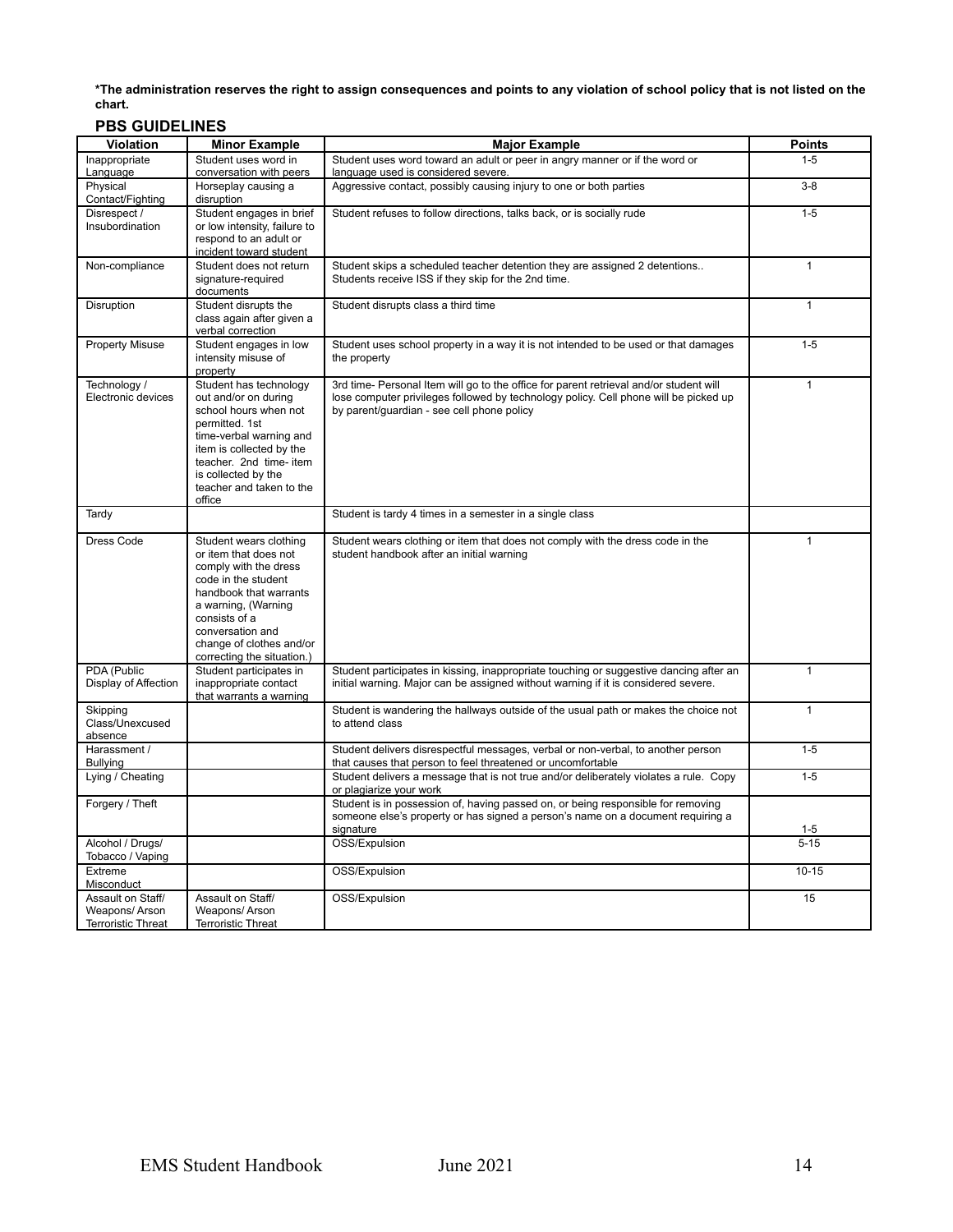#### <span id="page-14-0"></span>**RULES FOR GOOD BEHAVIOR**

The following rules for students are subject to the Behavior Code point system (see Appendix):

- 1. All students are subject to the control and direction of ALL employees. Students are expected to show obedience and respect for teachers and staff.
- 2. Running in the hallway is not permitted.
- 3. Talking loudly in the hallways during class hours is not permitted.
- 4. When classes move within the building during school hours, the students are to move in a quiet fashion with close teacher supervision.
- 5. During school hours, the students are to move in a quiet fashion.
- 6. The expression of affection shall be limited to the holding of hands. (No Public Display of Affection)
- 7. Abusive, disrespectful, or obscene language, written or oral, will not be tolerated. This includes gestures, which is profane or abusive to students or staff members. Profane or abusive language or conduct includes, but is not limited to, that which is commonly understood and intended to be derogatory toward a group or individual based upon race, sex, national origin, or relgiion.
- 8. Cell phones are allowed at school to be used for communication purposes before and after school. They are not allowed out in the gym before school. Cell phones must be placed in the student's locker and cannot be carried during normal school hours. Students can have cell phones in classrooms when approved by the teacher for educational purposes. Any cell phones found in possession of any student during normal school hours without the permission of a staff member will be confiscated and taken to the Principal.
- 9. Litter in halls and classrooms creates less than pleasant surroundings for everyone. Please keep our school clean and well kept.
- 10. All contents of a meal brought from home should remain in the container in the student's locker until lunch break; it should be eaten in the commons area. Violation of this rule may result in these items may be confiscated and not returned to the student.
- 11. Items that represent a hazard to the health and safety of other students are not allowed and will be taken by the teacher or principal and will be returned to the parent. These include, but are not limited to: Pocket knives, water pistols, water balloons, glass containers, laser light pointers, and items for the purpose of being used as a weapon.
- 12. Smoking, vaping, swearing, fighting, excessive tardiness, skipping classes, refusing a teacher's directives, class disruptions, property damage, use or possession of alcoholic beverages, tobacco products, electronic nicotine delivery system, stealing, public display of affection (kissing/ embracing), leaving school grounds without permission, use or possession of drugs or drug paraphernalia, cheating on tests, and back talking are all acts of irresponsible student conduct and are subject to Behavior Code point system.
- 13. Bringing animals to schools requires prior approval; exceptions are made when a school unit on animals or other activities under the direction of the teacher are planned and approved. When animals are at school; the district's policy for animals must be followed.
- 14. Snowballs are not to be thrown at any time.
- 15. Gambling is not permitted.
- 16. Civil laws must be obeyed.
- 17. Gang-related graffiti, writing or symbols are not to be used and will not be tolerated.
- 18. Students are not allowed to carry backpacks or purses to classes. They will need to be stored in their lockers during the school day.
- 19. Kicking and throwing of balls and other equipment on the roof of the school is not permitted.
- 20. School rules apply at school activities occurring after regular school hours.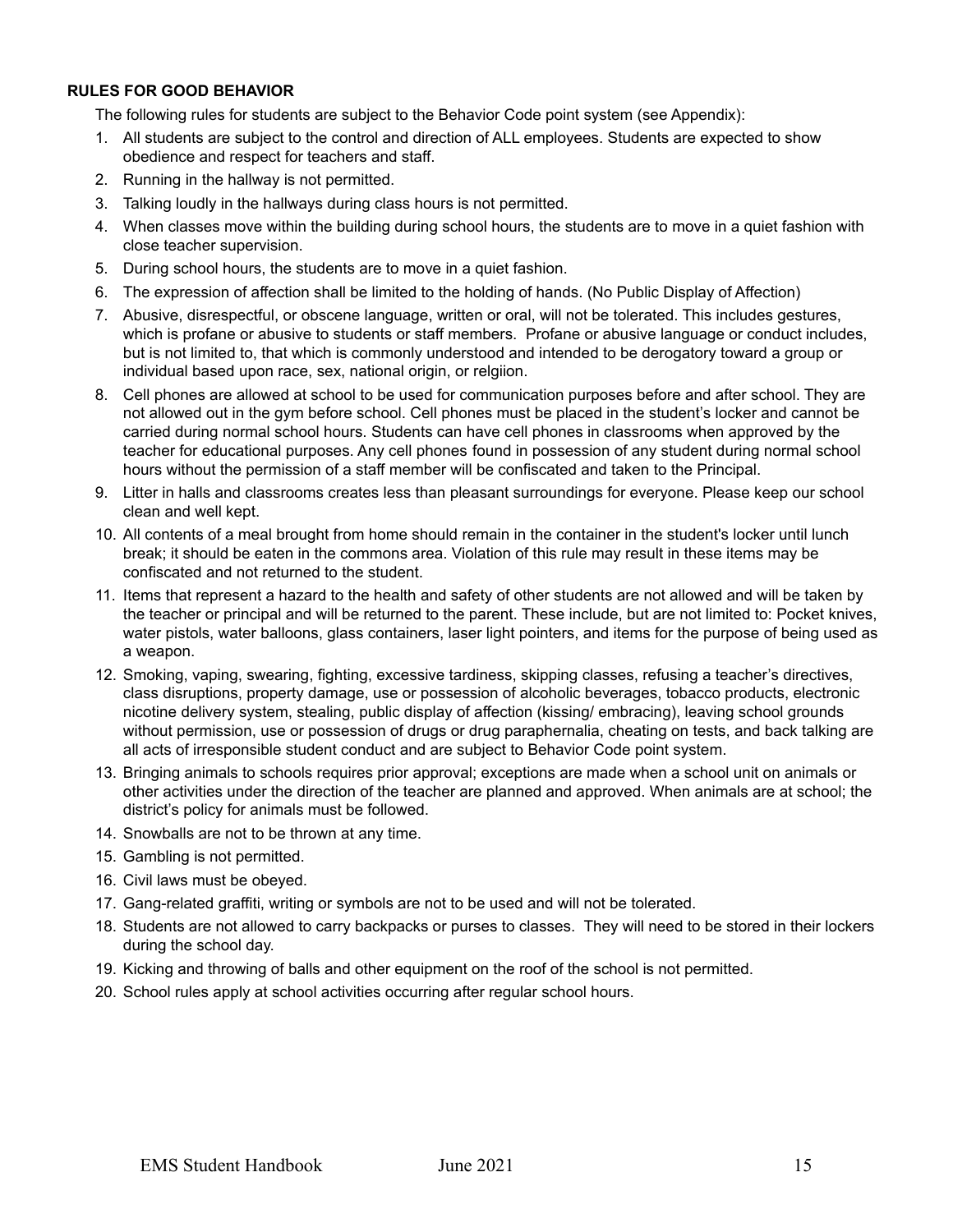#### <span id="page-15-0"></span>**JURISDICTION OF SCHOOL OFFICIALS**

School officials may discipline students for misconduct as defined in this Code of Conduct, which occurs in and around school property, libraries or activities or using school provided equipment.

While misconduct, which occurs outside the school environment, is generally addressed by local law enforcement, school officials may discipline students for such conduct when the conduct impacts the school environment, educational objectives and the greater interests of the school district. Accordingly, school officials may discipline students for conduct occurring:

- While on or about school premises;
- While on school buses to and from school, on school-sponsored field trips, and while attending or participating in extracurricular activities;
- While engaged in school related activities on or off premises;
- While on school property, but during non-school hours; and/or
- While off school premises if the misconduct is directed toward school personnel;
- When the misconduct is facilitated by school district provided technology and/or other devices;

#### <span id="page-15-1"></span>**SEARCH AND SEIZURE ON SCHOOL PREMISES**

#### **Purpose and Objective**

To maintain order and discipline in the schools, school officials are empowered to conduct searches of student and school property. Accordingly, students who bring contraband on to school property or to school-related activities may be searched in order to secure the school environment so learning can take place, and to protect students, staff and visitors from any potentially harmful effects stemming from the contraband. The Administration may utilize reasonable suspicion searches, metal detectors and canines as necessary to carry out and further the objectives of this policy. A student's failure to submit to searches and seizures as provided in this policy will be considered grounds for disciplinary action up to and including expulsion.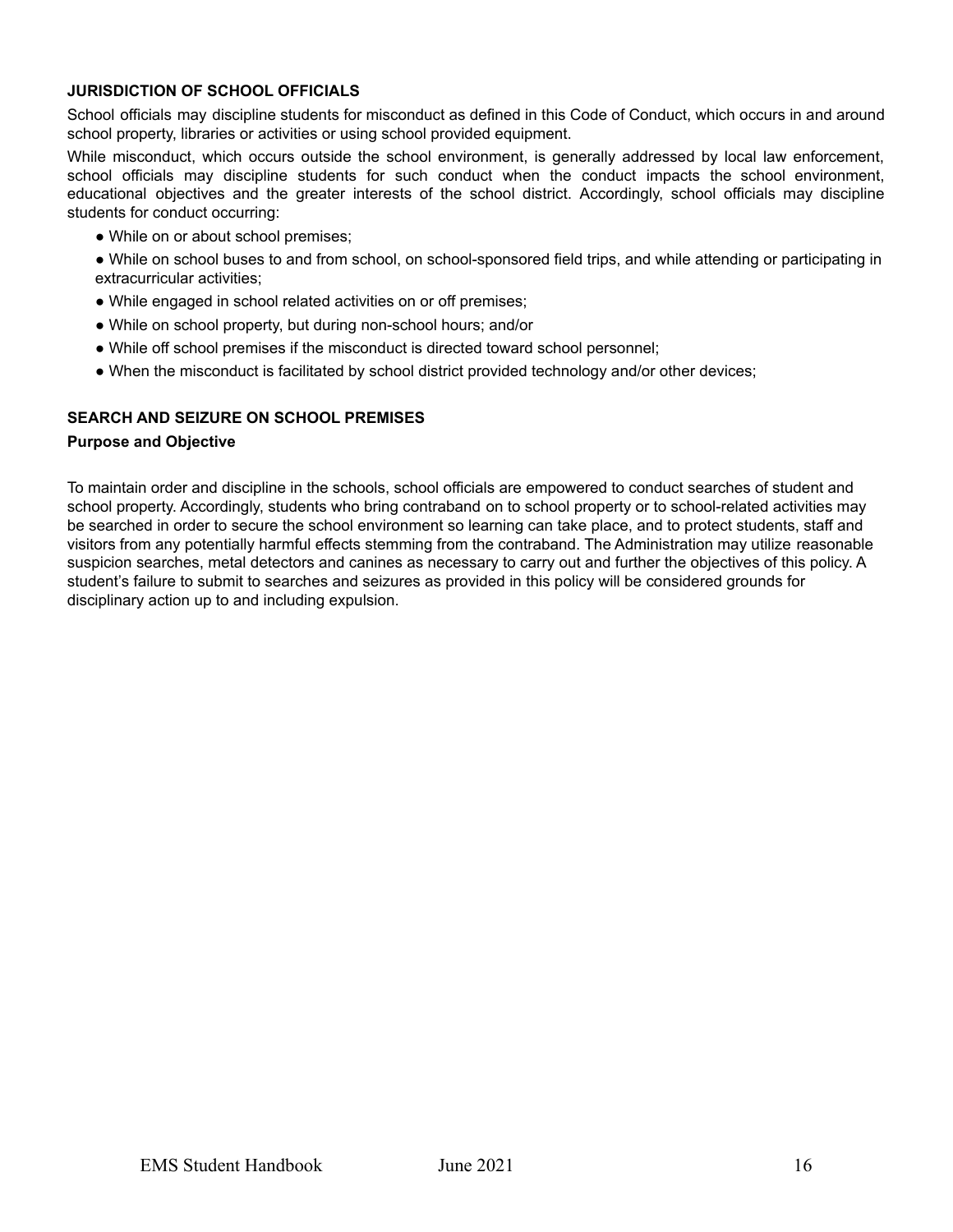#### <span id="page-16-0"></span>**FORMS of SCHOOL DISCIPLINE**

Administrative and teaching personnel may take actions regarding student behavior which are reasonably necessary to aid the student, further school purposes, or prevent interference with the educational process. Such actions may include, but need not be limited to, counseling of students, parent conferences, rearrangement of schedules, requirements that a student remain in school after regular hours to do additional work, restriction of extracurricular activity, or requirements that a student receive counseling, psychological evaluation, or psychiatric evaluation upon the written consent of a parent or guardian to such counseling or evaluation. The actions given by building administration may also include in-school suspensions during the day. When in-school suspensions, after-school assignments, or other disciplinary measures are assigned, the student is responsible for complying with such disciplinary measures; a failure to serve such assigned discipline as directed will serve as grounds for further discipline, up to expulsion from school. District administrators may develop building-specific protocols for the imposition of student discipline.

In this section, references to "Principal" shall include building principals, the principal's designee, or other appropriate school district administrators.

Any statement, notice, recommendation, determination, or similar action specified in this section shall be effectively given at the time written evidence thereof is delivered personally to or upon receipt of certified or registered mail or upon actual knowledge by a student or his or her parent or guardian.

Any student who is suspended out of school or expelled from school pursuant to this section may not participate in any school activity during the duration of that exclusion including adjacent school holidays and weekends. The student activity eligibility of a student who is mandatorily reassigned shall be determined on a case-by-case basis by the principal of the building to which the student is reassigned.

#### <span id="page-16-1"></span>**DETENTIONS**

Thirty-minute detentions will be held immediately after school. Students may be assigned detentions for misbehavior. The DT may be served the day received or if arrangements can't be made the following day. No student will be admitted to DT after the session has begun for that day. Failing to serve an assigned DT in a timely manner will result in assignment of another DT or suspension.

#### <span id="page-16-2"></span>**SUSPENSION AND EXPULSION**

Out-of-School Suspension (OSS) from a class for more than one hour or suspension from school itself shall be exercised only by the principal or his appointed person in charge in his absence. The following guidelines shall affect a student's suspension from school:

- · **Short-term suspensions** from one to ten days may be assigned with an informal hearing being afforded the student.
- · **Long-term suspensions** are defined as more than ten days up but not exceeding 90 school days and require a formal hearing.
- **Expulsion** may be for a term not surpassing 186 days and require a formal hearing.
- Parents shall be notified in writing of each suspension and/or expulsion.
- · Students under suspension and/or expulsion are barred from all school property and are ineligible to attend school activities.
- · Work will still be assigned during a suspension but it will be the student and parents responsibility to collect the homework from the school. For long-term suspensions alternative school work and assignments may be assigned.

Exclusion from school or suspension periods longer than ten days shall be assigned using the following guidelines:

- · A student and his/her parents shall be notified in writing of the time, date, and place where the student will be afforded a formal hearing.
- · A student shall be given a copy of Kansas Statutes dealing with expulsion.

Suspension and expulsion are authorized by a separate board policy entitled "Student Conduct and Procedure Code." However, an additional type of suspension is hereby authorized.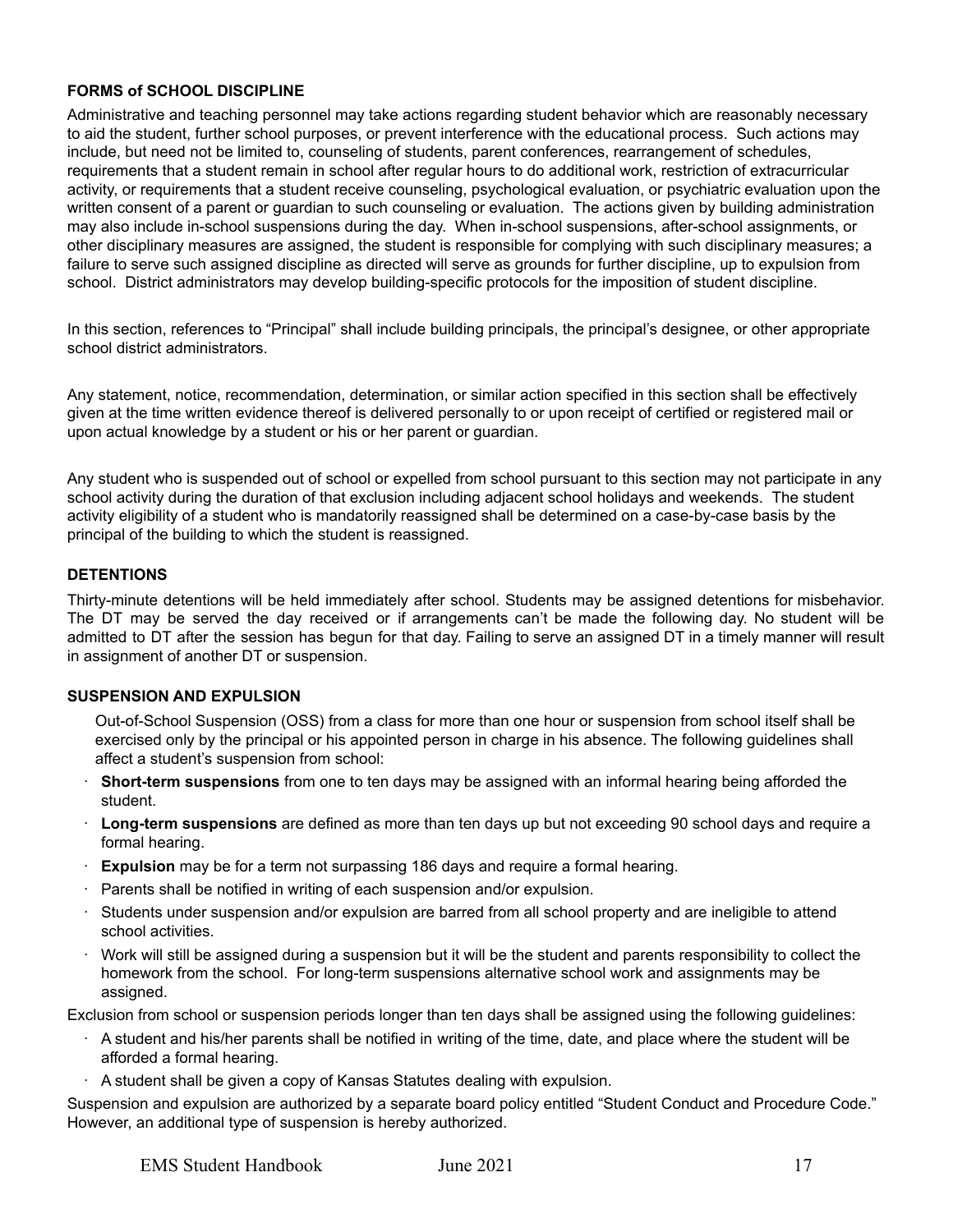#### <span id="page-17-0"></span>**IN-SCHOOL SUSPENSION (ISS)**

1. An **'in-school suspension' (ISS)** may be used to suspend a student from a class or even several classes. The student may continue to attend other classes. During the suspension, the student will be assigned to an area such as the office, hallway, or detention room; and some staff person, or adult designated by the principal, will be assigned to maintain general supervision of the student.

#### <span id="page-17-1"></span>**REVERSE SUSPENSIONS**

When a student has been assigned either ISS or OSS for a non-violent or non-drug/alcohol offense, a parent/guardian may request administration to approve a reverse suspension. If approved, in place of ISS/OSS, the student and his/her parent/guardian (ONLY) may attend the student's regularly scheduled classes together. The parent/guardian must agree to attend the full school day with their student. Should the parent/guardian be unable to attend for the full day, the student will return to ISS/OSS status. The parent/guardian must also meet with administration in advance to discuss the parameters of the parent's actions/interactions while at school. If a child is suspended for multiple days, the first day(s) is a normal suspension, and if their parent guardian comes in and spends a full day with them at school, the last day(s) will be dropped.

#### <span id="page-17-2"></span>**SUSPENSION REDUCTION OPTION**

In an effort to promote the quitting of self-harming activity connected to smoking, vaping, and other similar activity, the administration will promote the opportunity to reduce suspension dates from school by the student completing a cessation program agreed to by the school administration and the offending student's parent. The student will be allowed to return from suspension before the end date once documentation of successful completion of a cessation session can be provided to the school. The student will be withheld from a return to the regular classroom schedule at least after the passing of a 24 hour period of time. The cost that is associated with a cessation program will be the sole responsibility of the student and/or their parent.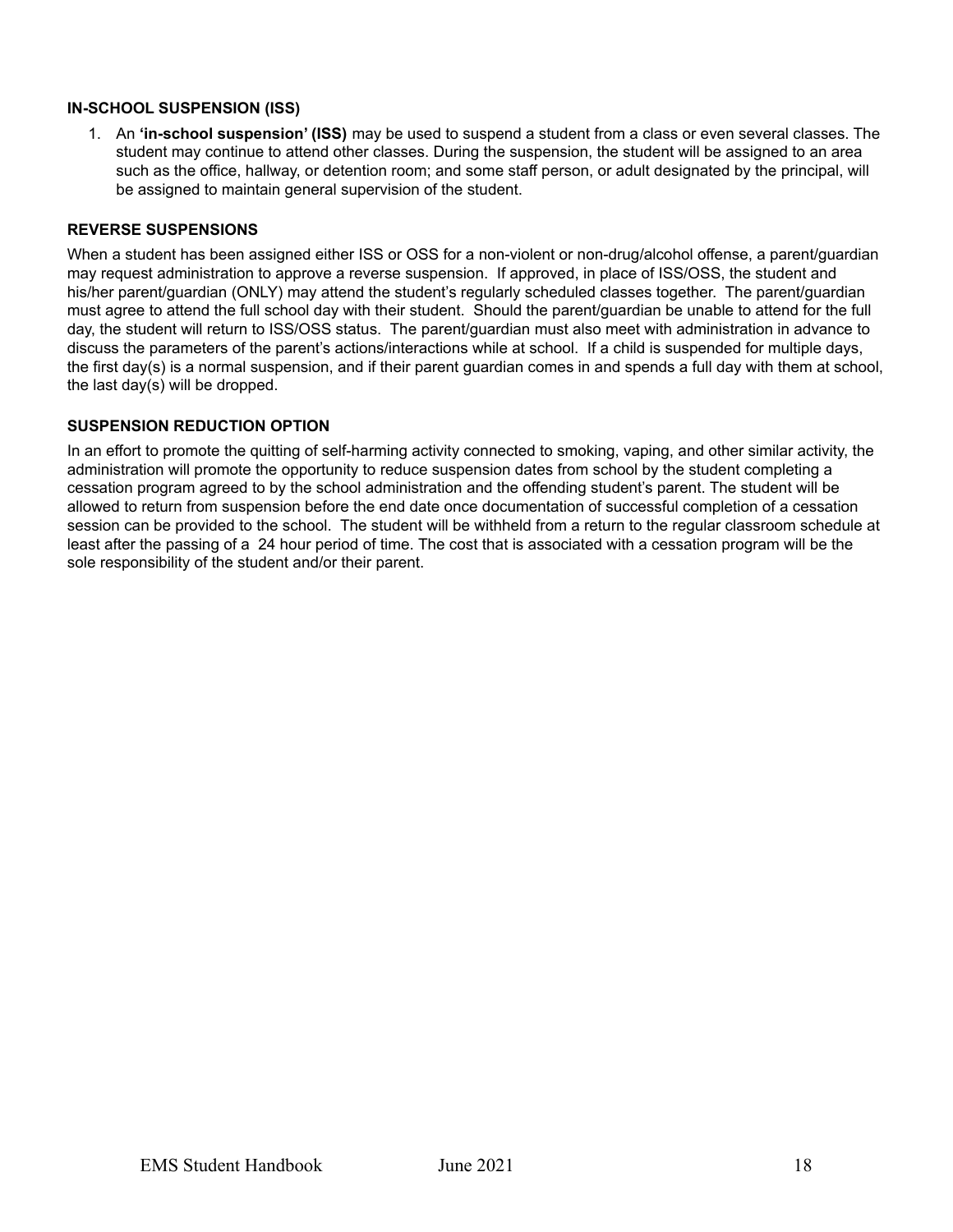#### <span id="page-18-0"></span>**DRESS CODE**

Neatness, decency, and good taste are guidelines of the district dress code. Students must dress in a manner that is not obscene; offensive; or substantially or materially disruptive to the learning environment. Apparel that is sexually suggestive; promotes violence, illegal activities, drugs, alcohol, and/or tobacco-vape products; or is determined to be gang related is prohibited. Student apparel and grooming must also meet requirements of any courses which are part of the approved curriculum in which they are enrolled.

The administration, faculty, and staff of EMS reserve the right to enforce reasonable dress guidelines to ensure a safe and orderly educational environment. Guidelines cannot take into account every possibility, so the cooperation of students and parents is requested and appreciated. Students should consider the following guidelines with respect to attire:

- Full head coverings are not to be worn in the building from 8:00 AM until school ends.
- Clothing with references to alcohol, drugs, or gangs is prohibited.
- Clothing with offensive language or symbols is prohibited.
- Clothing which promotes or conveys hate messages is prohibited.
- Clothing that may endanger the student or others, including visible chains and spikes, are prohibited.
- Clothing that is distracting so that it interferes with the teaching and learning process are prohibited.
- Clothing that does not properly cover the human form is not appropriate for the school environment and includes:
- A coach, director, or sponsor may extend dress and appearance guidelines that exceed the list above.

Students wearing inappropriate clothing shall be sent to the office. If the inappropriate attire can be substituted with a T-shirt and/or sweat pants, the office will provide the student with such clothing in exchange for the inappropriate attire. The student will receive his/her own attire back with the return of the substituted clothing. Each apparel offense after the first incident will result in a detention and points from the behavior code. Any clothing or jewelry that disrupts or impedes the educational environment will be addressed on an individual basis.

In the interest of maintaining a safe environment, as well as promoting conduct which does not substantially disrupt, impede or interfere with the operation of the school, any articles of clothing, jewelry or other body ornaments which are perceived as gang-related attire by the school administration, shall not be worn at school or at school activities. Gang related graffiti, writing, and symbols are not tolerated.

#### <span id="page-18-1"></span>**PASSES**

Students needing to leave their assigned class for any reason shall use a pass. Students wanting to go to another classroom must obtain permission in advance from the teacher. All students in the halls during classes must be escorted by a teacher or have a pass.

#### <span id="page-18-2"></span>**CHEATING**

Whenever a student is guilty of cheating, the teacher shall collect the student's paper, mark a zero for the work, and notify the parent(s) and the office immediately as to the action taken. All students involved are subject to consequences (minor or major).

#### <span id="page-18-3"></span>**PLAGIARISM**

Plagiarism – to steal the language, ideas or thoughts from another, representing them as one's own work. What this means is the author's words and ideas are his or hers and a student who borrows either, must acknowledge that fact.

- 1. Intent to plagiarize is irrelevant. "I thought these were my own words; I didn't mean to" is not an excuse. It is still plagiarized.
- 2. Only copying a sentence here or there is still plagiarism.
- 3. "But I put it in my own words" is still plagiarism. You are still using someone's thoughts other than your own.
- 4. Every appearance of borrowed material must be acknowledged.
- 5. Copying from another student's paper is plagiarism.

All students involved are subject to consequences (minor or major).

#### <span id="page-18-4"></span>**BULLYING**

Acts of bullying, which include cyberbullying, or retaliation are prohibited:

1. On school grounds and property immediately adjacent to school grounds, at a school-sponsored or school-related activity, function, or program whether on or off school grounds, at a school bus stop, on a school bus or other vehicle owned, leased, or used by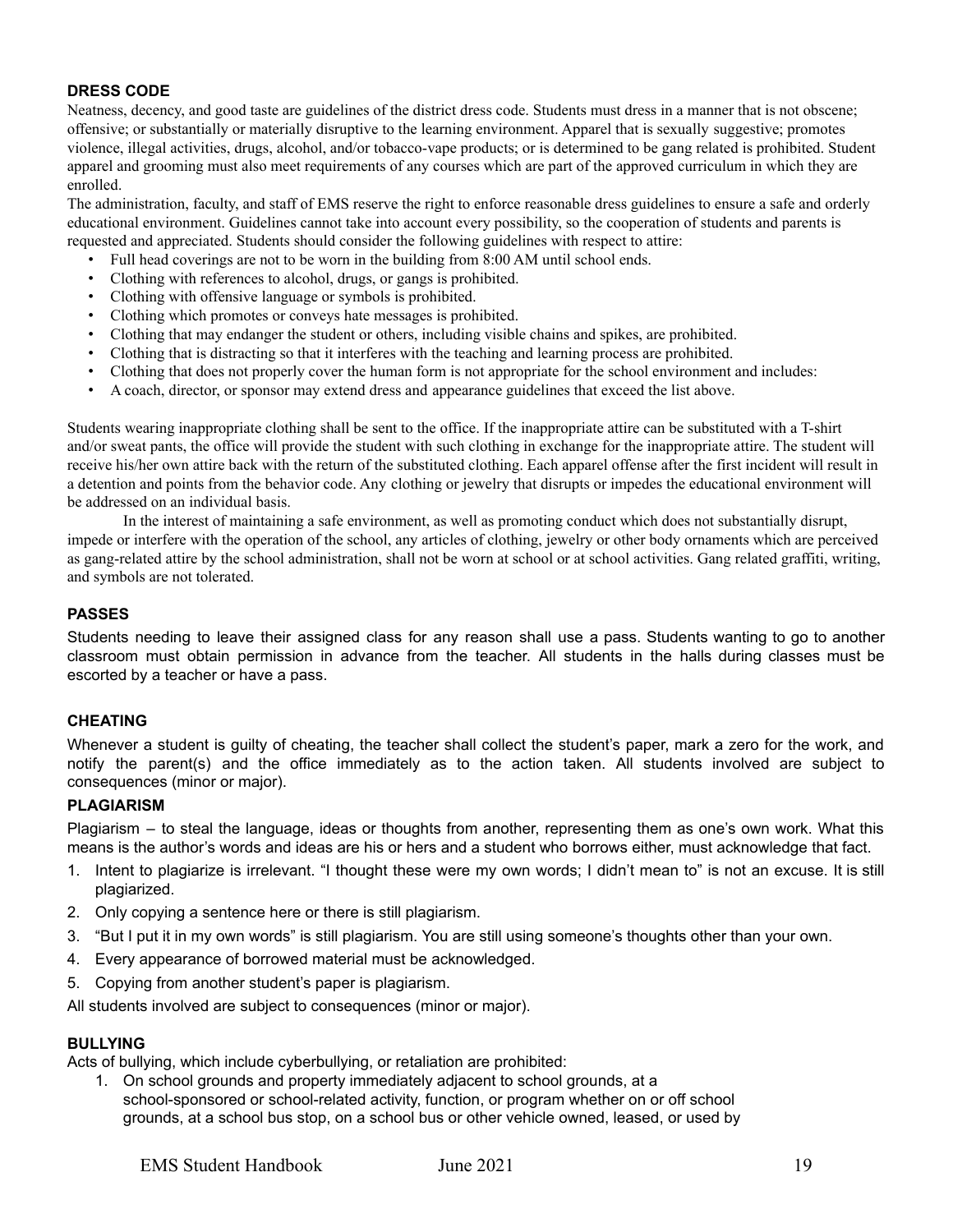a school district or school; or through the use of technology or an electronic device owned, leased, or used by a school district or school, and

2. At a location, activity, function, or program that is not school-related through the use of technology or an electronic device that is not owned, leased, or used by a school district or school, if the acts create a hostile environment at school for the target or witnesses, infringe on their rights at school, or materially and substantially disrupt the education process or the orderly operation of a school.

**Bullying** is the persistent use over time by one or more students of a written, verbal, or electronic expression or a physical act or gesture or any combination thereof, targeted at a student that:

- 1. Causes physical or emotional harm to the student or damage to the student's property;
- 2. Places the student in reasonable fear of harm to himself or herself or of damage to his or her property;
- 3. Creates a hostile environment at school for the student
- 4. Infringes on the rights of the student at school; or
- 5. Materially and substantially disrupts the education process or the orderly operation of a school.

Certain forms of bullying may involve criminal acts, which should be promptly reported to local law enforcement.

Cyberbullying is bullying through the use of technology or any electronic devices, such as telephones, cell phones, computers, and the Internet. It includes, but is not limited to, e-mail, instant messages, text messages, blogs, mobile phones, pagers, online games and websites.

Retaliation is any form of intimidation, reprisal, or harassment directed against a student who reports bullying, provides information during an investigation of bullying, or witnesses or has reliable information about bullying.

Reporting: A student who believes he or she has been bullied should report it to school officials without delay. Forms for the reporting of bullying shall be available in each school office, or on the school district website. Reported incidents will be investigated by school personnel according to district guidelines and the Bullying [Assessment](https://www.eudoraschools.org/cms/lib/KS01906911/Centricity/Domain/23/Bullying_Parents-Students.pdf) Flow [Chart.](https://www.eudoraschools.org/cms/lib/KS01906911/Centricity/Domain/23/Bullying_Parents-Students.pdf)

#### **72-6147. Bullying, school district policies.** (a) As used in this section:

(1) "Bullying" means: (A) Any intentional gesture or any intentional written, verbal, electronic or physical act or threat either by any student, staff member or parent towards a student or by any student, staff member or parent towards a staff member that is sufficiently severe, persistent or pervasive that such gesture, act or threat creates an intimidating, threatening or abusive educational environment that a reasonable person, under the circumstances, knows or should know will have the effect of:

(i) Harming a student or staff member, whether physically or mentally;

(ii) damaging a student's or staff member's property;

(iii) placing a student or staff member in reasonable fear of harm to the student or staff member; or

(iv) placing a student or staff member in reasonable fear of damage to the student's or staff member's property;

(B) cyberbullying; or

(C) any other form of intimidation or harassment prohibited by the board of education of the school district in policies concerning bullying adopted pursuant to this section or subsection (e) of K.S.A. [72-1138](https://www.ksrevisor.org/statutes/chapters/ch72/072_011_0038.html), and amendments thereto.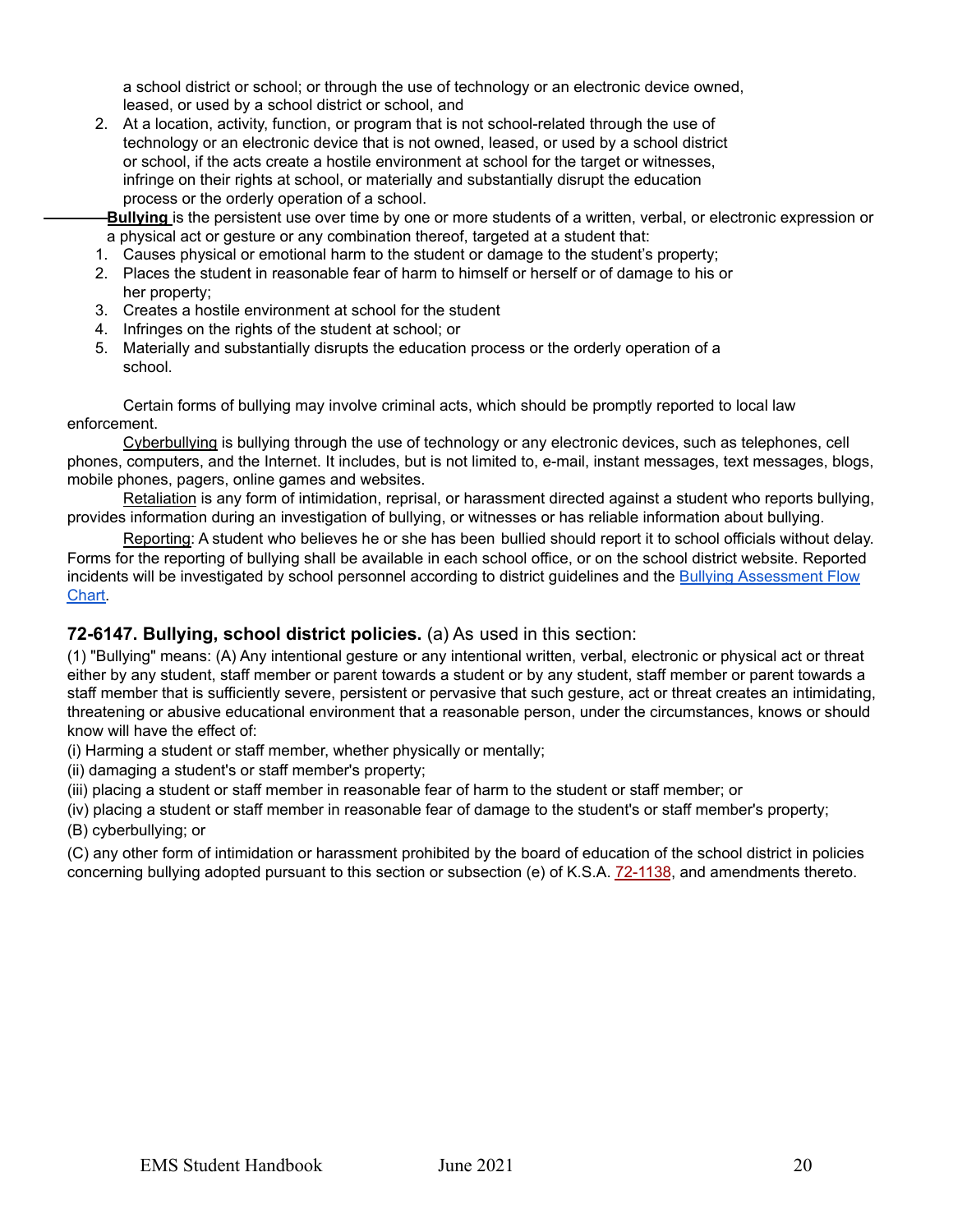#### <span id="page-20-0"></span>**SCHOOL PROPERTY**

#### <span id="page-20-2"></span><span id="page-20-1"></span>**TECHNOLOGY "ACCEPTABLE USE POLICY"**

#### **Student Chromebook computer Policy**

The student computer, charger and carrying case that have been issued to each student are the property of the Eudora School District. This computer is on loan, and must be used in accordance, both at home and at school, with the following Policies and Procedures, the District's Acceptable Use Policy, and any applicable laws. Use of this computer, as well as access to the computer network, the Internet, and email are a privilege and not a right. These items are provided for educational purposes only, and are intended to support the learning objectives of Eudora Middle School and Eudora School District, USD 491. Only district computers/devices are allowed on the school network, and students are expected to use the district provided device. Cell phones will be permitted according to district and building policy.

#### **General Use of the Computer:**

- Parents/guardians will be aware of their student's login name and password upon receiving the device.
- Students will have the ability to manage their password after receiving the device.
- The district is able to manage and reset a student's password at anytime.
- Each computer and charger is assigned to an individual student. Students should not "trade" or "loan"
- their computer or charger to anyone else. The student is responsible for their designated computer and
- charger at check-in.
- Students should never share their password with another student. Passwords should always be kept
- confidential.
- Computers should be in a student's possession or in a designated secure area at all times. This means
- do not leave a computer unsecured. Utilize school provided lockers to secure computers if necessary.
	- During breakfast or lunch, students should:
		- Leave their computer secured in a safe and secure location staying safely away from food and drinks.
- Students should carry their computer with them at all times during the academic school day, unless otherwise instructed by the classroom teacher.
- Students are responsible for bringing their computer, fully charged, to school each day.
- Altering/modifying the original USD 491 pre-set software image is prohibited.
	- Examples include, but are not limited to:
		- Loading software applications not authorized by USD 491
		- Changing the computer name
		- Changing or removing operating system extensions
		- Altering security software
		- Altering the preloaded operating system or application
		- Taking apart the computer for access to internal parts
- Students are prohibited from playing non-academic games, including Internet-based and Widget games, during the instructional portion of the school day.
- Accessing or attempting to access sites that have been intentionally blocked by the School District will result in disciplinary action.
- E-mail (or any other computer communication) should be used only for legitimate and responsible academic communication between students, faculty, and the outside world. Rude, abusive, threatening, or otherwise inappropriate language is not permitted.
- Students should protect personal information in accordance with digital citizenship guidelines.
- Internet access (including a student's internet history) e-mail, and other media that are accessed, created or stored on their computers are the property of Eudora School District. The District has the right to review these items for appropriateness, and to limit or revoke a student's access to them at any time, and for any reason.
- Parents, guardians, and students do not have a right or expectation of privacy for any use of the computers or district network. A student is not permitted to delete the web history on their device or from their Google account at any time.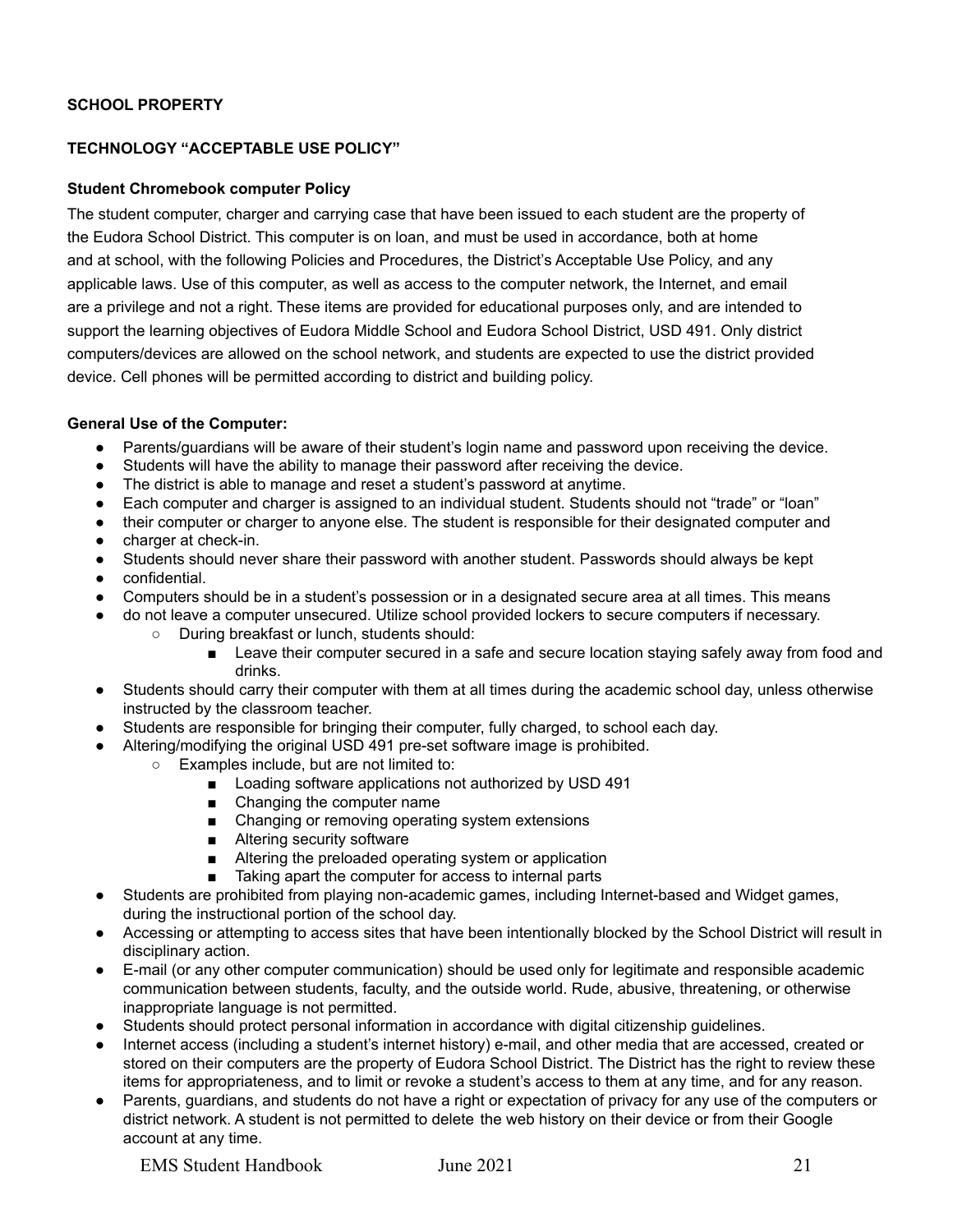- Pornographic, obscene, or vulgar images, sounds, music, language or materials, including screensavers, backgrounds, and/or pictures, are prohibited.
- Violations that involve computer hacking or trespassing, harassment, bullying, or threats via computer, and computer fraud can result in serious disciplinary action up to and including suspension and/or expulsion. When applicable, it may also include possible charges from law enforcement and/or an arrest if state/federal law is violated. Ignorance of these regulations will not excuse an infraction.
- Students will follow the Eudora School District Acceptable Use Policy when using the Internet on the computer at home or at school.
- The district reserves the right to limit computer use for any student who develops attendance issues, including truancy. In such cases the computer will be collected and kept at school. The student will be required to check the computer in and out each day. The student will not be allowed to take the computer home again until he/she has two weeks with zero attendance issues.
	- An administrator has the discretion to determine what qualifies as an "attendance issue."
- Any student who does not bring his/her computer to school can have the privilege of taking the device home revoked. The student may be required to check the computer in and out each day.
- A student who forgets to bring his/her computer to school will NOT be given a loaner computer to use.
- Understand that the computer belongs to the school, and it can be checked at any time or taken away for disciplinary reasons.
- All full time students will be loaned a computer. Any part time students will be loaned a computer based on administrator discretion.
- Eudora School District is a Google Suites for Education environment. All students are expected to have their computer available to use during the school day.
- The expectation is that students take the device home every night, where it will be charged. Any exceptions to this need to be approved by the administration.

#### **General Care of the Chromebook**

- Students are expected to treat their computer with care and respect. The computer, charger, and school-issued case are the property of Eudora School District, and should be kept clean and free of marks at all times. Placing stickers, writing or drawing on, engraving or otherwise defacing the computer, charger, or carrying case are not allowed and will result in loss of privileges, and/or incur repair/replacement costs.
- When transporting their computer to and from school, students should always be sure it is placed in the school-issued carrying case, and the case is fully closed. The computer case can then be placed inside the student's backpack.
- Students should not use their computer while walking, or otherwise being transported. Computers should only be used while they are on a flat, stable surface such as a table. Computers can be fragile, and if they are dropped they may break.
- Students should protect their computer from extreme heat or cold. Computers should never be left in a car, even if the car is locked.
- Computers should be protected from the weather, water or other liquid, food, and pets. Students should never eat or drink while using their computer, or use their computer near others who are eating and drinking.
- Heavy objects should never be placed or stacked on top of the computer. This includes books, musical instruments, sports equipment, etc.
- Students should use care when connecting their charger, USB connection or connecting the computer to a projector.
- Any inappropriate or careless use of a computer should be reported to a teacher or other staff member immediately.
- If the computer is damaged or not working properly, it must be turned in to the District Technology staff for repair.
- Parents/guardians/students are not authorized to attempt repairs themselves, or contract with any other individual or business for the repair of the computer.
- If the computer is lost or stolen, parents/guardians should immediately report the loss or theft to the administration and the school resource officer. A police report must be completed. Information Technology Services (ITS) will be notified and the device will be disabled.
- If the computer malfunctions and/or needs repair, the following steps should be taken by the student.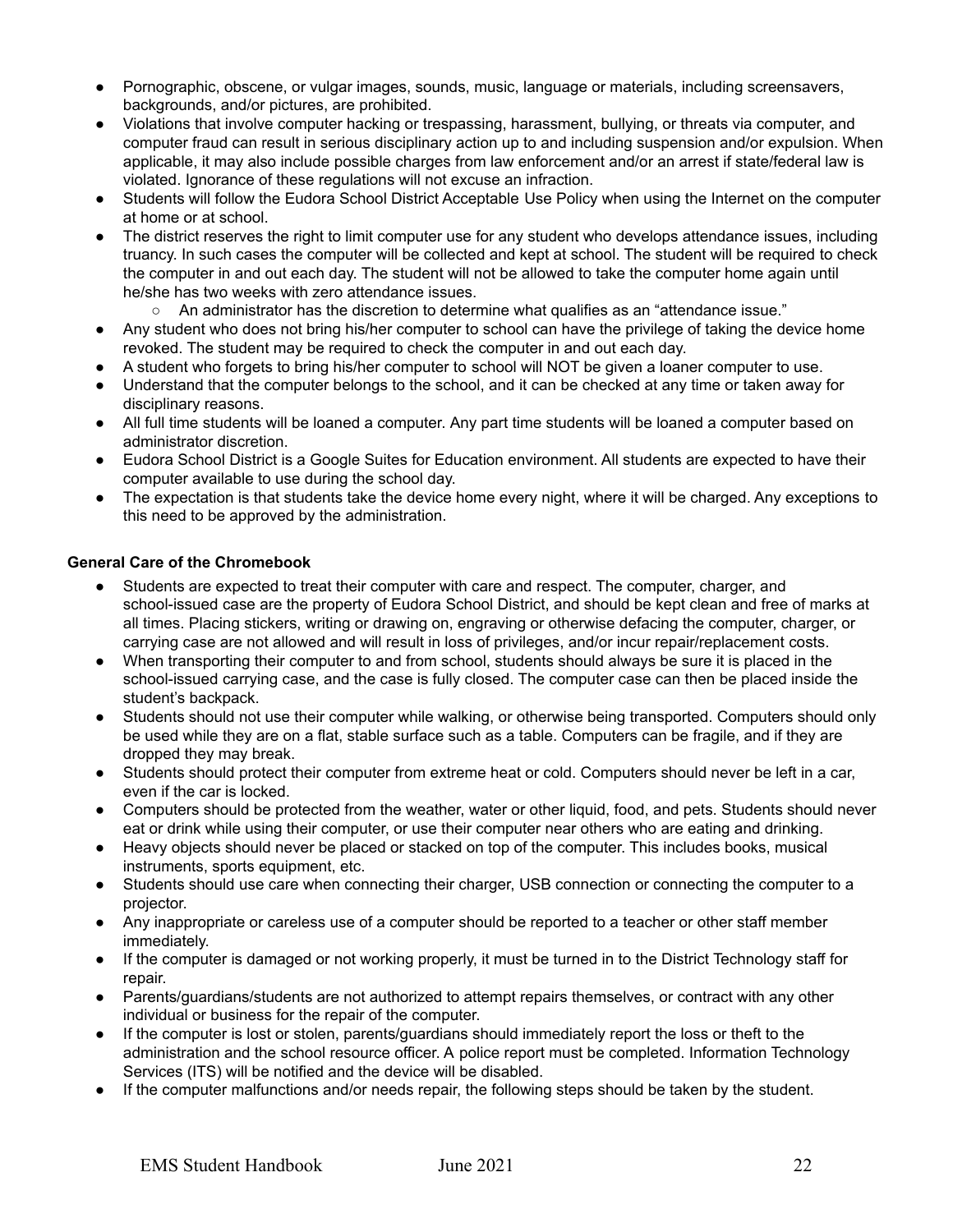- A detailed ITS helpdesk ticket should be created by the student. If the student is not able to create a helpdesk ticket due to the malfunctioning device, they should bring their device to the ITS representative located in the library and/or the main office.
- A representative from the ITS will handle the ticket as timely as possible.

#### **Consequences of Inappropriate Use**

The use of any district technology is a privilege and not a right. Students are expected to use their computer in accordance with approved policy and any applicable laws. Failure to use this computer in an appropriate manner will result in the following consequences, as determined by the staff and administration of Eudora Middle School:

- Student conference
- Parent conference
- Cancellation of student use or access privileges, including the privilege of taking the computer home
- Any and all school disciplinary actions. Violations will be cumulative and recorded in the school's behavior system.
- Civil or criminal liability under applicable laws

Any violation of this policy could result in detention and assignment of points on the behavior code. At the first opportunity each student will be given this policy, which will be required to be signed by both the student and the parent before any technology use is allowed.

The district makes no warranties; either expressed or implied, that the computer and/or network services provided through the district system will be error-free. Any information on district computers is subject to monitoring and cannot be considered private. The district will not be responsible for any interruption of service or errors experienced by loss of or damage to data. The district will not be responsible for accuracy or quality of information obtained through the system. Users shall indemnify and hold district harmless from any losses sustained as a result of intentional misuse of the system by the user.

#### <span id="page-22-0"></span>**TELEPHONE USAGE**

The office telephones are to be used for school related business only. Student calls should be confined to important necessary emergency calls. Students should always check with their teacher and have a pass when coming to the office to use a phone.

#### <span id="page-22-1"></span>**ELECTRONIC DEVICES**

Teachers may allow headphones and/or cell phone devices in their classroom as a privilege or if the teacher believes such usage is of educational value to the student. Teachers have complete authority as to the use of electronic devices, including cell phones, in their classrooms.

-No sounds shall be played over speakers other than headphones. Although headphones are allowed, at no time should music be played at such a volume that other people can hear it.

-Causing a disruption with the use of an electronic device may result in a minor discipline referral and confiscation of the electronic device.

-Refusal to immediately surrender electronic devices to any staff member upon violation of policy is considered open defiance and will result in a major discipline referral.

-Failure to follow electronic devices guidelines shall result in the following:

- Minor discipline referral for the first incident
- $\bullet$  With the 2<sup>nd</sup> incident, the device is confiscated and taken to the office, and the phone picked up by the student in the office at the end of the day.
- With the 3<sup>rd</sup> incident and beyond, the device is not only confiscated and taken to the office, but a parent must pick up the confiscated device. A major discipline referral will be given the student and points assigned from the behavior code.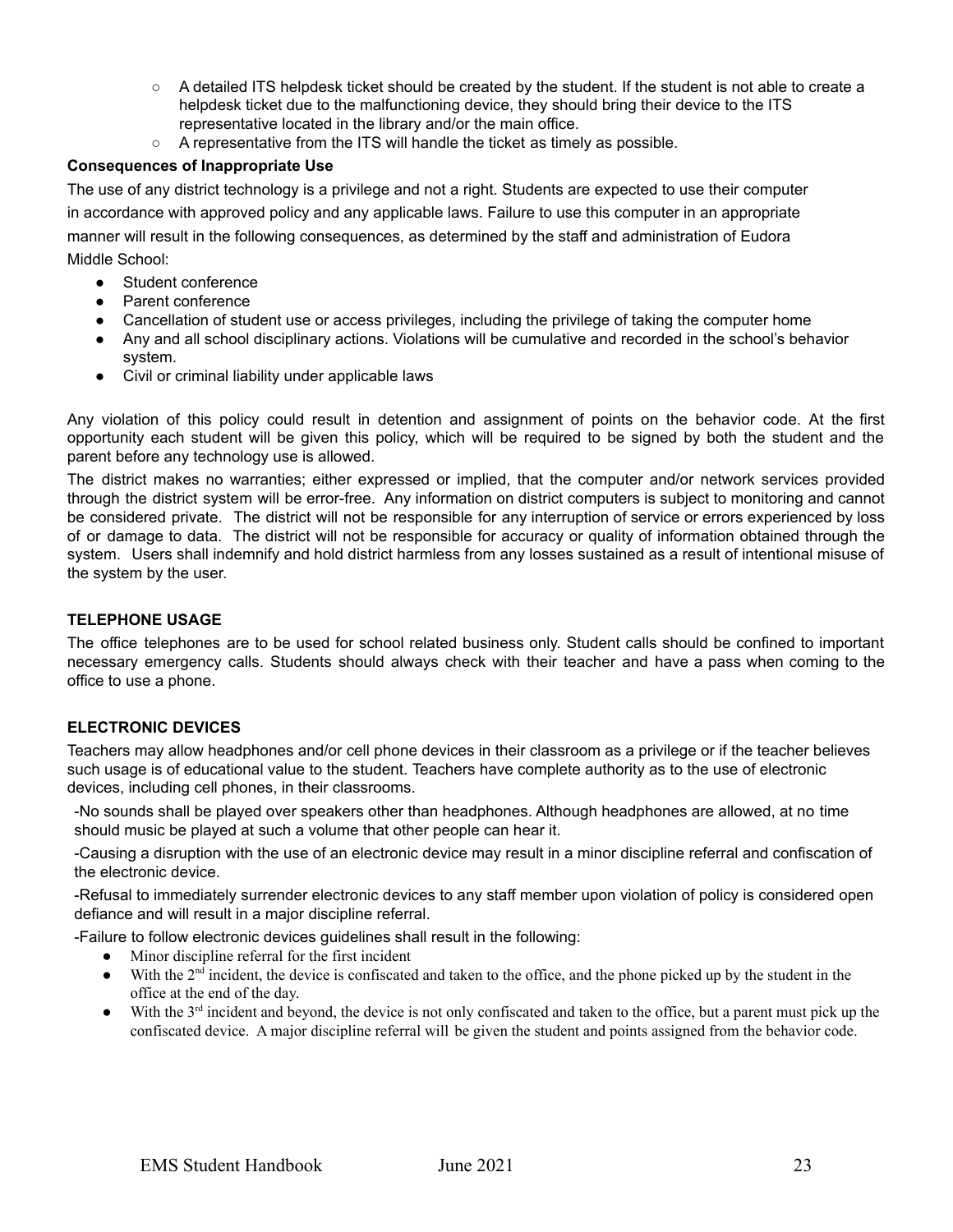#### <span id="page-23-0"></span>**STUDENT LOCKERS**

The building principal shall have custody of the combination or key to all locker locks in a storage place designed to guard against unauthorized access or use. He/she may search any locker or desk at any time he/she believes that the locker or desk contains matter prohibited by law or school regulations from being on school property. Such searches may be made without notice to the student to whom such locker or desk has been assigned. Periodically, searches may be conducted with drug dogs. Students are prohibited from placing locks, other than the regularly issued school lock, on their lockers.

The student is responsible for the care and upkeep of his/her locker. A student who does not maintain a clean locker will be asked to clean their locker immediately. Any damage or extra cleaning that must be taken care of by the school will be charged to the student as a fine for misuse of the locker. No glass containers shall be allowed in the building.

#### <span id="page-23-1"></span>**PLANNERS**

Students will be issued planners at the beginning of the school year. Students are expected to have planners to record assignments for each class. If students lose their school assigned planner they will need to purchase a new planner from the office.

#### <span id="page-23-2"></span>**TEXTBOOKS**

- 1. The classroom teacher will issue books to students at the beginning of the school year. Students must check all books in at the end of the year. Each book will be marked and numbered.
- 2. Books are not to be marked in any way by a student, except for name on the textbook label. Report immediately any damage.
- 3. Minor damage will be charged against a person causing damage.
- 4. A book damaged beyond repair or lost must be paid for by the person or responsible party. Each student is responsible for the book checked out to him/her.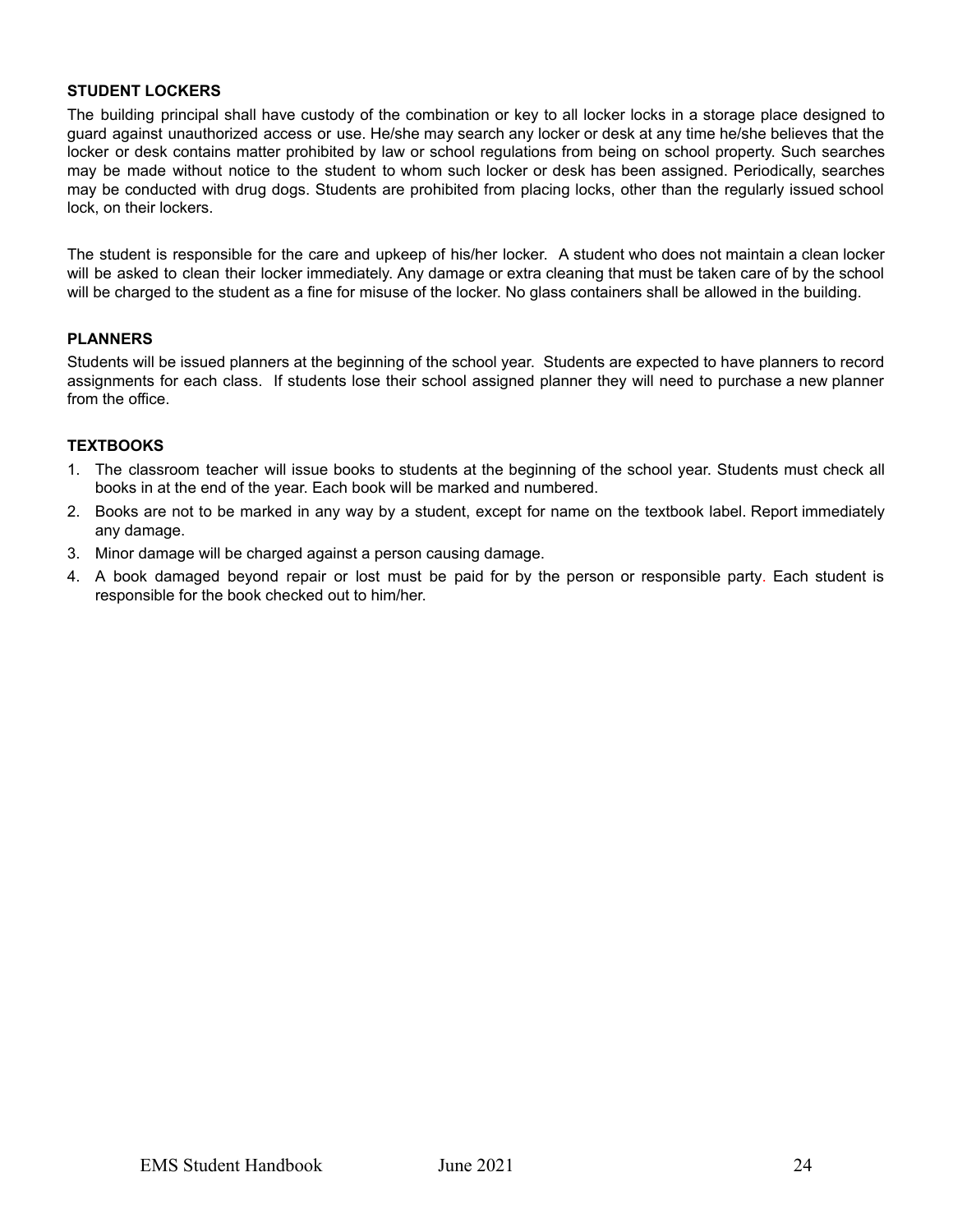#### <span id="page-24-0"></span>**CARE OF BUILDINGS AND EQUIPMENT**

It is the responsibility of our entire school community to take care of our building and equipment. Tables and desks should not be sat upon. All four legs of chairs should remain on the floor. Windows, shades, curtains and other equipment are the teacher's responsibility. Tables and desktops are to be kept clean. Damage to the building, equipment or other facilities should be reported to the principal so that repairs can be made and/or money collected from those responsible.

#### <span id="page-24-1"></span>**SCHOOL GROUNDS**

Every effort should be made to keep the school grounds neat and clean at all times. Damage or vandalism of any kind will not be allowed. Being on the school grounds for reasons other than class attendance or attendance at an approved school activity will be considered loitering and will not be permitted.

#### <span id="page-24-2"></span>**VANDALISM AGAINST SCHOOL PROPERTY**

The Board of Education is offering a reward of one hundred dollars (\$100) for information leading to the arrest and conviction of anyone doing felonious vandalism to District buildings, facilities, or grounds. Names of individuals will remain confidential. The Douglas County Sheriff provided the following set of guidelines:

Rules and procedures for submitting information on vandalism against school property.

- 1. On plain paper type/write or print all the information you have about the crime you know about: names, dates, places, and all the facts supporting your statement.
- 2. Sign your letter with your name and address or, if you prefer to remain completely anonymous, use any combination of 6 numerals, such as 193405.
- 3. Tear off a corner from the last page of your letter in an uneven manner, not a straight line. Put the numerals on the torn off corner and keep it.
- 4. Mail your letter to: U.S.D. 491, Box 500, Eudora, KS 66025.
- 5. If your letter results in the arrest and conviction of the person or persons you named, you will be contacted or your number will be published. The reward will be paid to a representative of your choice to whom you should give the torn off corner of your letter for presentation to the School Board.
- 6. If the School Board is assured that the information you supplied is the key to solution of the crime, they will then authorize payment of the stated reward in cash to the informant or his representative.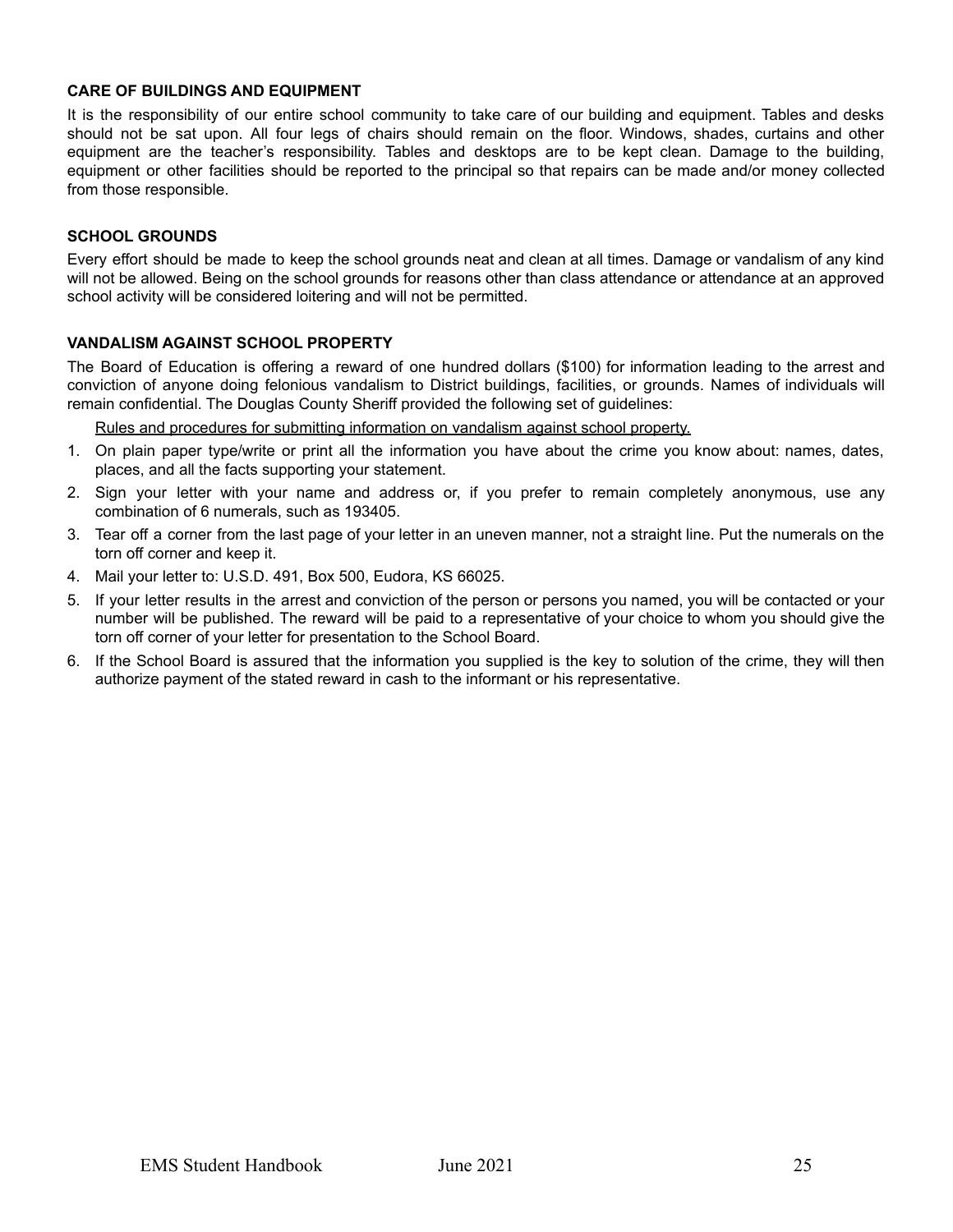#### <span id="page-25-0"></span>**TRANSPORTATION**

#### <span id="page-25-1"></span>**BUS RIDERS RULES**

#### **"Don't Lose Your Riding Privilege!" Follow These Rules**

- 1. Observe same conduct as in the classroom.
- 2. Be courteous; do not use obscene or unacceptable language, gestures, remarks, or signs.
- 3. Do not eat or drink on the bus.
- 4. Help keep the bus clean at all times.
- 5. Glass containers of any kind are not permitted on the bus.
- 6. The use or possession of cigarettes, chewing tobacco, controlled substances, illegal drugs, weapons, flame producing devices, or alcohol is strictly prohibited.
- 7. Remain seated at all times while the bus is in motion.
- 8. Do not extend head, hands, arms, or other objects out of the bus. Do not throw items of any kind inside the bus or out the windows.
- 9. Do not vandalize or be destructive to the bus. Vandalism will be charged to the offending student if such is known.
- 10. Do not fight, scuffle, or engage in horseplay on the bus or at the bus stop. Keep hands to yourself at all times.
- 11. Do not delay in loading or unloading. The bus cannot wait for stragglers, as schedules must be kept.
- 12. When crossing the roadway at a bus stop, be sure to cross ten (10) feet in front of the bus and wait for the driver to signal you to cross.
- 13. Snakes, mice, insects, and other items likely to cause commotion are not permitted on the bus or at the bus stop.
- 14. Emergency exits are to be used only in the event of an emergency. Do not use the back door, windows, or roof hatches unless necessary.
- 15. Occasional riders must have written permission from their parent(s) or guardian to be transported by bus to a friend's house. A regular rider must have written permission to get off the bus at a location other than the rider's house.
- 16. Cooperate with the driver at all times. He/She is authorized to assign seats when necessary.
- 17. Under no circumstances should a student chase a ball or loose school papers near or underneath a bus. Tell the driver if an item has gotten away' he/she will assist in a safe retrieval, if possible.

This list should not be construed as all-inclusive. Common sense and pride should be applied to all situations. The driver has the authority to suspend or implement rules as necessary.

#### <span id="page-25-2"></span>**PROCEDURE FOR TEMPORARY TRANSPORTATION CHANGE**

Students are picked up and dropped off at their place of residence, unless special arrangements are made with the Transportation Director's office. We are most willing to accommodate a request for a different drop-off point, however we must have an ADVANCE WRITTEN REQUEST in order to do so.

We hope this will not cause any unnecessary hardships on anyone however; it is imperative that we know who rides our buses on a given day, where they are dropped off, and whether they have permission to get off at a location other than home.

#### <span id="page-25-3"></span>**PROCEDURE FOR DEALING WITH BUS MISBEHAVIOR**

A form will be used to communicate with parents or guardians when their student is misbehaving. The form must be signed by the parent or guardian and returned to the driver before transportation service can be resumed. We are charged with the responsibility of safely transporting our students. Disruptive behavior by students that may be distracting to the driver will not be tolerated. The consequences of misbehavior are as follows:

- 1. The receipt of the first misconduct notice generally serves as a warning. Parents and students are urged to take corrective action to insure that misbehavior does not reoccur.
- 2. The receipt of a second misconduct notice will result in the loss of bus service for one (1) day. Every effort will be made to meet with the student to discuss the misbehavior.
- 3. The receipt of a third notice will result in the loss of bus service for a period of five (5) days. A meeting with the student will be conducted whenever possible.
- 4. The receipt of a fourth misconduct notice will result in the suspension of bus service for the remainder of the semester, or thirty (30) days, whichever is longer. The parents may request a hearing on the matter, which may include the superintendent, principal, director of transportation, driver, student, and the parents.

Serious misconduct will be grounds for immediate dismissal from the bus without regard for the number of previous notices.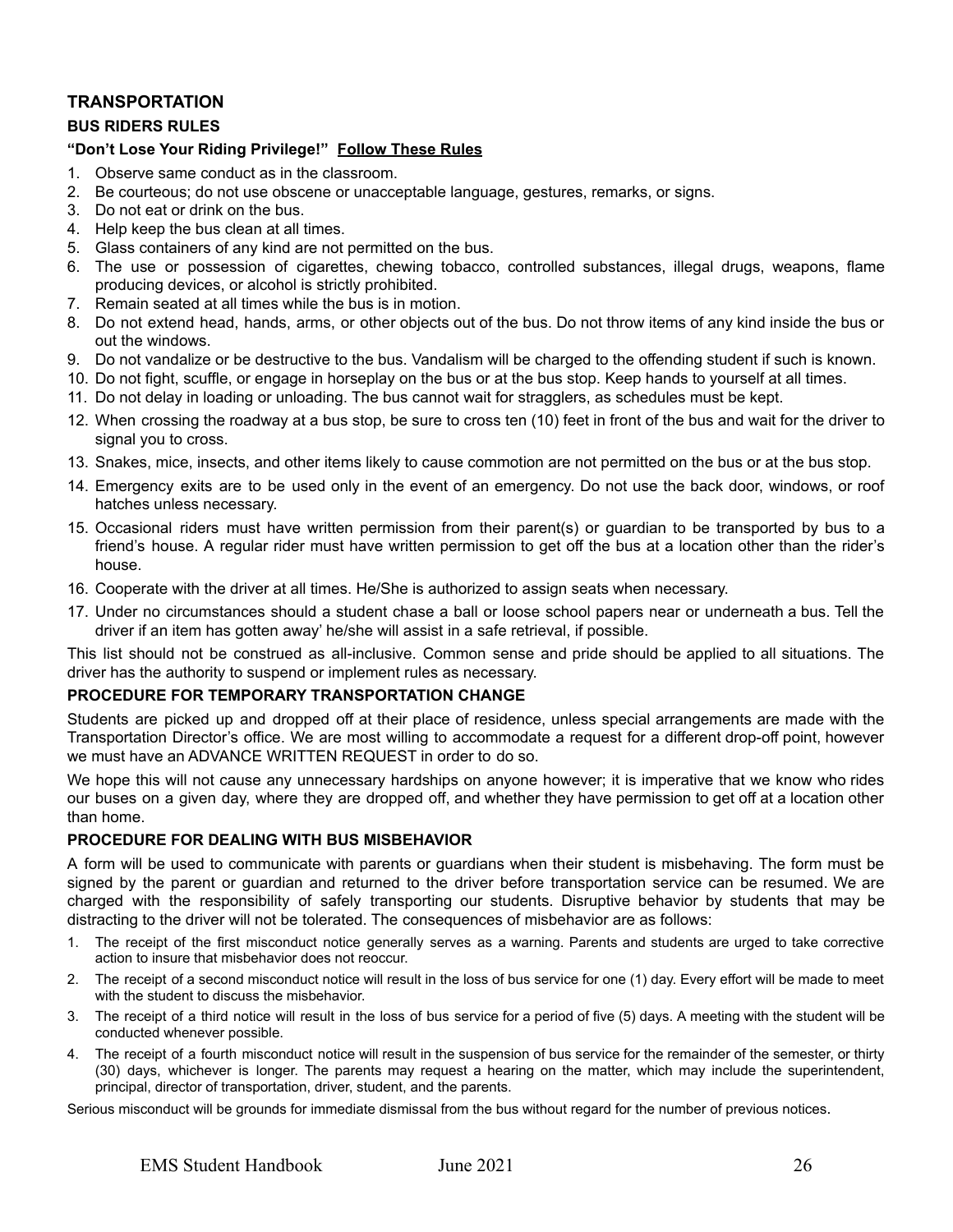#### <span id="page-26-0"></span>**GENERAL**

#### <span id="page-26-1"></span>**LUNCH**

Eudora Middle School operates a closed period and is staggered into three different groups with 25 minutes for eating. (This lunch arrangement is subject to review and change as deemed necessary by USD 491 administration). The groups and times of the lunch schedule will be announced. Due to changing class schedules, an updated list of teachers assigned to the groups will be provided the first day of classes. Students will need to purchase A la carte items when they come through the line the first time.

#### <span id="page-26-2"></span>**GUIDANCE SERVICES**

The Counseling Office at Eudora Middle School is available to students. Any student who would like to see the counselor/social worker should stop by the counseling office to make an appointment. In an emergency situation a student can ask for a pass from a staff member.

With a counselor, social worker or WRAP worker a student might want to discuss classroom problems, hassles with friends, difficulties with studies, personal concerns, advice about course selections, types of jobs available and training needed to get those jobs-or any other questions or concerns that might arise. Counselor/social workers/WRAP workers are here for the students to find solutions to their problems. Anytime you need to talk to someone, feel free to contact your counselor. Your counselor is here to listen and to help.

#### <span id="page-26-3"></span>**USE OF LIBRARY**

The library will be available at designated times for students to use. Be considerate of your classmates – return all library materials on time!

Books: Books are checked out for a two-week period, and may be renewed twice (for a total of six weeks). Students are limited to two books per student per day. If you lose or damage a book, you must pay replacement cost of that book. If you later find and return the book, you will get your money back.

Magazines: Old magazines are kept for research purposes. Ask the librarian or the library aid for a magazine check out slip. Fill it out completely. Old magazines are checked out for one day. New magazines may not be checked out. Encyclopedias and reference materials may be checked out for one hour or overnight; if checked out for overnight, the materials must be checked out the last hour of the day or after school and returned before 1<sup>st</sup> hour the next school day.

#### <span id="page-26-4"></span>**ASSEMBLIES**

When attending assemblies, students should always be mindful of the respect that is owed those performing and speaking to us. In some cases the school, student council, or other groups have taken money and time to plan assemblies.

#### <span id="page-26-5"></span>**MIDDLE SCHOOL DANCES**

Participation in Eudora Middle School dances is limited to  $7<sup>th</sup>$  and  $8<sup>th</sup>$  graders. 6<sup>th</sup> graders will be involved in 6<sup>th</sup> grade only socials as well as events that are open to the entire student body. E.g. Booster Club Back to School Barbecue. Only Eudora Middle School students are allowed to attend dances or socials. EMS Students must be a Student In Good Standing in order to participate. All school rules apply at extracurricular activities, including no drugs or alcohol. If a student leaves a dance, he/she may not return. Any student leaving a dance early will be escorted out by a supervisor. Any student not in compliance with these guidelines may be sent home and parents/guardians will be contacted, if possible.

#### <span id="page-26-6"></span>**HOME AND FAMILY NIGHT**

Wednesday evening has traditionally been set aside as home, church, and family night. No school related events are to be held on Wednesday night at Eudora Middle School. Exceptions may be made for events beginning before 6:00 p.m. and ending before 7:00 p.m. Any event scheduled on a Wednesday night will have superintendent approval.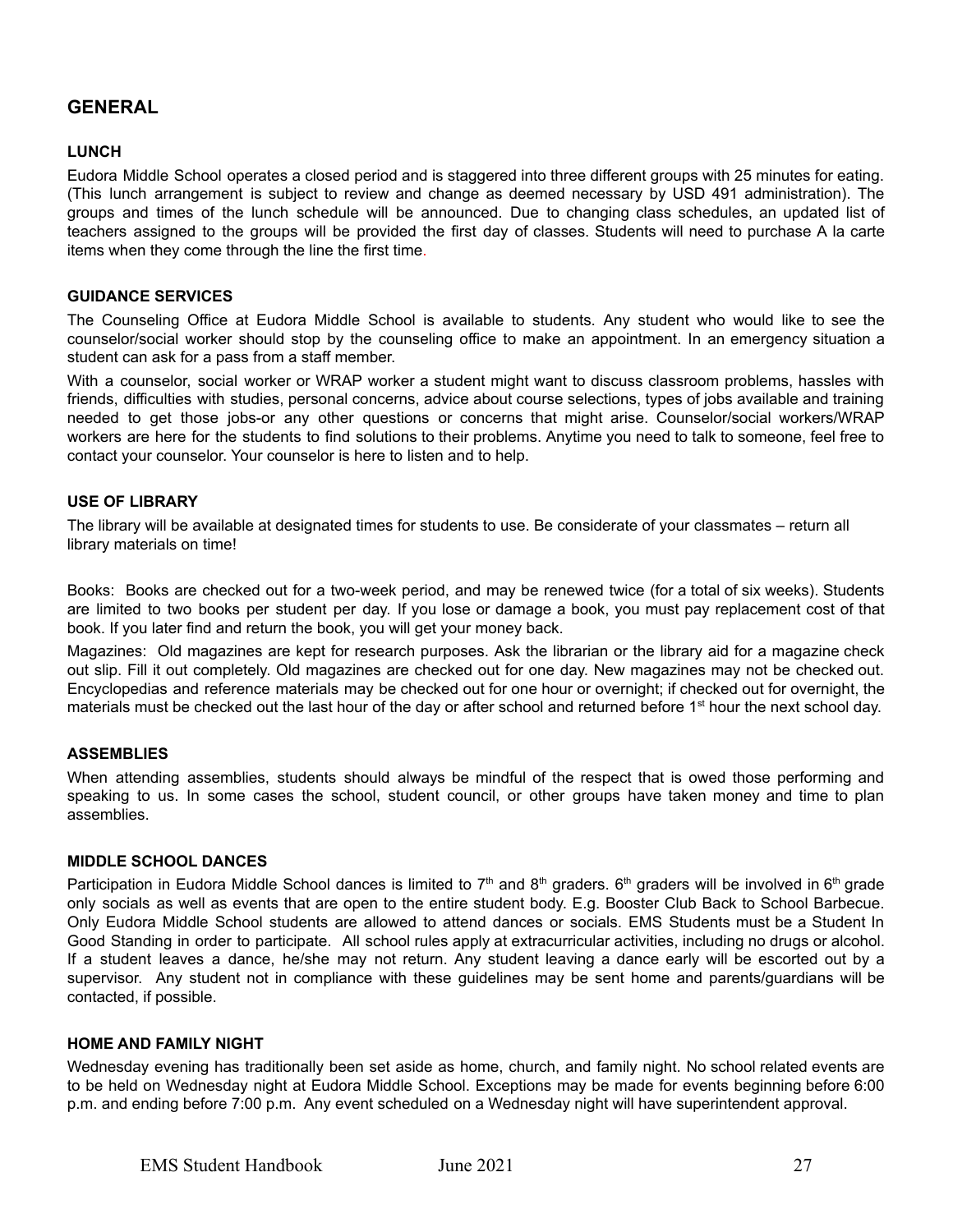#### <span id="page-27-0"></span>**SELLING AT SCHOOL**

- 1. No student should enter a teacher's classroom to make a sale.
- 2. Students are not to sell to teachers between 7:30 a.m. and 3:30 p.m. on school days.
- 3. Students who are selling items should be sure that they are not using their fellow students as a captive audience. Any selling should be on a convenience basis.

#### <span id="page-27-1"></span>**VISITORS**

At EMS students and teachers are actively learning and teaching. Visitors can be distracting to this process. Please check with the office to arrange your visitation.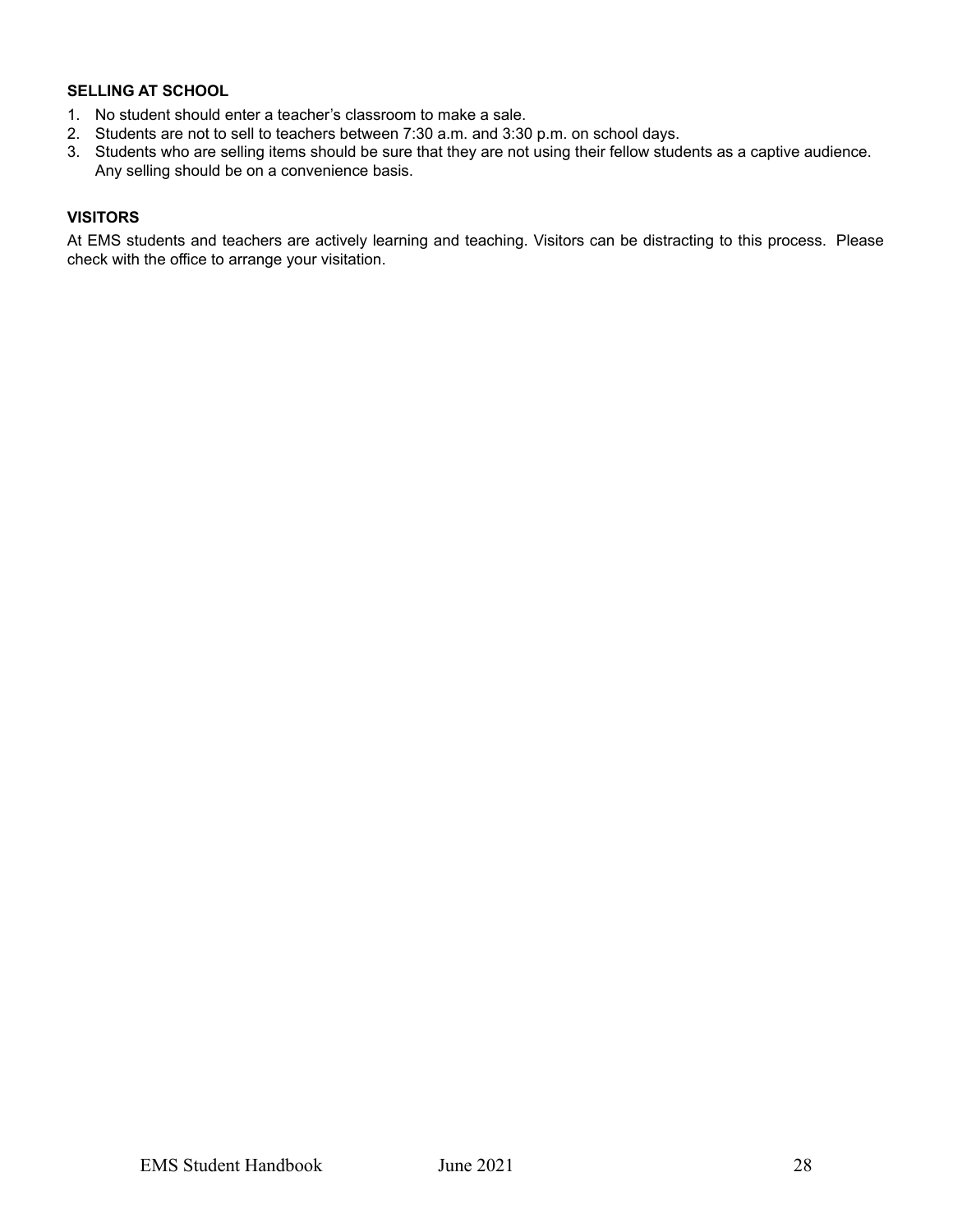#### <span id="page-28-0"></span>**HEALTH FOR THE MIDDLE SCHOOL**

Any student who cannot participate in normal school activity such as PE classes must have a written excuse from their physician.

Students with severe cough, sore throat, fever or unexplained rash, persistent diarrhea and/or vomiting will not be able to remain in school. If a student is sent home with a fever of 100.0, he/she must stay at home 24 hours after the fever subsides without the use of fever reducing medications. Any student with an unexplained rash will be excluded from school until their physician makes a diagnosis.

USD 491 will offer only emergency first aid to students. If illness or injury is severe, the parents will be called. If we are unable to reach the parents, the emergency contact procedure indicated on the student's enrollment form will be followed.

Any student who misses school because of a communicable disease may be required to have a doctor's permit before returning to school.

Hearing screens are done every 3 years. Vision screenings are done every 2 years. Dental screening, cleaning, & other dental services information are provided to parents yearly. Dental hygiene is very important to growing teeth and yearly checkups are encouraged. Screenings will also be completed on high-risk students and any student that parents or teachers have a concern about. Parents will be notified of all referrals. If you do not want your student's vision, hearing or dental screened at school you must submit a written request to the school nurse at the beginning of the school year. If your student has a vision or hearing evaluation completed by a physician or specialist, please have a copy sent to the school nurse so that information can be added to their health file.

#### <span id="page-28-1"></span>**IMMUNIZATIONS**

Kansas State Law requires all students to have up-to-date immunization records prior to starting school in the fall. Parents will be notified by mail, phone, email, and/or text if their student's immunizations need to be updated prior to the beginning of the next school year. **Students without up-to-date immunizations by September 30 th of each year** will be excluded until immunizations are up-to-date in the health office. Any boosters that are due after the school year has started will be due within 30 days after they expire or the student will b excluded from school **until an up-to-date immunization record is received.** Students new to the district must show proof of up-to-date immunization status prior to enrolling. Students transferring in from another state will be given 30 days to complete immunizations required in Kansas that were not required by the state in which they are transferring from. Students with medical exemptions or religious exemptions are to have the appropriate form signed YEARLY. Medical and religious documentation must be provided PRIOR to the students 1<sup>st</sup> day of school are to have the appropriate form signed yearly. Those students with religious exemptions need to sign a form upon entry to school.

NOTE TO STUDENT ATHLETES: Your athletic form does not go to the health office. Please make sure any immunization is sent to the health office.

#### <span id="page-28-2"></span>**MEDICATIONS AT SCHOOL**

It is desirable for medications to be administered in the home. However, it is recognized some students are able to attend school regularly because of the effective use of medication in the treatment of chronic illness or disabilities. It is also recognized that in many short-term illnesses, medications may need to be continued after a student returns to school. It is the school's intent to cooperate with the parents and their physician in seeing that the student receives the correct medication and dosage at the proper time.

If a student must take a medication more than three times a day or at a specific time of day, he/she is eligible to take the medication at school. These procedures are to protect the student and to eliminate unnecessary medication administrations at school. In order to promote the safety and well being of students, all prescription and non-prescription drugs must be kept in the nurse's office under lock and key. Before medication can be given or taken at school the following procedure must be followed: prescription medications must be in the original container and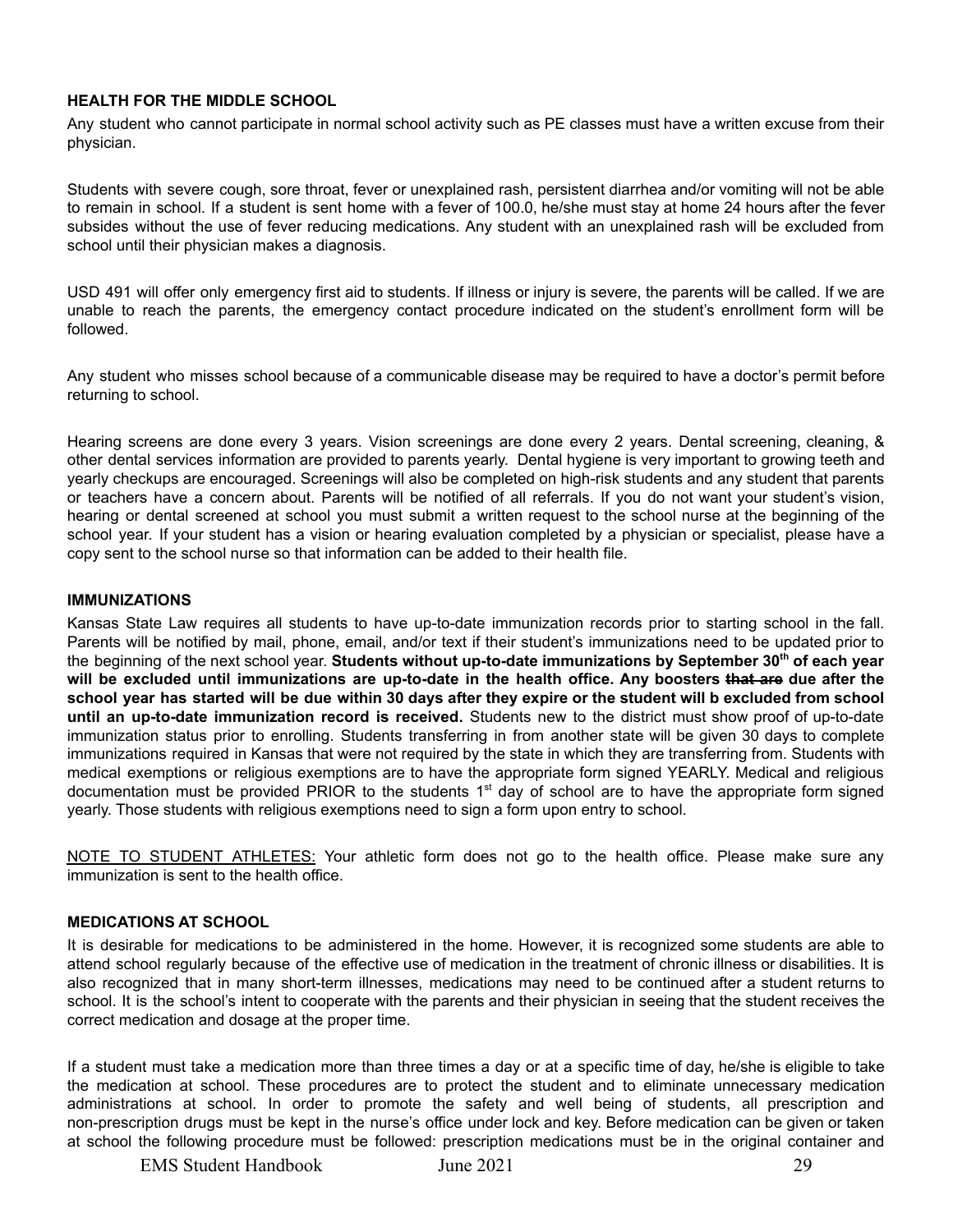clearly labeled with the student's name and dosage information and the medication administration form/physician's order must be completed and signed by both the parent and the physician. If dosages or times change a written notice from the physician is needed. *Students requiring epipens for severe allergic reactions will be required to supply* their own. The school will not have stock epipens on hand. The school does not stock any prescription *medication.* Any student not following this procedure will be considered in violation of the Drug and Self-Abuse Policy.

*Over-The-Counter Medications* – Parents will be asked to provide all over the counter medication for their student. Permission for these medications must be on file yearly. This may be done during online enrollment or the form may be acquired from the school nurse. The health office will have a limited supply of Tylenol, Advil (or the generic equivalent) and cough drops available to the students for special circumstances. Permission to give medications will not be accepted over the phone. All medications must be in the original bottle and clearly labeled with the student's name and is to be provided by the parent.

After a repeated number of visits for similar medical concerns to the nurse's office, it may be necessary for the EMS Care Team to meet with the parents/guardians and student to address the health issue.

#### <span id="page-29-0"></span>**HOMEBOUND**

In case of serious illness, homebound instruction may be requested by the parent. USD 491 will decide if homebound instruction is appropriate and one hour of instruction per day may be provided.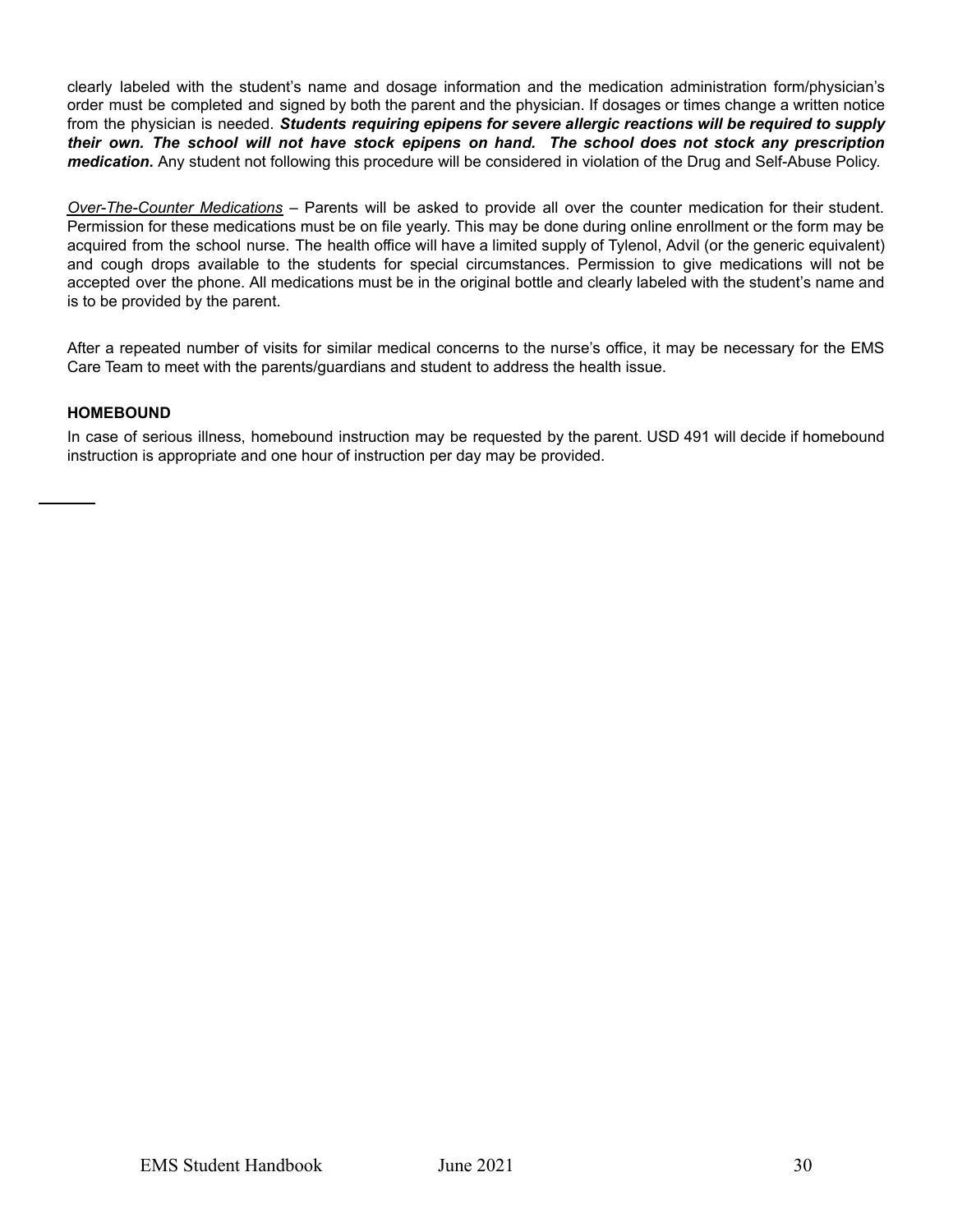#### <span id="page-30-0"></span>**SAFETY**

#### <span id="page-30-1"></span>**STORMY WEATHER AND/OR EMERGENCY PHONE BROADCAST**

Parents and guardians of Eudora School students receive immediate broadcasts of urgent information on the phone thanks to a partnership with Blackboard Connect. The system enables district and school personnel to simultaneously notify all households and parents by phone within minutes of an emergency or unplanned event that might cause early dismissal, school cancellation or late start, Messages are in the voice of a principal or someone else from the district and include all pertinent information about the emergency.

Parents need not register for the service; all phone numbers currently in the district's student information system, PowerSchool, are available for use by the broadcast system. Personal information and contact numbers are confidential and families will not receive any non-school messages as a result of this service.

For more information about how Blackboard Connect will be used by the district, and to learn more about how to get the most out of it at home, review the district website.

#### <span id="page-30-2"></span>**STUDENTS RELEASE IN TIMES OF CRISIS**

If the district has activated its crisis plan and enacts the Student Safety and Release procedure, parents will receive a message through the automated calling BlackBoard Connect. Regardless of the circumstances, students will be released only to the parent/guardian or a previously identified emergency contact person; all adults will be required to provide a driver's license or other form of photo ID to enter the building during lock down and to pick students up.

#### <span id="page-30-3"></span>**TORNADO DRILLS**

Upon receipt of information that a tornado threatens, public warnings will be sounded. As information on the progress of the storm becomes available, it will be broadcast promptly.

- 1. Upon receipt of a tornado warning in the area, the principal or designated person to act in his/her absence shall sound the alarm. The signal to take cover is repeated short rings of the class bells.
- 2. If time does not permit going to the pre-assigned shelter area, students and teachers should get into the safest area of the room. This will normally be the inside wall of the room, farthest away from any opening, windows, or doors. Students should be directed to crawl under desks or other large pieces of furniture that will afford some protection. Upon reaching the shelter area or safest place in the room, as the storm approaches, draw up the knees and clasp hands over neck or head.

The shelters will be designated during the first week of school. Student's routes will be posted in each **room.**

#### <span id="page-30-4"></span>**FIRE DRILLS**

Fire drills are called several times during the year. When a fire siren is sounded, pupils will pass rapidly but in an orderly manner, from their rooms. Instruction upon the route to be taken by the pupil will be explained in each room before the first fire drill. **Students' routes will be posted in each room**.

#### <span id="page-30-5"></span>**LOCKDOWNS**

Response plans are one important tool that we use at Eudora Schools to protect the safety and security of our students and employees during an emergency. There are two types of lockdowns that we use, as well as a procedure known as Run-Hide-Fight, depending on the emergency:

- Low-level lockdowns are when all exterior doors are locked and outdoor activities are avoided as much as possible. Efforts are made to maintain a regular schedule and routine for students during a low-level lockdown. This may be used in a wide variety of circumstances, including a medical emergency with a student or employee.
- High-level lockdowns require all doors inside and outside the building to be locked and for students and staff to remain in their classrooms and offices. There is no movement in the halls or between rooms during a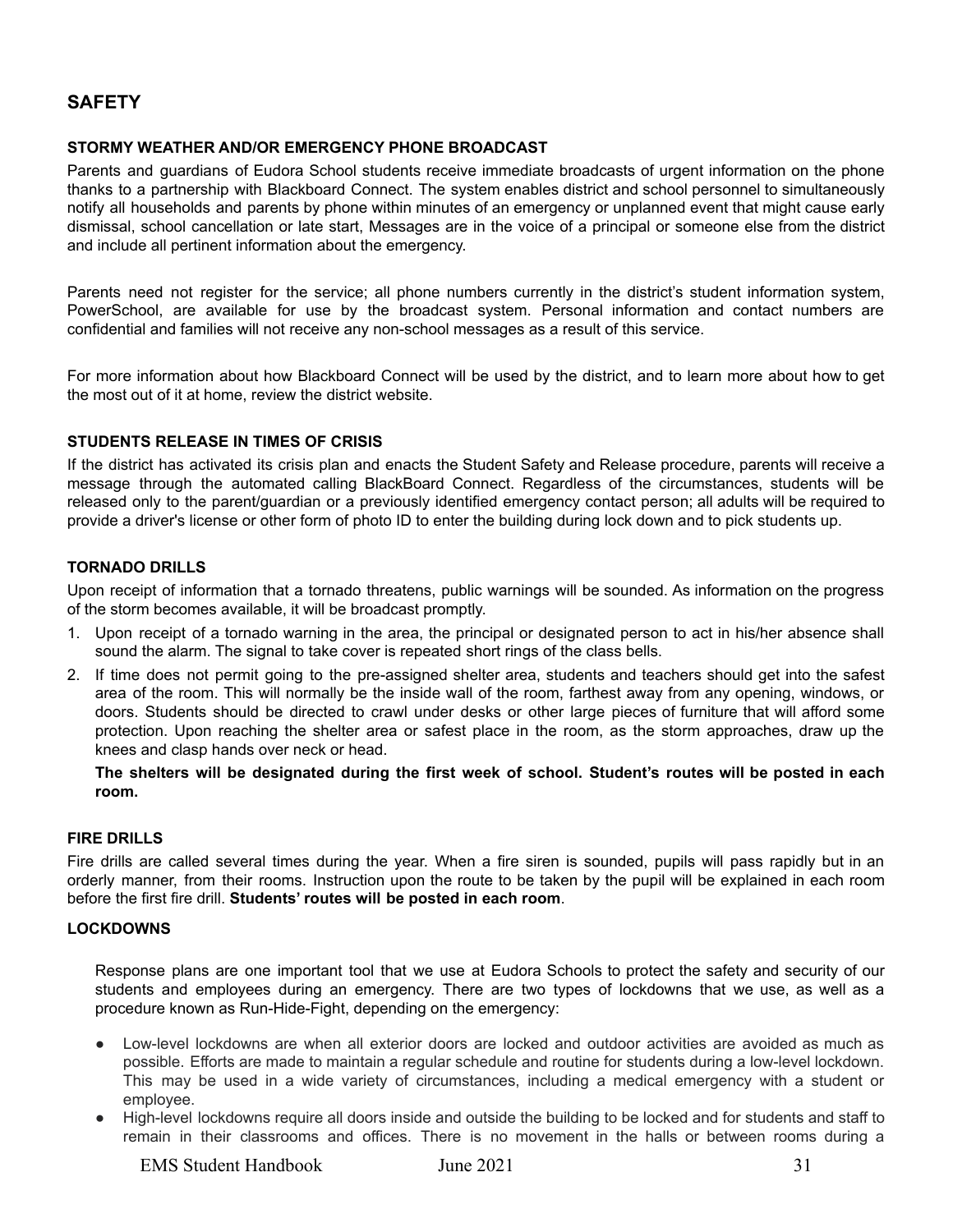high-level lockdown. This is used if there is a serious threat near the school, but not directly on school grounds.

● Run-Hide-Fight is a national active-shooter response protocol designed to minimize the number of victims when someone is shooting a gun in a district school or office building. If Run-Hide-Fight is used, students and employees will run away from the threat, if it is safe, or hide from the threat if it is not safe to run. Students practice both of these in crisis drills. Fight, which is the third option -- and last resort -- is practiced by employees and occasionally discussed with students.

#### <span id="page-31-0"></span>**EVACUATION PLAN FOR THE DISABLED**

Eudora Middle School students with disabilities requiring assistance have full-time paraprofessionals assigned to them. These paraprofessionals are responsible for evacuating the student when required.

Non-students with disabilities who may be in the building during activities will be served by the following plan:

- 1. When a disabled person enters through the front gate, the crowd control supervisor will be notified. The crowd control supervisor then make visual contact and notes where that person will be located during the activity. The crowd supervisor is responsible for aiding in evacuating that person from the building when required.
- 2. Non-students with disabilities who may be in the building for reasons other than activities will be assisted by the staff member with whom they are observing, working, or visiting.

#### <span id="page-31-1"></span>**EUDORA BOARD POLICY GAAF: EMERGENCY SAFETY INTERVENTIONS**

The board of education is committed to limiting the use of Emergency Safety Interventions ("ESI"), such as seclusion and restraint, with all students. Seclusion and restraint shall be used only when a student's conduct necessitates the use of an emergency safety intervention as defined below. The board of education encourages all employees to utilize other behavioral management tools, including prevention techniques, de-escalation techniques, and positive behavioral intervention strategies.

This policy shall be made available on the district website with links to the policy available on any individual school pages. In addition, this policy shall be included in at least one of the following: each school's code of conduct, school safety plan, or student handbook. Notice of the online availability of this policy shall be provided to parents during enrollment each year.

#### **DEFINITIONS**

- "Campus police officer" means a school security officer designated by the board of education of any school district pursuant to K.S.A. 72-8222, and amendments thereto.
- "Chemical Restraint" means the use of medication to control a student's violent physical behavior or restrict a student's freedom of movement.

"Emergency Safety Intervention" is the use of seclusion or physical restraint, but does not include physical escort or the use of time-out.

"Incident" means each occurrence of the use of an emergency safety intervention.

"Law enforcement officer" and "police officer" mean a full-time or part-time salaried officer or employee of the state, a county, or a city, whose duties include the prevention or detection of crime and the enforcement of criminal or traffic law of this state or any Kansas municipality. This term includes a campus police officer.

"Legitimate law enforcement purpose" means a goal within the lawful authority of an officer that is to be achieved through methods or conduct condoned by the officer's appointing authority.

● "Mechanical Restraint" means any device or object used to limit a student's movement.

"Parent" means: (1) a natural parent; (2) an adoptive parent; (3) a person acting as a parent as defined in K.S.A. 72-1046(d)(2), and amendments thereto; (4) a legal guardian; (5) an education advocate for a student with an exceptionality; (6) a foster parent, unless the student is a child with an exceptionality; or (7) a student who has reached the age of majority or is an emancipated minor.

"Physical Escort" means the temporary touching or holding the hand, wrist, arm, shoulder, or back of a student who is acting out for the purpose of inducing the student to walk to a safe location.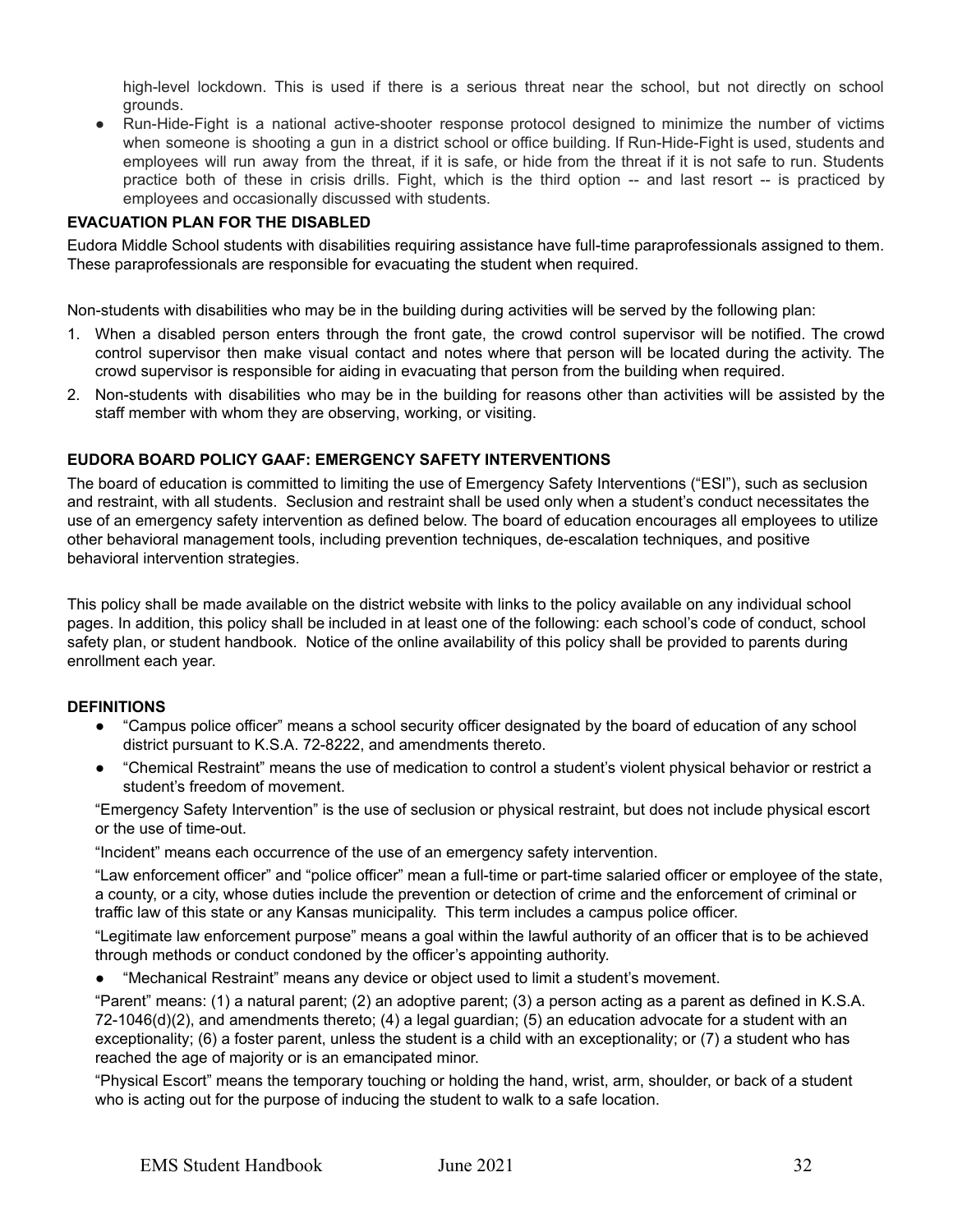"Physical Restraint" means bodily force used to substantially limit a student's movement, except that consensual, solicited, or unintentional contact and contact to provide comfort, assistance, or instruction shall not be deemed to be physical restraint.

"School resource officer" means a law enforcement officer or police officer employed by a local law enforcement agency who is assigned to a district through an agreement between the local law enforcement agency and the district.

"School security officer" means a person who is employed by a board of education of any school district for the purpose of aiding and supplementing state and local law enforcement agencies in which the school district is located, but is not a law enforcement officer or police officer.

- "Seclusion" means placement of a student in a location where all of the following conditions are met: (1) the student is placed in an enclosed area by school personnel; (2) the student is purposefully isolated from adults and peers: and (3) the student is prevented from leaving, or reasonably believes that he or she will be prevented from leaving the enclosed area.
- "Time-out" means a behavioral intervention in which a student is temporarily removed from a learning activity without being secluded.

#### **PROHIBITED TYPES OF RESTRAINTS**

All staff members are prohibited from engaging in the following actions with all students:

- Using face-down (prone) physical restraint;
- Using face-up (supine) physical restraint;
- Using physical restraint that obstructs the student's airway;
- Using physical restraint that impacts a student's primary mode of communication;

Using chemical restraint, except as prescribed treatments for a student's medical or psychiatric condition by a person appropriately licensed to issue such treatments; and

Use of mechanical restraint, except:

- Protective or stabilizing devices required by law or used in accordance with an order from a person appropriately licensed to issue the order for the device;
- Any device used by a certified law enforcement officer to carry out law enforcement duties; or
- Seatbelts and other safety equipment when used to secure students during transportation.

#### <span id="page-32-0"></span>**USE OF EMERGENCY SAFETY INTERVENTIONS**

ESI shall be used only when a student presents a reasonable and immediate danger of physical harm to such student or others with the present ability to effect such physical harm. Less restrictive alternatives to ESI, such as positive behavior interventions support, shall be deemed inappropriate or ineffective under the circumstances by the school employee witnessing the student's behavior prior to the use of any ESI. The use of ESI shall cease as soon as the immediate danger of physical harm ceases to exist. Violent action that is destructive of property may necessitate the use of an ESI. Use of an ESI for purposes of discipline, punishment, or for the convenience of a school employee shall not meet the standard of immediate danger of physical harm.

#### **ESI RESTRICTIONS**

A student shall not be subjected to ESI if the student is known to have a medical condition that could put the student in mental or physical danger as a result of ESI. The existence of such medical condition must be indicated in a written statement from the student's licensed health care provider, a copy of which has been provided to the school and placed in the student's file. Such statement shall include an explanation of the student's diagnosis, a list of reasons why ESI would put the student in mental or physical danger, and any suggested alternatives to ESI. Notwithstanding, the provisions of this subsection, a student may be subjected to ESI, if not subjecting the student to ESI would result in significant physical harm to the student or others.

#### **USE OF SECLUSION**

When a student is placed in seclusion, a school employee shall be able to hear and see the student at all times.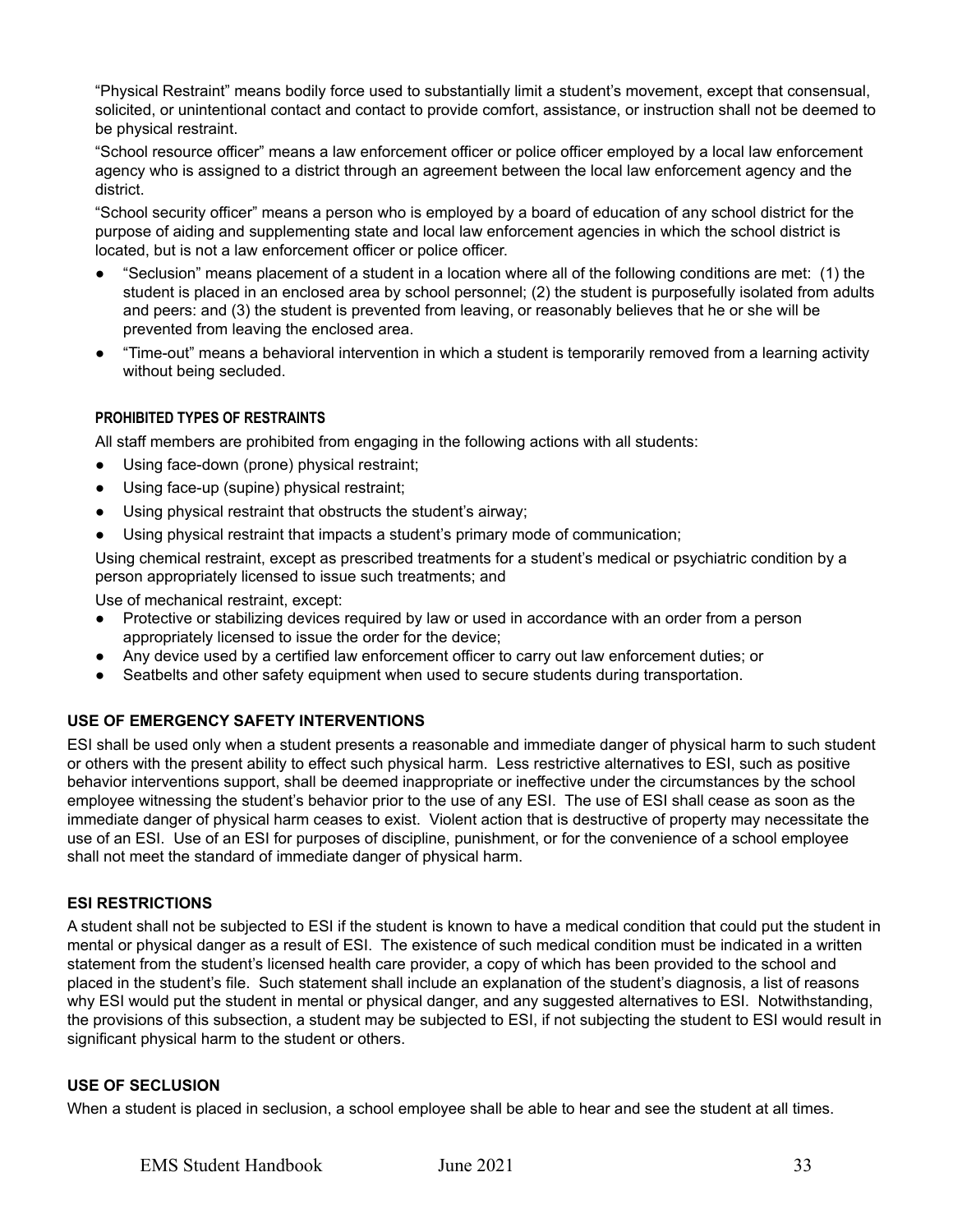All seclusion rooms equipped with a locking door shall be designed to ensure that the lock automatically disengages when the school employee viewing the student walks away from the seclusion room, or in case of emergency, such as fire or severe weather.

A seclusion room shall be a safe place with proportional and similar characteristics as other rooms where students frequent. Such room shall be free of any condition that could be a danger to the student, well-ventilated, and sufficiently lighted.

#### **TRAINING**

All staff members shall be trained regarding the use of positive behavioral intervention strategies, de-escalation techniques, and prevention techniques. Such training shall be consistent with nationally recognized training programs on ESI. The intensity of the training provided will depend upon the employee's position. Administrators, licensed staff members, and other staff deemed most likely to need to restrain a student will be provided more intense training than staff who do not work directly with students in the classroom. District and building administration shall make the determination of the intensity of training required by each position.

Each school building shall maintain written or electronic documentation regarding the training that was provided and a list of participants, which shall be made available for inspection by the state board of education upon request.

#### **NOTIFICATION AND DOCUMENTATION**

The principal or designee shall notify the parent the same day as an incident. The same-day notification requirement of this subsection shall be deemed satisfied if the school attempts at least two methods of contacting the parent. A parent may designate a preferred method of contact to receive the same-day notification. Also, a parent may agree, in writing, to receive only one same-day notification from the school for multiple incidents occurring on the same day.

Documentation of the ESI shall be completed and provided to the student's parents no later than the school day following the day of the incident. Such written documentation shall include:

the events leading up to the incident;

student behaviors that necessitated the ESI;

steps taken to transition the student back to the educational setting;

the date and time the incident occurred, the type of ESI used, the duration of the ESI, and the school personnel who used or supervised the ESI;

space or an additional form for parents to provide feedback or comments to the school regarding the incident;

a statement that invites and strongly encourages parents to schedule a meeting to discuss the incident and how to prevent future incidents; and

mail and phone information for the parent to contact the school to schedule the ESI meeting. Schools may group incidents together when documenting the items in (A), (B) and (C) if the triggering issue necessitating the ESIs is the same.

The parent shall be provided the following information after the first and subsequent incident during each school year:

- 1. a copy of this policy which indicates when ESI can be used;
- 2. a flyer on the parent's rights;
- 3. information on the parent's right to file a complaint through the local dispute resolution process (which is set forth in this policy) and the complaint process of the state board of education; and
- 4. Information that will assist the parent in navigating the complaint process, including contact information for Families Together and the Disability Rights Center of Kansas.

Upon the first occurrence of an incident of ESI, the foregoing information shall be provided in printed form or, upon the parent's written request, by email. Upon the occurrence of a second subsequent incident, the parent shall be provided with a full and direct website address containing such information.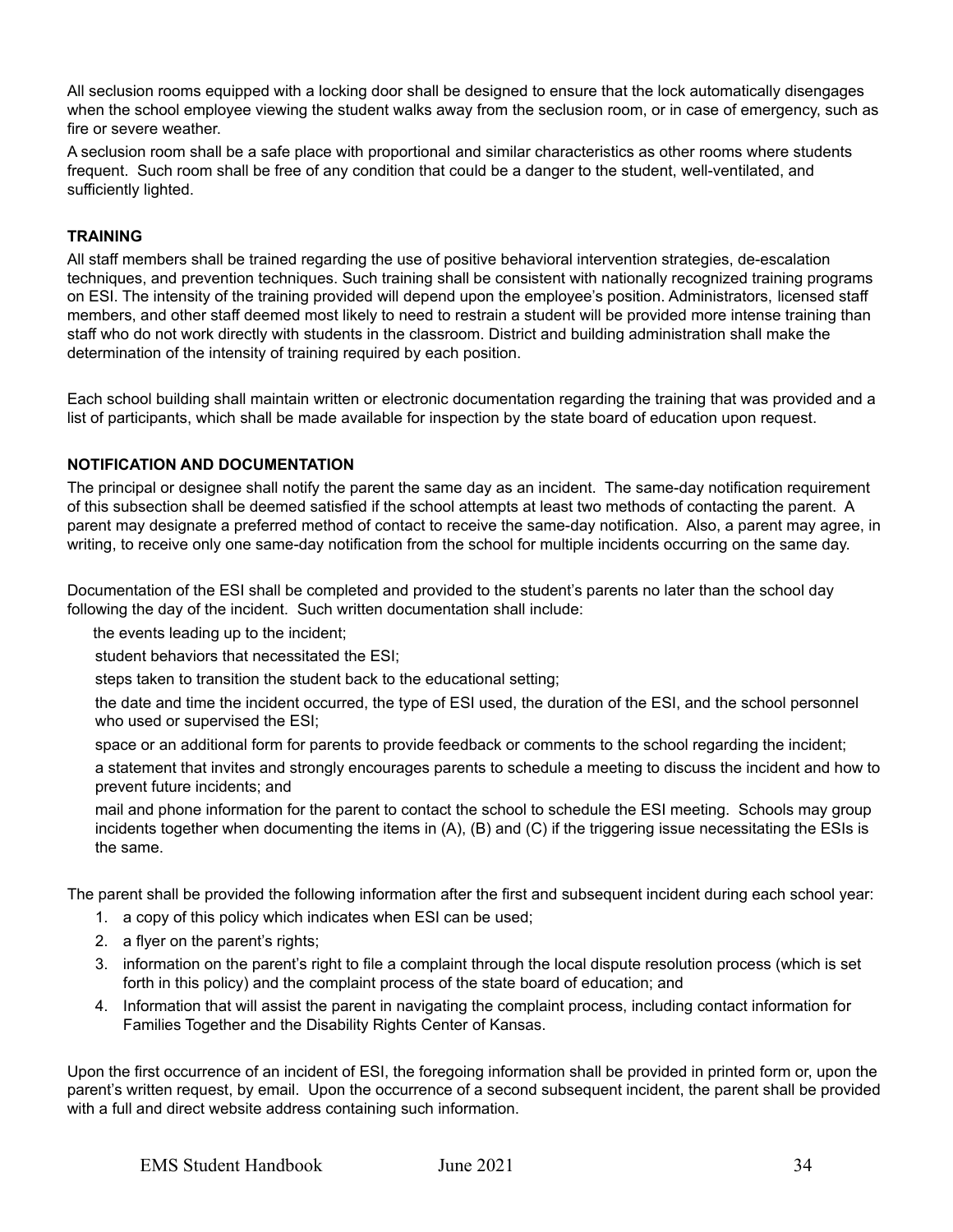#### **LAW ENFORCEMENT, SCHOOL RESOURCE, AND CAMPUS SECURITY OFFICERS**

Campus police officers and school resource officers shall be exempt from the requirements of this policy when engaged in an activity that has a legitimate law enforcement purpose. School security officers shall not be exempt from the requirements of this policy.

If a school is aware that a law enforcement officer or school resource officer has used seclusion, physical restraint, or mechanical restraint on a student, the school shall notify the parent the same day using the parent's preferred method of contact. A school shall not be required to provide written documentation to a parent, as set forth above, regarding law enforcement use of an emergency safety intervention, or report to the state department of education any law enforcement use of an emergency safety intervention. For purposes of this subsection, mechanical restraint includes, but is not limited to, the use of handcuffs.

#### **DOCUMENTATION OF ESI INCIDENTS**

Except as specified above with regard to law enforcement or school resource officer use of emergency safety interventions, each building shall maintain documentation any time ESI is used with a student. Such documentation must include all of the following:

- Date and time of the ESI,
- Type of ESI,
- Length of time the ESI was used,
- School personnel who participated in or supervised the ESI,
- Whether the student had an individualized education program at the time of the incident,

Whether the student has a section 504 plan at the time of the incident, and whether the student had a behavior intervention plan at the time of the incident.

All such documentation shall be provided to the building principal, who shall be responsible for providing copies of such documentation to the superintendent or the superintendent's designee on at least a biannual basis. At least once per school year, each building principal or designee shall review the documentation of ESI incidents with appropriate staff members to consider the appropriateness of the use of ESI in those instances.

#### **REPORTING DATA**

District administration shall report ESI data to the state department of education as required.

#### **PARENT RIGHT TO MEETING ON ESI USE**

After each incident, a parent may request a meeting with the school to discuss and debrief the incident. A parent may request such meeting verbally, in writing, or by electronic means. A school shall hold a meeting requested under this subsection with 10 school days of the parent's request. The focus of any such meeting shall be to discuss proactive ways to prevent the need for emergency safety interventions and to reduce incidents in the future.

For a student with an IEP or a Section 504 plan, such student's IEP team or Section 504 team shall discuss the incident and consider the need to conduct a functional behavioral assessment, develop a behavior intervention plan, or amend the behavior intervention plan if already in existence.

For a student with a section 504 plan, such student's Section 504 plan team shall discuss and consider the need for a special education evaluation. For students who have an individualized education program and are placed in a private school by a parent, a meeting called under this subsection shall include the parent and the private school, who shall consider whether the parent should request an individualized education program team meeting. If the parent requests an individualized education program team meeting, the private school shall help facilitate such meeting.

For a student without an IEP or Section 504 plan, the school staff and the parent shall discuss the incident and consider the appropriateness of a referral for a special education evaluation, the need for a functional behavioral assessment, or the need for a behavior intervention plan. Any such meeting shall include the student's parent, a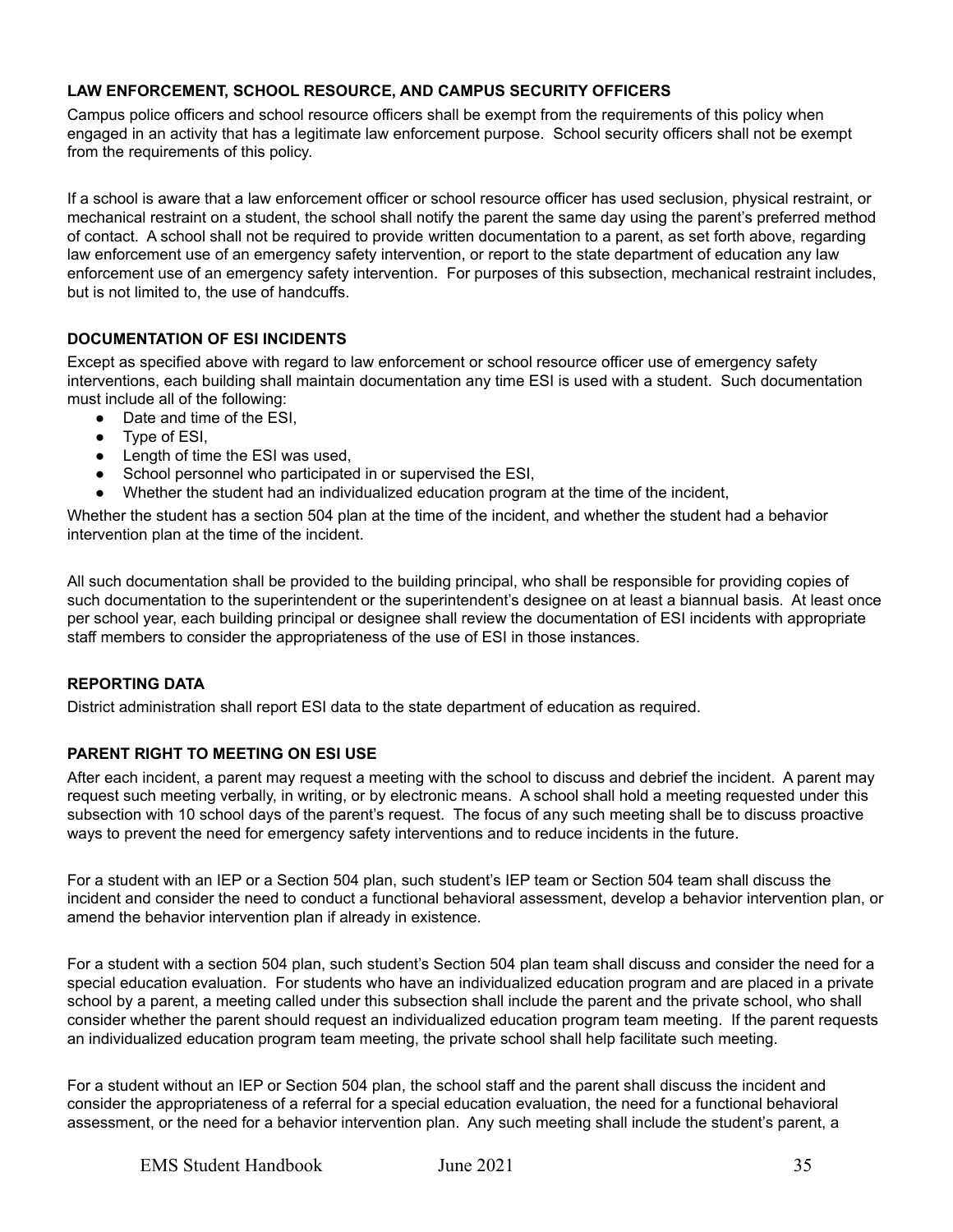school administrator for the school the student attends, one of the student's teachers, a school employee involved in the incident , and any other school employees designated by the school administrator as appropriate for such meeting.

The student who is the subject of such meetings shall be invited to attend the meeting at the discretion of the parent. The time for calling such a meeting may be extended beyond the 10-day limit if the parent of the student is unable to attend within that time period. Nothing in this section shall be construed to prohibit the development and implementation of a functional behavior assessment or a behavior intervention plan for any student if such student would benefit from such measures.

#### **LOCAL DISPUTE RESOLUTION PROCESS**

If a parent believes that an emergency safety intervention has been used on the parent's child in violation of state law or board policy, the parent may file a complaint as specified below.

The board of education encourages parents to attempt to resolve issues relating to the use of ESI informally with the building principal and/or the superintendent before filing a formal complaint with the board. Once an informal complaint is received, the administrator handling such complaint shall investigate such matter, as deemed appropriate by the administrator. In the event that the complaint is resolved informally, the administrator must provide a written report of the informal resolution to the superintendent and the parents and retain a copy of the report at the school. The superintendent will share the informal resolution with the board of education and provide a copy to the state department of education.

If the issues are not resolved informally with the building principal and/or the superintendent, the parents may submit a formal written complaint to the board of education by providing a copy of the complaint to the clerk of the board and the superintendent within thirty (30) days after the parent is informed of the incident.

Upon receipt of a formal written complaint, the board president shall assign an investigator to review the complaint and report findings to the board as a whole. Such investigator may be a board member, a school administrator selected by the board, or a board attorney. Such investigator shall be informed of the obligation to maintain confidentiality of student records and shall report the findings of fact and recommended corrective action, if any, to the board in executive session.

Any such investigation must be completed within thirty (30) days of receipt of the formal written complaint by the board clerk and superintendent. On or before the 30th day after receipt of the written complaint, the board shall adopt written findings of fact and, if necessary, appropriate corrective action. A copy of the written findings of fact and any corrective action adopted by the board shall only be provided to the parents, the school, and the state board of education and shall be mailed to the parents and the state department within 30 days of the board's receipt of the formal complaint.

A parent may file a complaint under the state board of education administrative review process within thirty (30) days from the date a final decision is issued pursuant to the local dispute resolution process.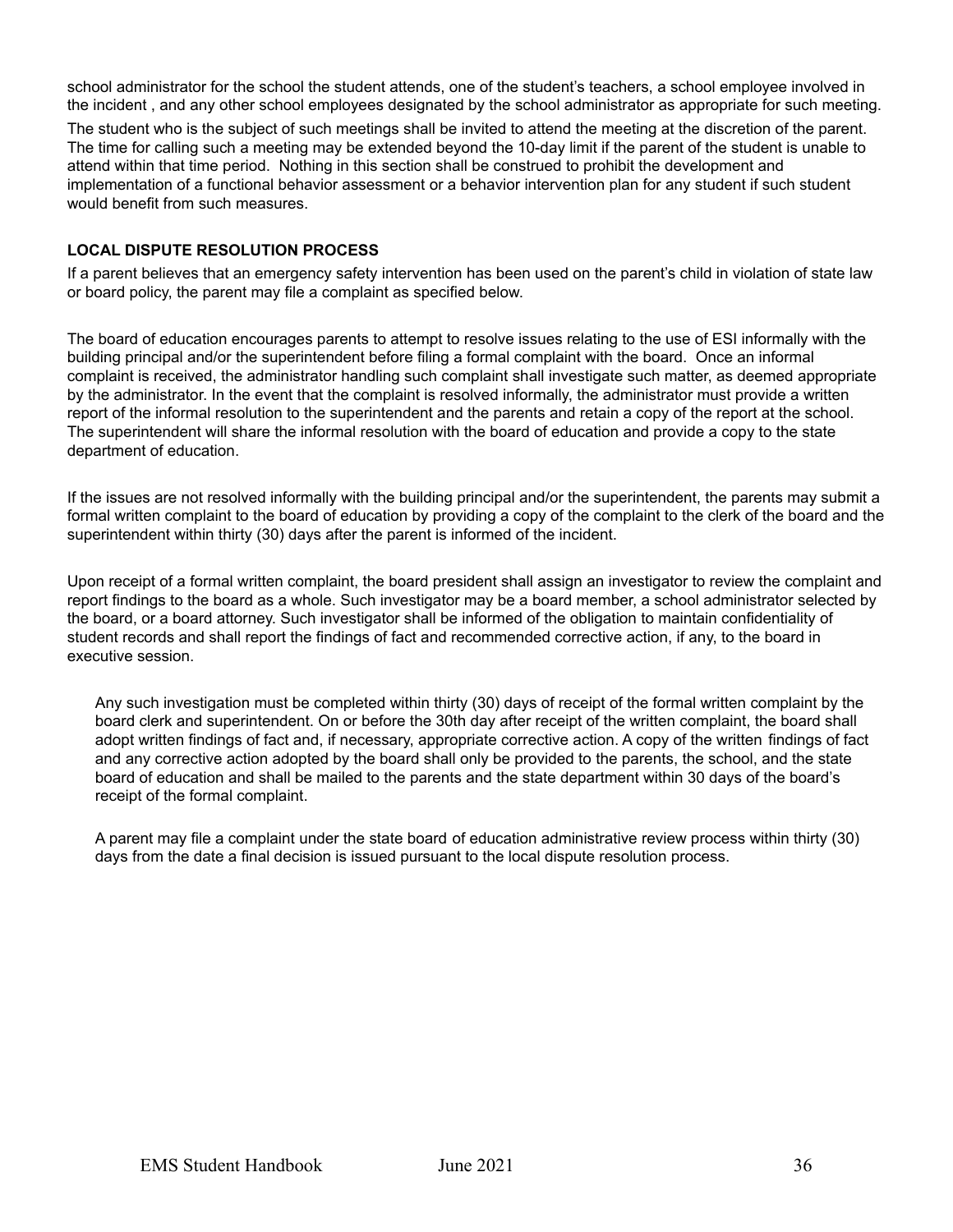#### <span id="page-36-0"></span>**STUDENT ACTIVITY INFORMATION**

#### <span id="page-36-1"></span>**PHILOSOPHY OF THE ACTIVITIES DEPARTMENT**

The Eudora Middle School Activity Department has the following objectives:

- 1. To offer to its students as wide a variety of activities, grades 6-8, as the budget will allow.
- 2. To encourage as many boys and girls as possible to participate in one or more of these activities.
- 3. To be conscious at all times of the physical health and safety of the student.
- 4. To educate participants in the rules and techniques of the activity in which they are involved. Realizing that a "sound mind" is essential to the "sound body" we are attempting to develop, the Eudora Middle School Activity Department will strive for the following:

a. To stress the importance of fair play (Sportsmanship and teamwork) and ability to "get along" with a peer group.

- b. To use activities to teach life long lessons.
- c. To take pride in representing Eudora at all times.

Being aware that scholastic achievement is equally important as physical achievement, the Eudora Middle School Activity Department will consider the following to be of utmost importance:

- 1. To set a scholastic standard which all athletes must meet in order to participate.
- 2. To cooperate with the faculty to uphold whatever standards they set.

The activity program shall always be in conformity with the general objectives of the school and shall be in conformity with the Kansas State High School Activities Association Rules and Regulations. The primary emphasis at the Eudora Middle School is academics. The activity program should constantly strive for the development of a well-rounded individual, capable of taking his/her place in society.

Being accountable for the materials and equipment furnished by the School District, the Eudora Middle School Athletic Department will make every effort possible to achieve the following:

- 1. To purchase and use all equipment and materials judiciously.
- 2. To teach the students to respect property.
- 3. To keep a running inventory of all materials and equipment.

#### <span id="page-36-2"></span>**RULES FOR ACTIVITIES**

- 1. If a student leaves an activity, they may not return.
- 2. All students must behave in a sportsmanlike manner.
- 3. Students will follow instructions from adults the first time they are asked.
- 4. Students breaking guidelines will be sent home or banned from attending activities.

#### <span id="page-36-3"></span>**LEAGUE AFFILIATION**

Eudora Middle School is a member of the Frontier League.

#### <span id="page-36-4"></span>**ELIGIBILITY**

The KSHSAA requirements for **semester eligibility** are that students pass at least five new subjects the previous semester to be eligible for any activities during the current semester.

**Weekly eligibility** requirements at Eudora Middle School includes that students have no more than one failing grade (F).

- Weekly eligibility will be checked every Monday morning. The Athletic Director or Coach will compile a report of all players or managers who are failing at least one class. Students failing more than one class will be placed on probation for that week. They will still be eligible to fully participate in all practices and games during this week.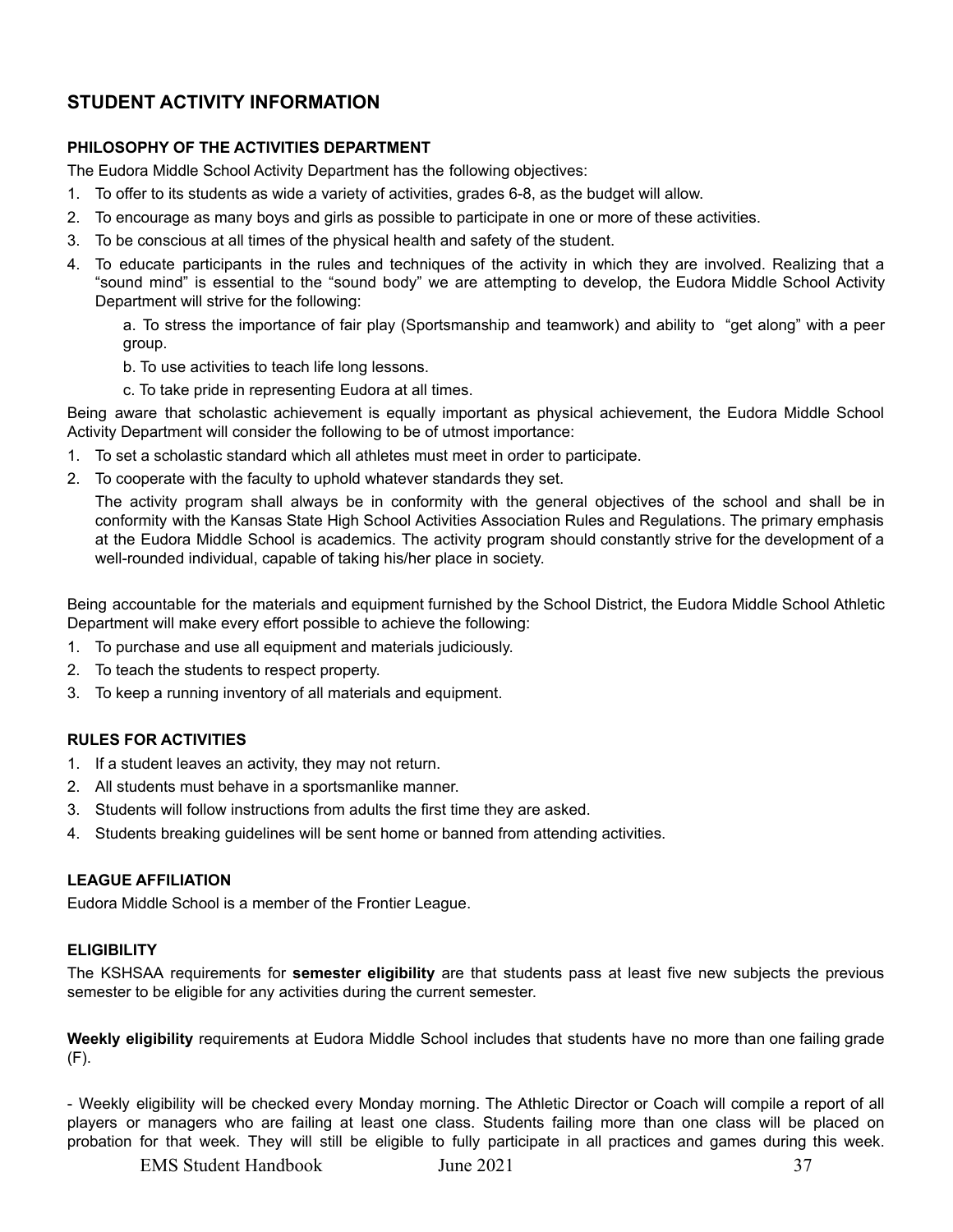Students are allowed one probation week per school year. If that student receives a probation week in a season, they will not get another probation week the rest of the school year. They would immediately become **ineligible for the week that they have more than 1 F.**

- If students still have more than one failing grade after their probation week, they will become ineligible. Ineligibility starts the following Monday and ends on Sunday. Students can still practice while they are ineligible, but cannot participate in or travel with the team to any contests. When determining eligibility, other academic circumstances may be taken into consideration by the Athletic Director, and Principal.

- If students are ineligible and their grades are showing a decline or no improvement, they could become ineligible to practice until their grades improve.

In order not to violate the KSHSAA rules students are warned not to participate in practices or competitions outside the school without first checking with the Athletic Director or Coach to determine the effect of such participation on eligibility.

#### <span id="page-37-0"></span>**PHYSICAL EXAMINATION**

Students participating in athletics must have a current KSHSAA Physical Evaluation on file with the Athletic Director's Office. A student cannot practice until this form is completed.

#### <span id="page-37-1"></span>**WARNING STATEMENT**

Students must have a current Sports Risk Assessment form on file in the Activities Director's office indicating they understand that serious injuries can and do occur in athletics.

A student cannot practice until this form is completed.

#### <span id="page-37-2"></span>**KSHSAA CONCUSSION RELEASE**

Students participating in athletics must have a current KSHSAA Concussion & Head Injury Release form on file with the Athletic Director's office indicating they know the signs and symptoms of concussions. A student cannot practice until this form is completed.

#### <span id="page-37-3"></span>**MEDICAL RELEASE**

Students participating in athletics must have a current Emergency Treatment Consent Form on file with the Athletic Director's office. This allows a coach to get emergency help if a student is injured while participating. A student cannot practice until this form is completed.

#### <span id="page-37-4"></span>**INSURANCE**

USD 491 has an excess insurance plan for all students enrolled. Please contact the Activities Director to file claims and to check on coverage. Parents are encouraged to secure additional insurance.

#### <span id="page-37-5"></span>**EMERGENCY AND FIRST AID TREATMENT**

The school is required to give first aid to the students who become ill or are injured during the course of a school activity. The school requires coaches and assistant coaches to be certified in first aid and CPR. However, no treatment beyond first aid may be given. No medication may be administered.

Any accident to a student requiring medical attention shall be termed an emergency. The following is to be followed in the event of an emergency.

- 1. Give appropriate first aid.
- 2. Contact parent/guardian and/or doctor and follow their instruction.
- 3. In the event a parent or guardian is not available, contact the ambulance for assistance. Coaches must know the phone number.
- 4. Notify the family physician; if unavailable, contact the school's designated physician.
- 5. The coach or assistant coach administering first aid without the knowledge of the parent or guardian should be aware of the child's religious affiliation; for example, Christian Science, etc.
- 6. The Activities Director will be informed of the serious injury and a filed accident report will be completed.
- 7. When injuries require a doctor's treatment, it is the athlete's responsibility to get a release from that doctor when he/she can participate again.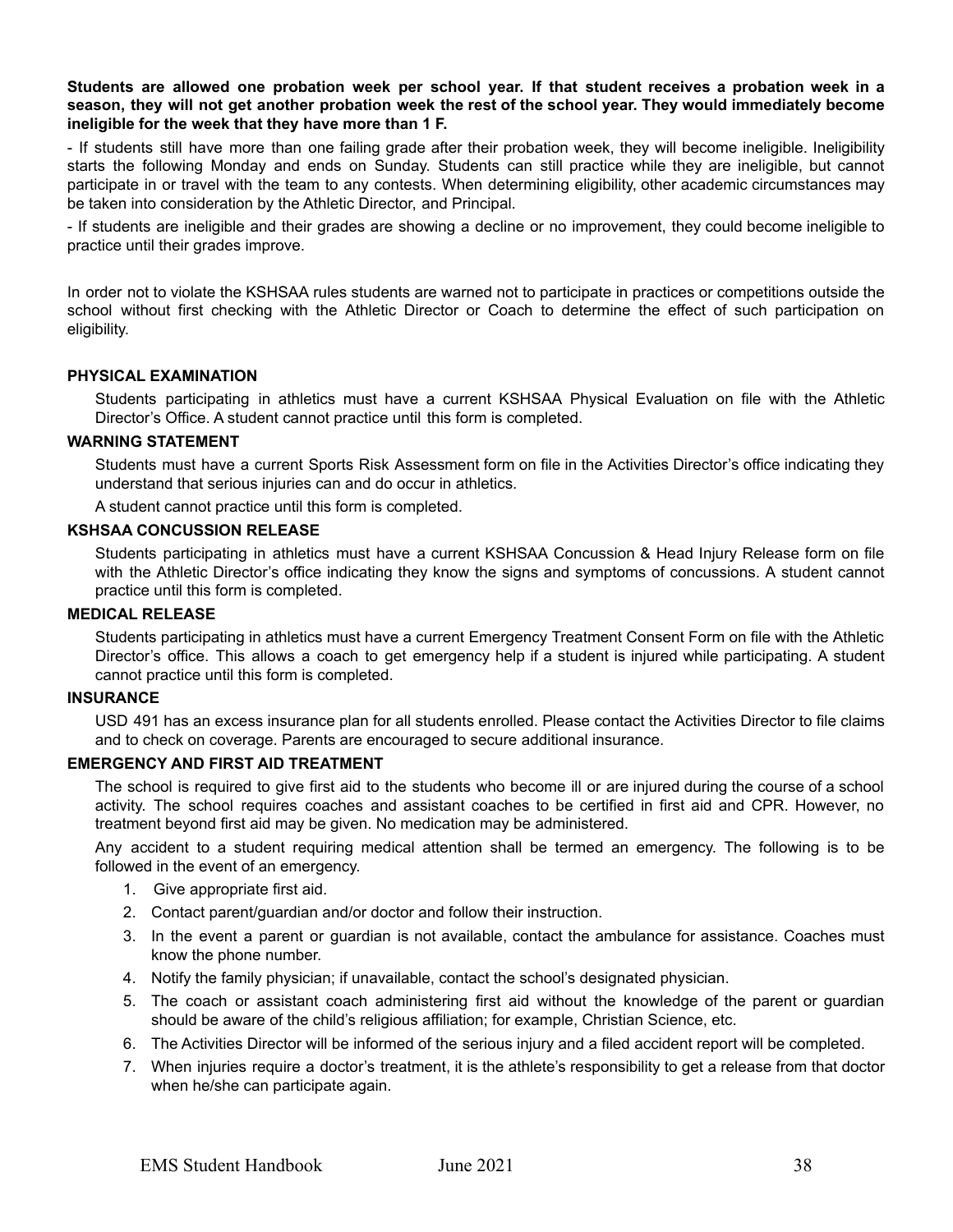#### <span id="page-38-0"></span>**ATTENDANCE**

Students must be in school one-half day (4 hours) to participate in practice or scheduled contests. The Activities Director and/or Principal may waive this requirement in advance of the absence.

#### <span id="page-38-1"></span>**TRANSPORTATION**

An activity bus will run following regularly scheduled middle school practices. This bus will transport students to each district attendance center. There will be no supervision at this drop off point.

The school will provide all necessary transportation to and from all contests. Students who have special situations must get prior approval from the Activities Director and/or Principal. Students may ride home with parents. The parents must notify the coach or sponsor in person of their desire to take the student home. Bus sponsors are to supervise loading and unloading upon arrival at Eudora. Students will have access to phones to reach parents. Students will be supervised until parents arrive.

#### *Special Instructions for Activity Trips*

- 1. Students are expected to abide by the same rules as regular bus riding students.
- 2. The driver may allow food and drink on activity trips, however, sucker and popsicle sticks, and other items likely to cause injury are not permitted. Drinks must not be in glass containers.
- 3. Students are expected to ride both ways on activity trips unless written permission is granted by the parents or guardian. Students may only ride home with their own parents or guardians.
- 4. Per state law, a bus cannot discharge passengers at any locations other than the destination desired by the entire group.

#### <span id="page-38-2"></span>**TRAINING RULES**

We believe that all participants should experience an adequate conditioning program before entering game-like situations.

Coaches should be sure that their athletes are prepared for competition by use of training rules and a conditioning program. Each coach has the authority and duty to establish rules and regulations regarding the following items and any others they deem pertinent to this sort as approved by the Activities Director and Principal:

- 1. Diet
- 2. Hours of rest and sleep

#### <span id="page-38-3"></span>**DETENTIONS FOR ATHLETES**

Students who receive detentions will be expected to serve the detention as scheduled. The Coach may require students to do extra work to make up for missing practice.

#### <span id="page-38-4"></span>**PRACTICES**

Practices will normally be held as soon after school as possible each school day. Practices cannot be required on days when school has been dismissed because of bad weather. There will be no Sunday practices. Wednesday night practices are to be finished by 6:30 p.m. KSHSAA or the Frontier League will determine the first practice date for each squad.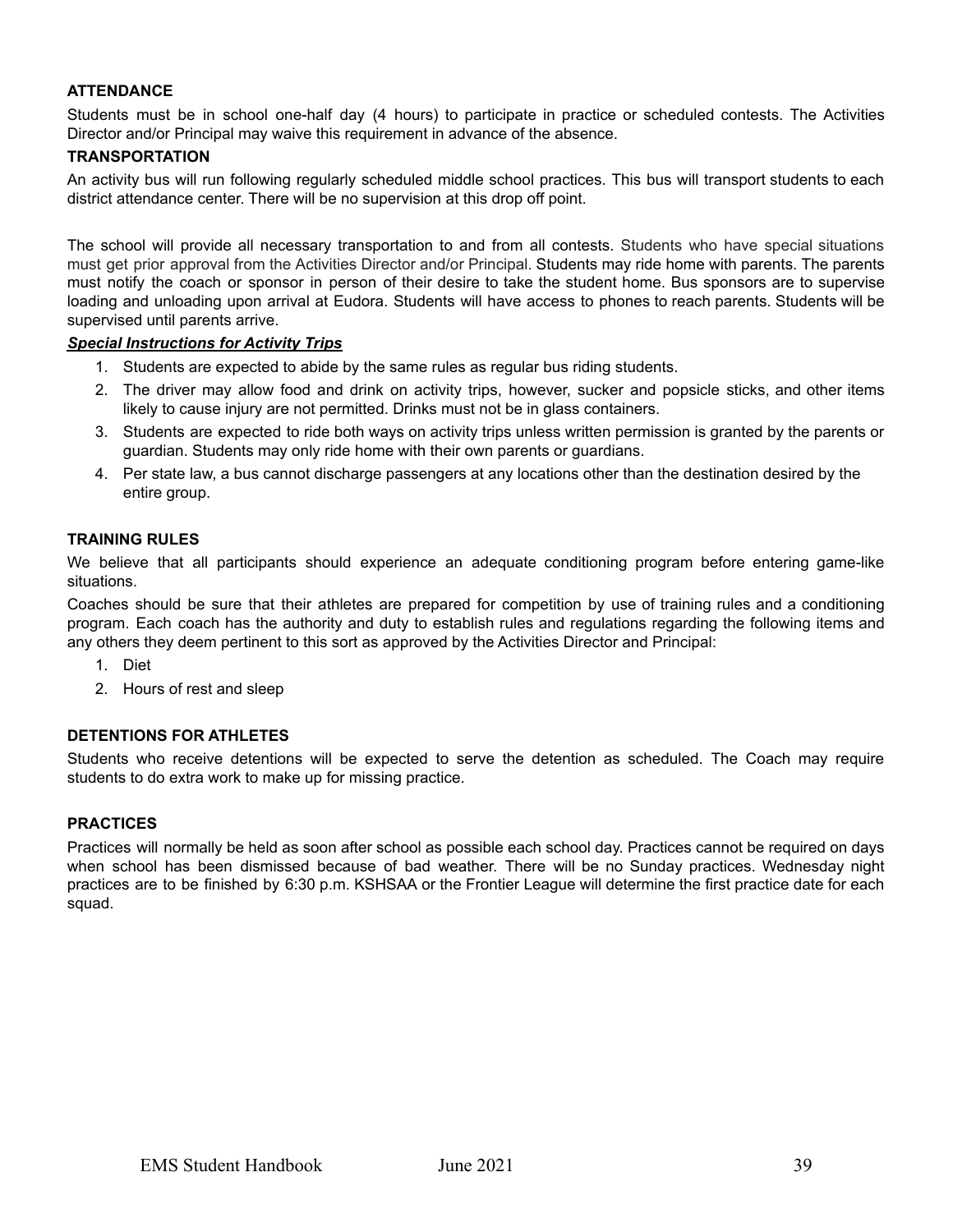#### <span id="page-39-0"></span>**ATHLETE ALCOHOL-TOBACCO DRUG POLICY**

#### **Extra Curricular Student Drug Policy**

When the violation occurs on school grounds or during a school-sponsored activity this policy becomes an addition to the consequences tied to school building policy.

In order to ensure the highest possible standards of learning, as well as the safety, health, and well being of our students, USD #491 endorses a substance abuse prevention policy and procedures, which will:

1. Aid all students in abstaining from the use of alcohol, tobacco, vaping, and drugs

- 2. Intervene early when student use is detected
- 3. Enact corrective disciplinary actions.

4. Provide aftercare support for identified students.

#### **Prohibited Activities:**

1. Using, possessing, promotion of any tobacco product, selling, furnishing, or having been under the influence of any controlled substance, alcoholic beverage, intoxicant of any kind, tobacco, electronic inhalants/vaping, or smoking paraphernalia is prohibited at all time in any district facility; in school vehicles; at school-sponsored, activities, programs, or events; and on school owned or operated property..

2. The improper use/abuse, possession, selling, furnishing of any prescription or nonprescription drug or any materials (facsimiles) that give the appearance of alcohol, tobacco, vaping, or other controlled substances.

This policy is in effect for all students who participate in any extra-curricular activity at Eudora High School, beginning the first day of practice/rehearsal and ending when the season or activity is over. Students who violate the policy will be subject to appropriate discipline as outlined in the remainder of this policy.

In enforcing the provisions of this policy, the administration will act on the reasonable and responsible written evidence brought forth by:

\* #491 Certified staff member

- \* Administrator
- \* Law enforcement official
- \* Admission from parents/student in question

A student accused of violating this policy will be referred to a school administrator and his/her parents will be notified. The school administrator will conduct a hearing with the student regarding the possible violations.

#### **First Offense**

1. If, after administrative investigation, it is determined that a violation did occur, the student will be immediately suspended from all games or performance activities of the team/squad to which he/she belongs for no less than 25% of all competition dates. Students are allowed to practice or rehearse. This may affect more than one sport/activity, and may carry over from one year to the next.

2. Before the student is allowed to return to games or activities they must complete an online course related to the dangers of drugs/tobacco/alcohol as assigned by the administration.

#### **Second Offense**

1. If, during an administrative investigation, it is determined that a violation did occur, the student will be immediately suspended from all games or performance activities of the team/squad to which he/she belongs for no less than 50% of all competition dates. Students are allowed to practice or rehearse. This may affect more than one sport/activity, and may carry over from one year to the next.

2. The student and parents must meet with an independent counselor to determine if counseling is needed prior to returning to participation

#### **Third Offense**

1. A student committing a third violation will be dismissed from ALL activities for a time period of 365 days. Note: This policy will comply with students' right to due process.

As students enter high school, from Eudora Middle School, they will come in with a clean slate. Any violations of this policy that occur in middle school will not follow them to high school.

Individual teams coaches, directors, or sponsors have the right to enact additional consequences for students who violate this policy. These additional consequences are to be approved by the administration.

#### <span id="page-39-1"></span>**DUE PROCESS**

Students have a property right to activities sponsored by our schools. If the school is supporting them with funds, facilities, etc. they become an extension of our curriculum. As with expulsion from school, a student who is to be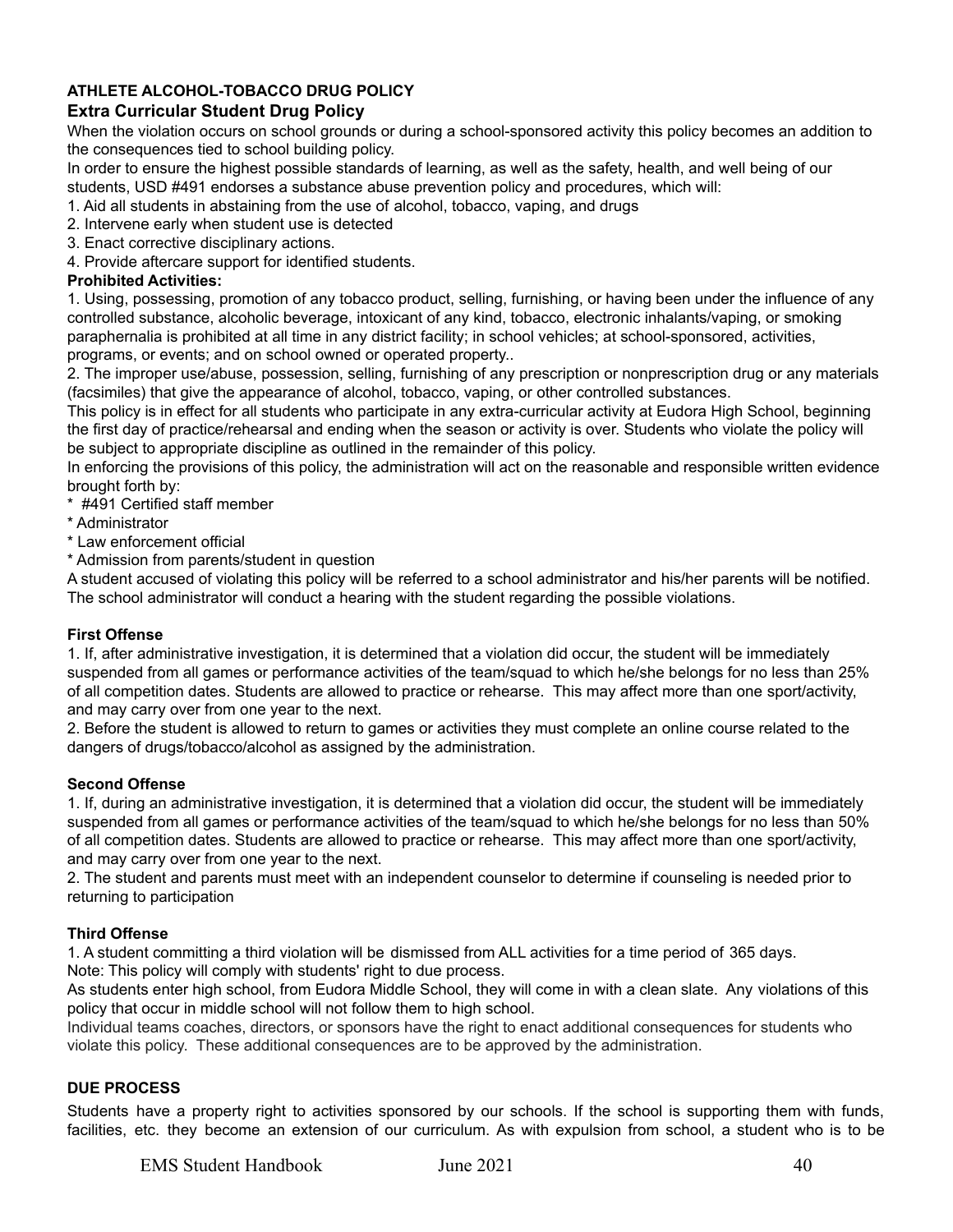expelled from a sport or activity must be afforded "due process". In its simplest form "due process" means "fair play" and is guaranteed by the 14<sup>th</sup> Amendment.

The following procedure shall be followed in expelling students from a team or organization of the school.

A student and his parents are entitled to notice of specific charges or reasons for expulsion. This notice should be written and a copy supplied to the building Principal. The notice should contain a statement that, if desired, the parents and/or student make arrangements with the Principal for a hearing. If the hearing is not requested, within three (3) days the coach or sponsor may consider the matter concluded. If a hearing is requested, the Principal will try to establish a time that is convenient to all parties. After the hearing, the Principal may elect to support the expulsion or request that some lesser punishment be provided. The coach or sponsor may also be in a position, after hearing testimony by the student that he/she wishes to change the punishment. If the parents and student are not satisfied with the results of the hearing, they may request a hearing before the Board of Education. This request should be in writing within three (3) days after being notified of the Principal's decision, and presented to the Superintendent of Schools.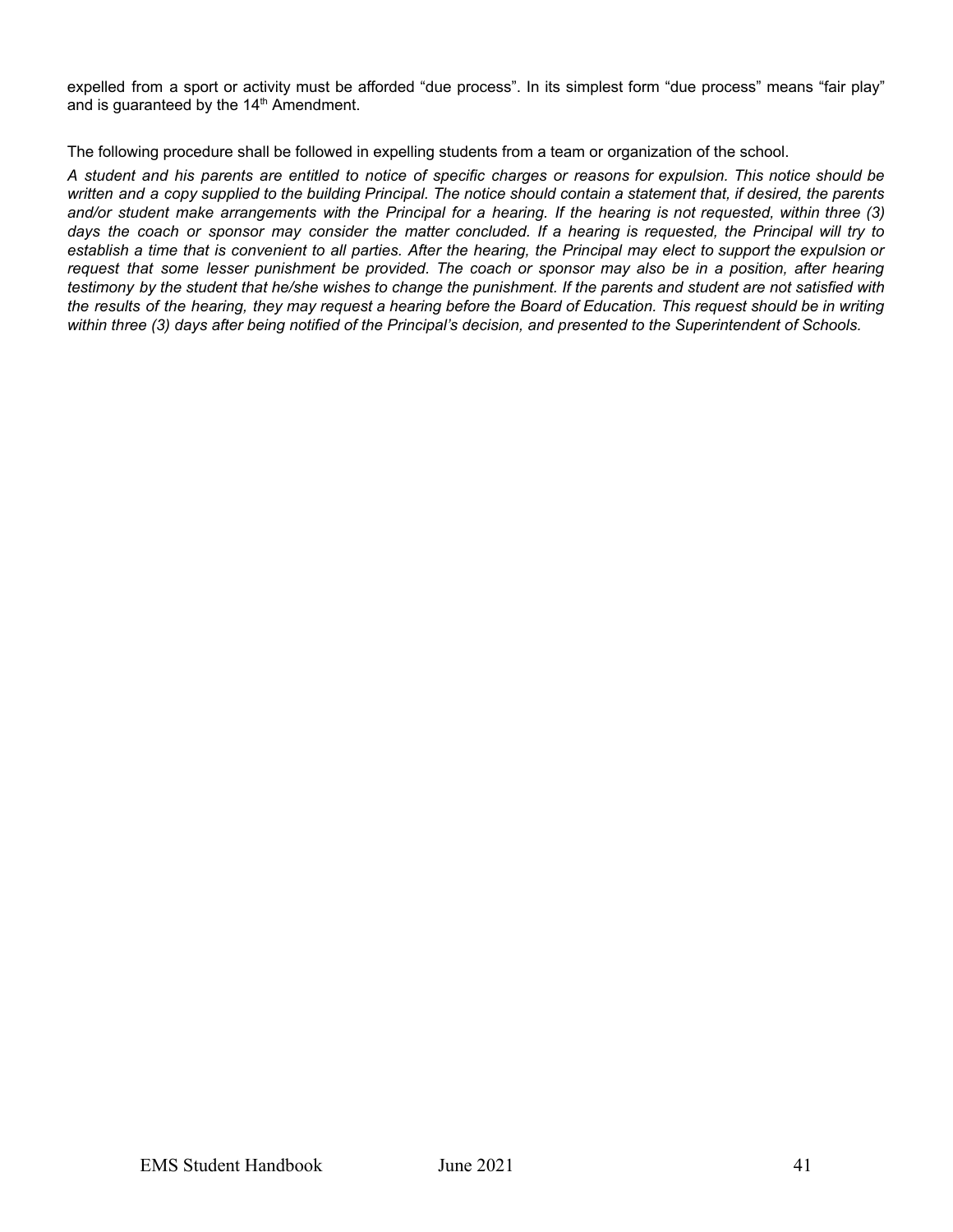#### <span id="page-41-0"></span>**APPENDIX**

#### <span id="page-41-1"></span>**CONSTITUTIONS**

*Constitutions are on file in the office. PARENTS/STUDENT RIGHTS IN IDENTIFICATION,*

*EVALUATION AND REPLACEMENT*

#### *(Section 504 of the Rehabilitation Act of 1973)*

The following is a decision of the rights granted by federal law to students with disabilities. The intent of the law is to keep you fully informed concerning decisions about your child and to inform you of your rights if you disagree with any of these decisions. Please keep this explanation for future reference.

You have the right to:

- 1. Have your child take part in and receive benefits from public education programs without discrimination because of his/her disabling educator.
- 2. Have the school district advise you of your rights under federal law.
- 3. Receive notice with respect to identification, evaluation, or placement of your child.
- 4. Have your child receive a free appropriate public education. This includes the right to be educated with non-disabled students to the maximum extent appropriate. It also includes the right to have the school district make reasonable accommodations to allow your child an equal opportunity to participate in school and school-related activities.
- 5. Have your child educated in facilities and receive services comparable to those provided non-disabled students.
- 6. Have your child receive special education and related services if she/he is found to be eligible under the Individuals with Disabilities Education Act (I.D.E.A. PL 94-147).
- 7. Have evaluation, educational, and placement decisions made based upon a variety of information sources, and by persons who know the student, the evaluation data, and placement options.
- 8. Have transportation provided to and from an alternate placement setting at no greater cost to you than would be incurred if the student were placed in a program operated by the district.
- 9. Have your child be given an equal opportunity to participate in non-academic and extracurricular activities offered by the district.
- 10. Examine all relevant information relating to decisions regarding your child's identification, evaluation, educational program, and placement.
- 11. Obtain copies of educational records at a reasonable cost unless the fee would effectively deny you access to the records.
- 12. A response from the school district to reasonable requests for explanations and interpretations of your child's records.
- 13. Request amendment of your child's educational records if there is a reasonable cause to believe that they are inaccurate, misleading or otherwise in violation of the privacy rights of your child. If the school district refuses this request for the amendment, it shall notify you within a reasonable time, and advise you of the right to a hearing.
- 14. Request an impartial due process hearing through the district's grievance procedure related to decisions or actions regarding your child's identification, evaluation, educational program or placement. You and the student may take part in the hearing and have an attorney represent you. Hearing requests must be made to the ADA/504 coordinator listed below:

District #491 Superintendent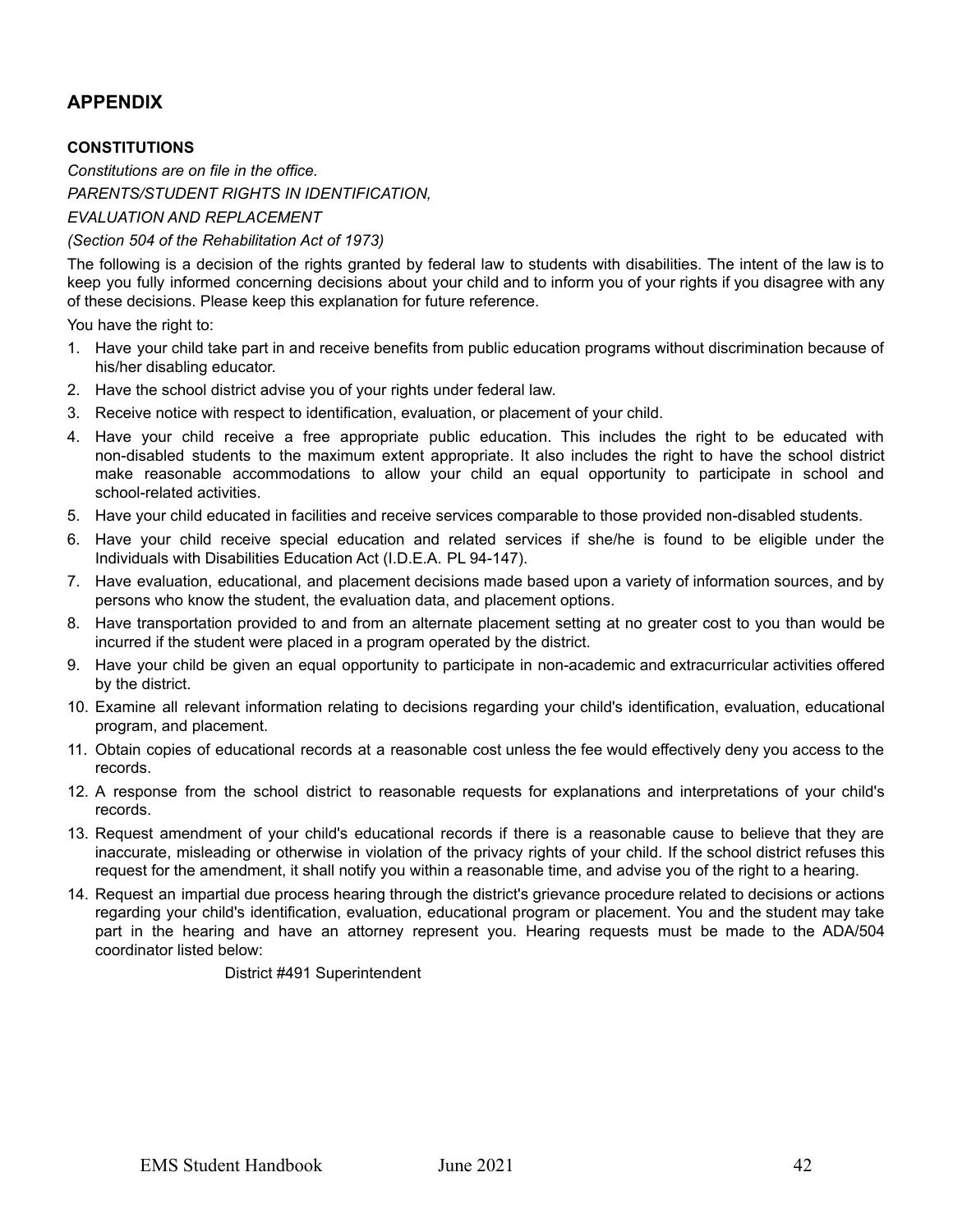#### <span id="page-42-0"></span>**POLICY B-16 EMPLOYEE SEXUAL HARASSMENT**

Sexual harassment will not be tolerated in Unified School District No. 491. Sexual harassment of employees or students of the district by board members, administrators, certified and support personnel, students, vendors, and any others having business or other contact with the school district is strictly prohibited.

- Sexual harassment shall include, but not be limited to, unwelcome sexual advances, requests for sexual favors, and other verbal or physical conduct of a sexual nature when: (1) submission to such conduct is made either explicitly or implicitly a term or condition of an individual is used as the basis for employment; (2) submission to or rejection of such conduct by an individual is used as the basis for employment decisions affecting such individual; or (3) such conduct has the purpose or effect of unreasonably interfering with an individual's work performance or creating an intimidating, hostile, or offensive working environment.
- No district employee shall sexually harass, be sexually harassed, or fail to investigate or refer a complaint of sexual harassment for investigation. Complaints of sexual harassment by employees will be promptly investigated and resolved. Initiation of a complaint of sexual harassment will not adversely affect the job security or status of an employee, nor will it affect his or her compensation or work assignment. Violation of this policy shall result in disciplinary action, up to and including termination, against any employee.
- Employees who do not believe that the matter is appropriately resolved should detail their concerns to the superintendent of schools as soon as possible. This process may not guarantee confidentiality, but confidentiality should be maintained as much as possible.

Approved June 10, 1993

#### <span id="page-42-1"></span>**EQUAL EMPLOYMENT/EDUCATIONAL OPPORTUNITY AGENCY**

Eudora Unified School District No. 491 does not discriminate on the basis of sex, race, color, national origin, disability, or age in admission or access to, or treatment or employment in its programs or activities. Any questions regarding the District's compliance with Title VI, Title IX, or Section 504 may be directed to the Superintendent of Schools, who can be reached at (785)542-4910, 1002 Elm, Eudora, Kansas 66025, or to the Assistant Secretary for Civil Rights, U. S. Department of Education.

The Section 504/ADA coordinator should ensure that the following process has occurred:

INITIAL INTERVENTION

- 1. If a student experiences educational difficulties, a Student Improvement Team (SIT) meets to discuss the concerns.
- 2. The SIT suggests intervention strategies to help correct the difficulties. The primary function of the SIT is to offer assistance to teachers.
- 3. If the strategies are unsuccessful, the team can make a referral for evaluation to Section 504/ADA, Special Education, or Title I.

REFERRAL

- 4. Referrals are accepted from parents, professional staff, students, and/or community agencies.
- 5. The presenting problem(s) and previous remedies are considered and reviewed. The summary should include all current information and recommendations.

**NOTIFICATION** 

- 6. The school notifies the parents or guardians, in writing, of the school's reason and intent to conduct an evaluation. The notice should include a description of the evaluation and of procedural safeguards. WRITTEN CONSENT
- 7. Even though Section 504/ADA does not require written consent before the initial evaluation, consent should always be considered a best practice. (IDEA requires consent.)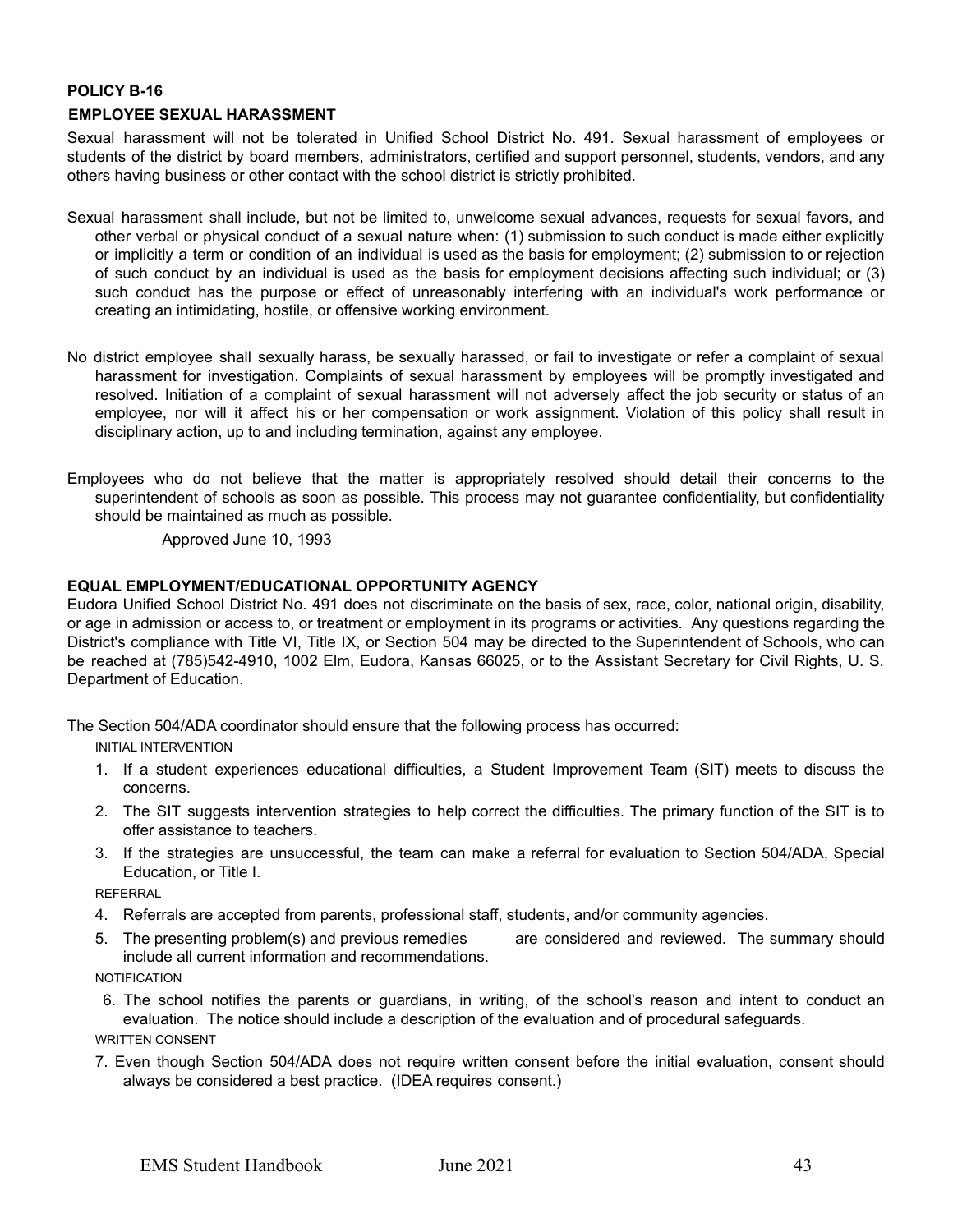#### EVALUATION

8. The school evaluates a student suspected of having disability before making an initial provision for services or any subsequent, significant change in his or her services.

**ELIGIBILITY** 

9. Section 504/ADA Team - a recommended strategy is to use the Student Problem Solving Team as the Section 504/ADA Team. The team meets and analyzes the evaluation data to determine if the individual has a mental or physical impairment that substantially impairs a major life activity and is in need of special accommodations services.

WRITTEN CONSENT

10. Even though Section 504/ADA does not require written consent before the initial service, consent should always be considered a best practice. (IDEA requires consent.)

**SERVICES** 

- 11. These factors were considered by a group of individuals knowledgeable about the student, disability, evaluation, and service options:
	- a. evaluation results;
	- b. Section 504/ADA eligibility;
	- c. the student's unmet needs;
	- d. services and/or accommodations based on eligibility; and
	- e. discuss and plan possible staff in-service

IMPLEMENTATION

- 12. The school staff makes the necessary accommodations/services to allow for the student's disability. Parents should be consulted and given opportunity for input regarding the accommodations.
- 13. The accommodations and/or services are implements.

REVIEW

14. Each student's accommodations and/or services are reviewed periodically.

#### <span id="page-43-0"></span>**GRIEVANCE PROCEDURES**

- A. The Board of Education has adopted the following resolution relating to Grievance Procedures:
	- 1. The Local Education Agency recognizes the right of employment and students to express their grievances and to seek a solution concerning disagreements arising from working conditions, employment practices or differences of interpretation of policy, which might arise between the LEA and its employees.
	- 2. The procedures for processing grievances shall be as follows:
		- a. Should a grievant or the representative feel, after oral discussion with the supervisor, that the grievances rights under LEA Policy have been violated, they may originate a grievance. The grievant and/or the representative shall, within 180 days of the date the grievance occurred, present the facts, in writing, to the proper supervisor, department hear or a designate representative of the LEA. The decision of such official shall be made, in writing to the grievant within ten (10) working days.
		- b. Should the grievant decide that the reply of the supervisor, department head or representative is unsatisfactory, the grievant shall, within ten (10) working days, submit an appeal to the chief school officer. The decision of the chief school officer shall be made, in writing, to the grievant or the representative within ten (10) days.
		- c. Should the grievant decide that the reply of the chief school officer is unsatisfactory, the matter may be appealed, with (10) working days, to a Grievance Committee that shall be established as follows:
			- 1. The grievant or the representative may designate one (1) member
			- 2. The chief school officer or the representative shall appoint one (1) member.
			- 3. The two members appointed, as provided in 1 and 2 above, shall agree upon a third member.
			- 4. In the event the grievant representative and the LEA representative cannot agree upon a third member of the Grievance Committee within a period of ten working days, the President of the local board shall designate a third member.
			- 5. The Grievance Committee, as provided in "c" shall meet within a period of ten (10) working days after the appointment of the third member of the Committee and set the matter for hearing and shall render its decision as promptly as possible. Decision of the Grievance Committee may be reached upon the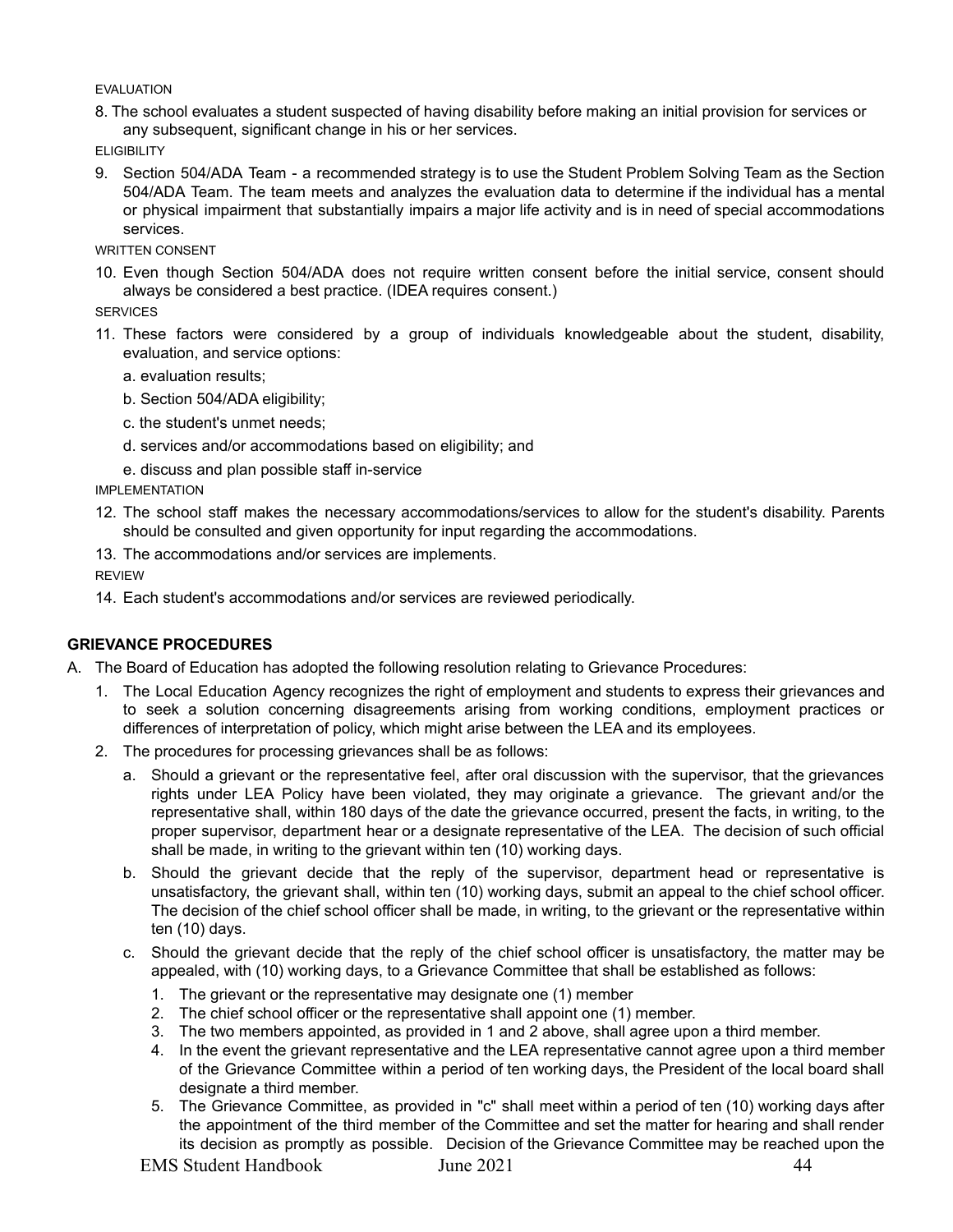concurrence of any two (2) of the three members.

- 6. The Grievance Committee shall keep a complete record of any hearing before it, including any exhibits or papers submitted to it in connection with the hearing and a complete transcript of any testimony taken. Upon rendering its decision, the complete record shall be filed in the office of the chief school office and shall be available to the grievant; the grievant's representative or the LEA's representative.
- d. In the event the decision of the Grievance Committee is unsatisfactory either the grievant or the chief school officer, either may, with ten (10) days after receipt of the decision of the Grievance Committee, file a written notice of appeal to the local Board of Education.
- e. Upon receipt of the decision of the Grievance Committee is unsatisfactory either the grievant or the chief school officer, either may, within ten (10) days after receipt of the decision of the Grievance Committee to be filed with the local Board of Education who shall review such record. The decision of the local Board of Education, upon such review, shall be final.
- f. If the decision is deemed unsatisfactory by complainant(s), a complaint of alleged discrimination may be filed with the:

**Kansas Commission on Civil Rights** Landon State Office Building, 8th Floor 900 Jackson, Suite 851 South Topeka, Kansas 66612-1258 **Equal Employment Opportunity** 911 Walnut, 10th Floor Kansas City, Missouri 64106

#### <span id="page-44-0"></span>**FERPA**

Family Education Rights and Privacy Act - Annual Notification Procedures in Educational Record Management (Annual Notice)

Under the provisions of the Family Educational Rights and Privacy Act (FERPA), parents of students and eligible students (those who are 18 or older) are afforded various rights with regard to educational records that are kept and maintained by USD #491. In accordance with FERPA, you are required to be notified of those rights, which include:

1. The right to review and inspect all of your student's or your own, if an eligible student, educational records, except those which are specifically exempt. Records will be available for your review within 45 days of the day the district receives your request for access.

2. The right to prevent disclosure of personally identifiable information contained in your student's or your own, if an eligible student, educational records to other persons, with certain limited exceptions. Disclosure of information from your educational records to others persons will occur only if:

a. we have your prior written consent for disclosure; b. the information is considered "directory information" and you have not objected to the release of such information; or c. disclosure without your prior consent is permitted by law.

The district may disclose, without your consent, personally identifiable student record information to school officials with a legitimate educational interest. A school official is a person employed by the school as an administrator, supervisor, instructor, or support staff member (including health or medical staff and law enforcement unit personnel); the school board (in executive session); a person or company with whom the school has contracted to perform a special task (such as an attorney, auditor, medical consultant, or therapist); or a parent or student serving on an official committee such as a disciplinary or grievance committee, or assisting another school official in performing his or her tasks. A school official has a legitimate educational interest if the official needs to review an education record in order to fulfill his or her professional responsibility or duties.

The district will disclose a student's education records to officials of another school district in which the student seeks or intends to enroll without your consent and without further notice that the records have been requested or forwarded.

3. The right to request that your educational records be amended if you believe the records are misleading, inaccurate, or otherwise in violation of your rights. This right includes the right to request a hearing at which you may present evidence to show why the record should be changed if your request for an amendment to your records is denied in the first instance.

4. The right to file a complaint with the Family Policy and Regulations Office at the U.S. Department of Education if you believe that USD #491 has failed to comply with FERPA's requirements. The address of this office is 400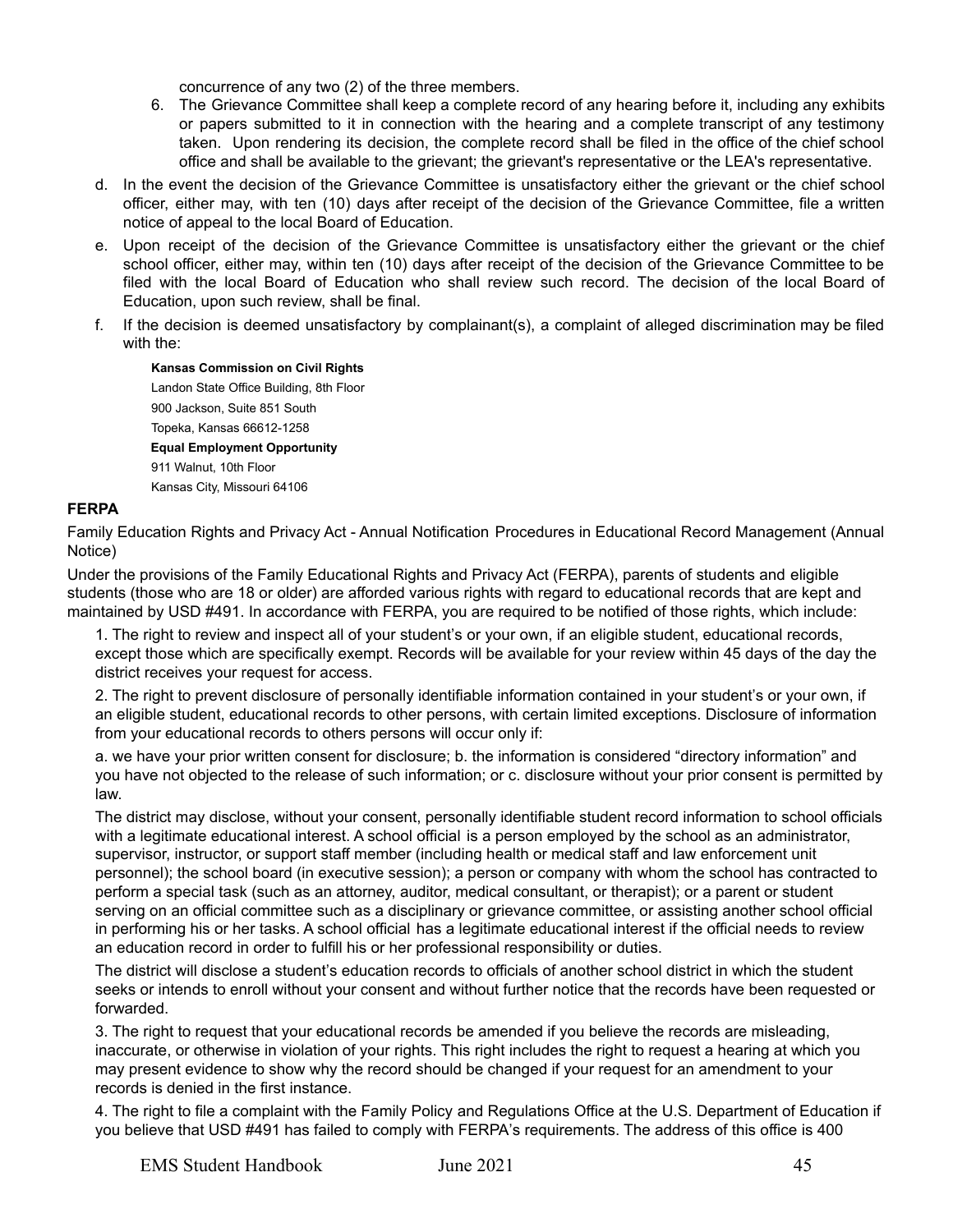Maryland Avenue SW, Room 4074, Washington, DC 20202-4605.

5. The right to obtain a copy of USD #491 policies for complying with FERPA. A copy may be obtained from the building principal or the superintendent's office.

Directory Information: For purposes of FERPA, USD #491 has designated certain information contained in educational records as directory information. This information may be disclosed for any purpose without your consent. This information can be disclosed without consent because it is the type of information that would not generally be considered harmful or an invasion of privacy if disclosed. The following information is considered directory information: name, address, telephone number, electronic mail address, date and place of birth, participation in officially recognized activities and sports, weight and height of members of athletic teams, dates of attendance, degrees, honors and awards received, the most recent previous school attended by the student, class designation or grade level, enrollment status (e.g., full-time or part-time), photographs, and video recordings.

You have a right to refuse to permit the designation of any or all of the above information as directory information. If you refuse, you must file written notification to this effect with USD #491 Superintendent's Office, 1310 Winchester Rd., Box 500, Eudora, KS 66025 on or before August 15th of each school year. If a refusal is not filed, USD #491 assumes you have no objection to the release of the directory information designated.

#### <span id="page-45-0"></span>**EAST CENTRAL KANSAS COOPERATIVE IN EDUCATION**

Federal and state laws guarantee "a free appropriate public education" to all children with disabilities, regardless of the severity. These laws apply to all children who are on Individual Education Plans (IEP).

**The East Central Kansas Cooperative in Education** provides special education to students' ages 3-21 with special needs in the **Baldwin, Eudora, and Wellsville School District**.

If you have questions or concerns about your child's needs and live in the Baldwin, Eudora, or Wellsville school districts, contact the East Central Kansas Cooperative in Education at 785-594-2737 or your school principal.

#### <span id="page-45-1"></span>**NOTICE TO PARENTS OF STUDENTS WITH DISABILITIES**

Student's files maintained by the East Central Kansas Cooperative in Education are considered to be confidential. Safeguards and procedures to govern access of pupil records to all parties have been established within the schools and the Cooperative Office. These procedures are consistent with the intent of the Family Education Rights and Privacy Act of 1974 (FERPA) as amended and the Individuals with Disabilities Education Act (IDEA). Special education files are maintained at the Cooperative Office by the director of the Cooperative and in each of the schools of participating districts by building principals. A list of the types and locations of educational records collected, used and maintained by the Cooperative as well as the officials responsible is available to parents or eligible students upon request.NOTE:

The policies as listed in this handbook are subject to revision at any time that the administration would see fit. Any rule which when broken violates civil laws must be reported to the local police department.

NOTE: The policies as listed in this handbook are subject to revision at any time that the administration would see fit. Any rule which when broken violates civil laws must be reported to the local police department.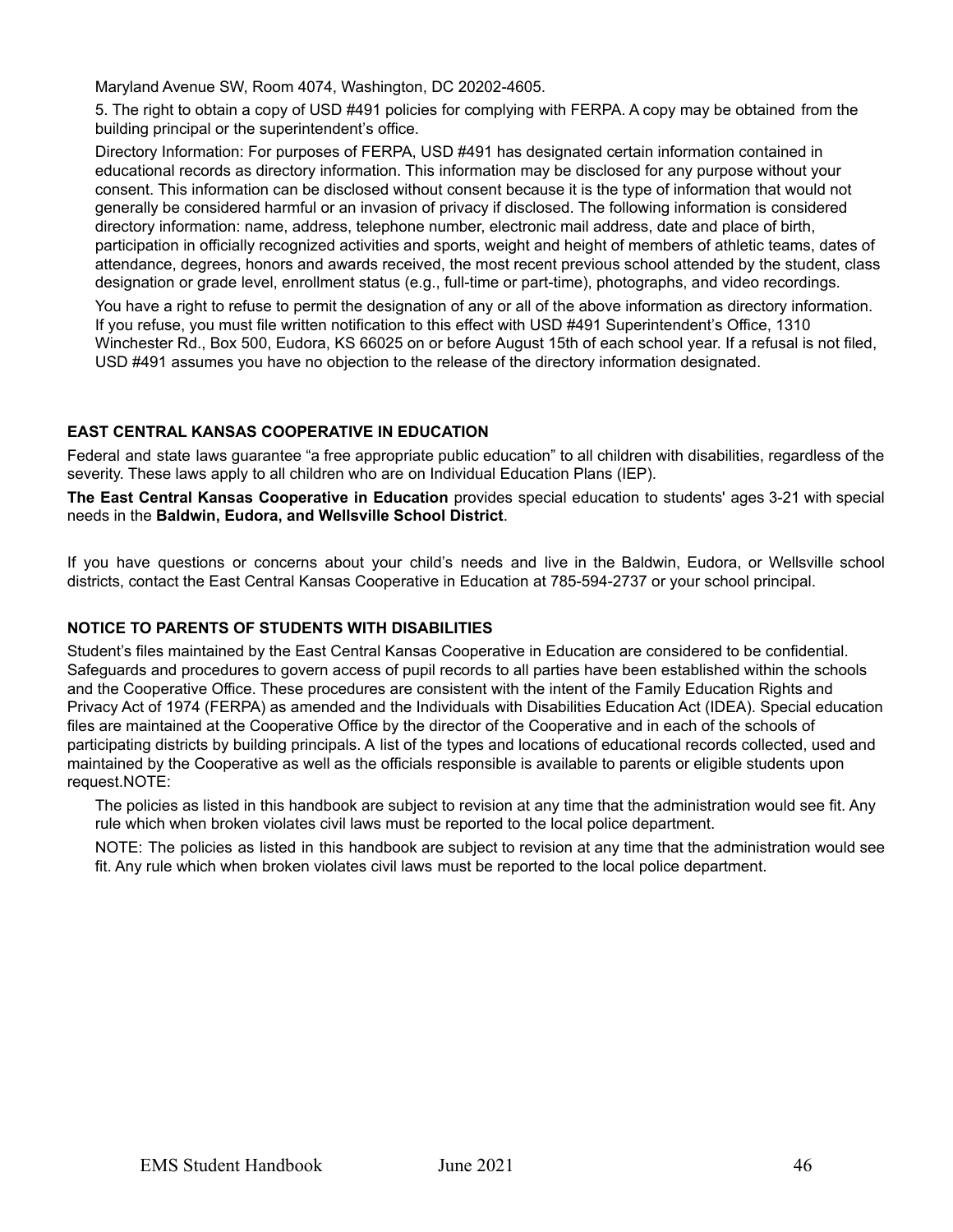#### **SUICIDE PREVENTION/INTERVENTION**

**POLICIES, PROCEDURES, and CRISIS RECOVERY PLAN**

#### **INTRODUCTION**

<span id="page-46-0"></span>One of the most important components of suicide prevention is awareness. All staff within the Eudora schools play an important role in suicide prevention by recognizing students when they are experiencing emotional difficulties. Understanding signs, symptoms and behaviors that indicate emotional turmoil is a critical first step. Consultation with and referrals to district mental health staff (school counselor, school social worker, and school psychologist) are initial interventions in accessing support when concerns for emotional and mental well-being arise. District mental health staff can assist with school intervention services and/or assist students and families with referrals to outside agencies.

#### **AWARENESS AND PREVENTION**

#### **Scope of Youth Suicide:**

In the state of Kansas, Suicide is the 2nd leading cause of death among persons aged 10-14 as well as persons aged 15-34. In 2014 in the state of Kansas, the following suicide rates were recorded:

- 454 reported suicides
- 15.7 suicides per 100,000 population
- 78.6% of all deaths by suicide are male
- 1 person dies by suicide every 20 hours in KS

In the United States during 2013 for students in grades 9-12:

- 17% of students seriously considered attempting suicide in the previous 12 months (22.4% of females and 11.6% of males)
- 13% of students made a plan about how they would attempt suicide in the previous 12 months (16.9% of females and 10.3% of males)
- 8% of students attempted suicide one or more times in the previous 12 months (10.6% of females and **5.4% of males)**
- 2.7% of students made a suicide attempt that results in an injury, poisoning, or an overdose that required medical attention (3.6% of females and 1.8% of males)
- For every completed suicide, 100-200 attempts are made.
- In 2013, over 180,000 youths aged 10-24 were hospitalized for self-inflicted injuries

#### **Risk Factors for Teen Suicide:**

- A key risk factor for all age groups is an undiagnosed, untreated, or ineffectively treated mental disorder.
- 9 out of 10 persons who die by suicide have a treatable mental health condition at the time of their death.

#### **Identifying Risk Factors in Teens:**

Identifying these warning signs in teens are a vital component to suicide awareness and prevention:

#### **Warning Signs:**

Talking About:

- Killing themselves
- Having no reason to live
- Being a burden to others
- Feeling trapped
- Unbearable pain
	- EMS Student Handbook June 2021 47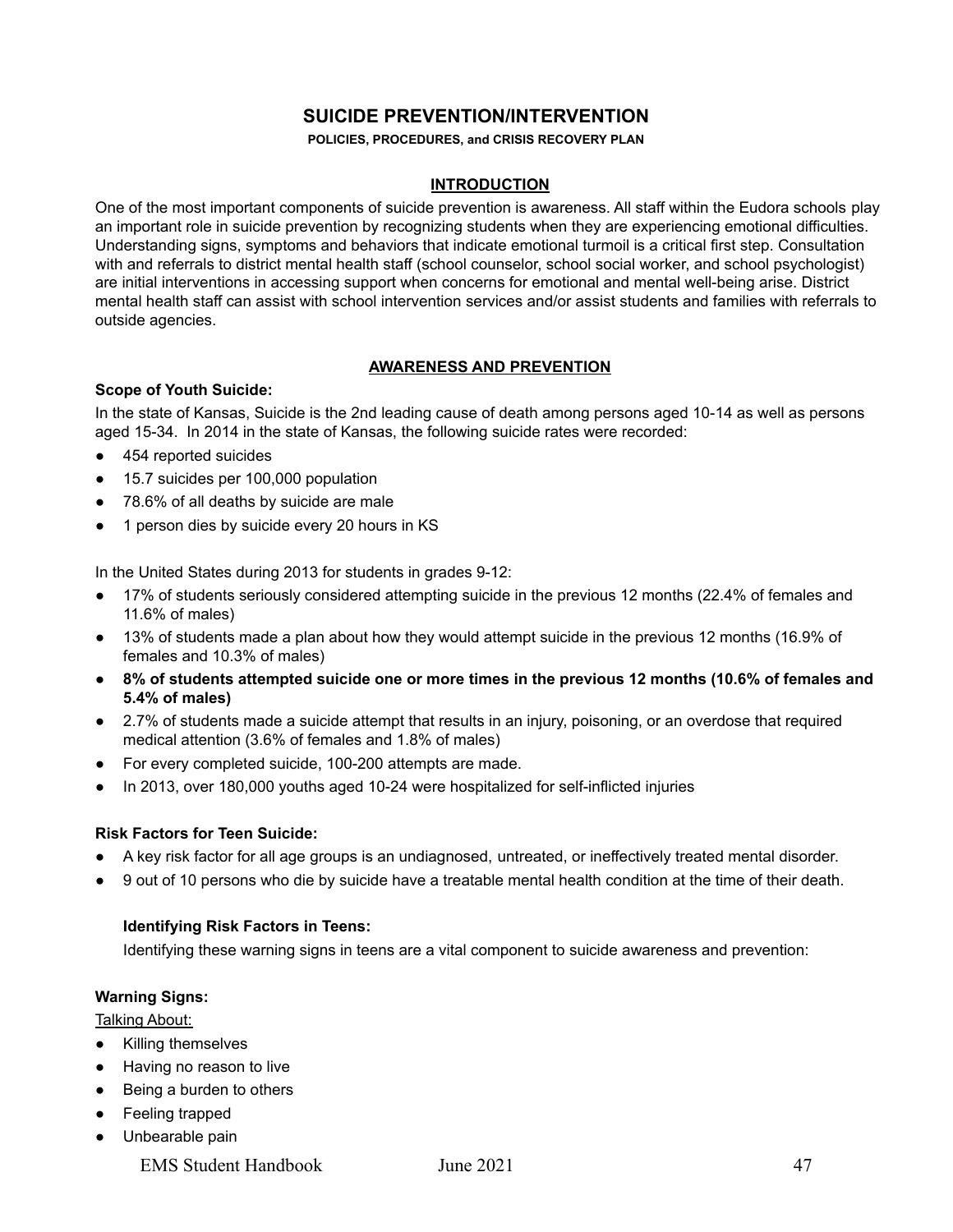#### Behavior Changes:

- Increasing use of alcohol and/or drugs
- Looking for a way to end their lives, such as searching online for means or materials
- Acting recklessly
- Self-destructive behavior
- Withdrawing from activities
- Isolating themselves from family and friends
- Sleeping too much or too little
- Visiting or calling people to say goodbye
- Giving away prized possessions
- Increasing aggressive behaviors
- Extreme passivity
- Declining grades
- Promiscuity

#### Mood Changes:

- Depression
- Loss of interest
- Rage
- Irritability
- Humiliation
- Anxiety
- Rejection
- Pessimism
- Pressure to achieve

Diagnosable Disorders:

- 90% of suicidal ideations had a diagnosable disorder, and over 96% of those who made non-lethal suicide attempts had at least one diagnosable disorder.
- Depressive disorders are the most common

#### **PERSONNEL RESPONSIBILITIES**

#### **All School Personnel:**

- Participate in the awareness training in order to provide support and referral information to a student at risk of suicide
- Develop awareness of at-risk symptoms, and report them appropriately
- Know the suicide awareness and prevention policy and procedures

#### **Teachers:**

- One of the biggest roles that teaching staff can play in suicide awareness and prevention is being a trusted adult:
	- Foster the emotional well-being for all students. Create a classroom environment of connectedness in the school community. Make students aware that adults and peers care about their well being as well as their learning.
	- Promote healthy behaviors in class, such as how to cope with difficult situations, how to increase resiliency, how to best seek help when needed.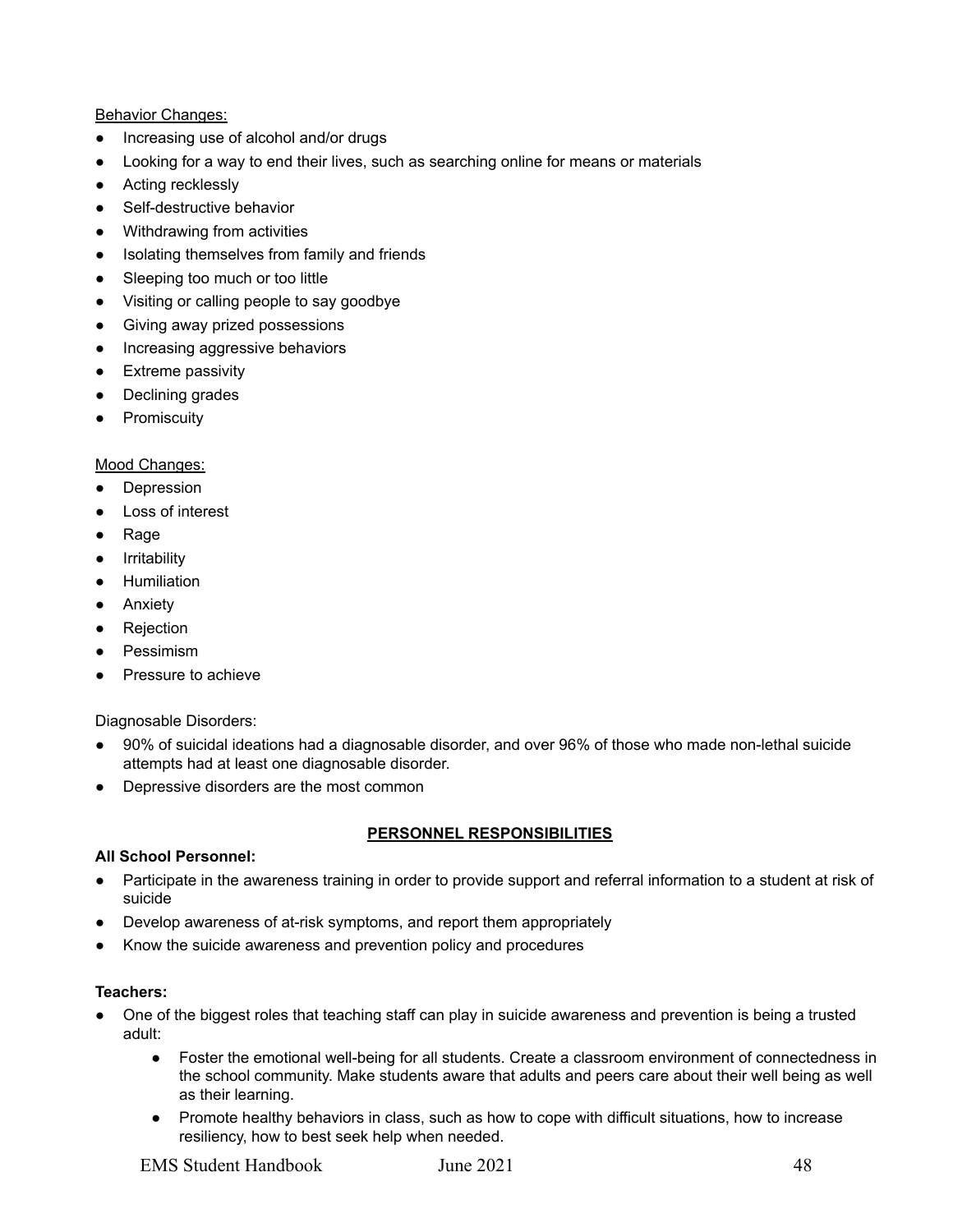- Be a person students can come to with problems. When they come to a teacher with suicidal thoughts, the teacher should report it to appropriate mental health personnel.
- When a student displays suicidal behaviors or warning signs, report immediately to appropriate school personnel.
- Know the suicide awareness and prevention policy and procedures
	- Make this information available to substitute teachers and other persons as needed Refer students to appropriate building professional for assessment and action

#### **The CARE Team (School Counselor, Social Worker, or Psychologist):**

- Maintain up-to-date knowledge of suicide prevention, intervention, assessment, and building procedures
- Provide suicide prevention information for building staff, students, and parents as needed
- Respond to referrals in an immediate and appropriate manner
- Contact parents
- Notify building administrator or designee
- Communicate with mental health support team as needed
- Contact appropriate resources

#### **The Building Administrator:**

- Provide supervision and administration as needed to ensure a successful school-wide Suicide Prevention Policy and Plan
- Designate Suicide Awareness Trainers
- With CARE team, develop building plan
- Ensure in-service is held yearly in the building
- Refer at-risk student to CARE team member as needed for assessment and action
- Ensure that parents have been contacted and documented
- Follow up that the student at-risk has received appropriate attention from professional school and community resources

#### **APPROPRIATE ACTION**

Remember, one of the biggest roles USD 491 employees plays in suicide prevention is to know the warning signs, and report to a member of the CARE team when you see warning signs:

- **F - Feelings** Expressing hopelessness about the future
- **A - Actions** Displaying severe/overwhelming pain or distress
- **C - Changes** Showing worrisome behavioral cues or changes in behavior (withdrawal from friends, changes in social activities, anger, hostility, changes in sleep)
- **T - Threats** Talking about/writing about/making plans for suicide
- **S - Situations** Experiencing stressful situations involving loss, stress, humiliations, trouble

#### **If a student displays they are an IMMEDIATE RISK for suicidal behavior:**

- Supervise the student constantly, or make sure the student is in a secure environment supervised by a caring adult, until he or she can be seen by mental health contact.
- Escort student to see the mental health contact.
- Provide any additional information to the mental health contact who is evaluating the student, so that you can help in the assessment process. That person will notify the student's parents if necessary
- A student is an IMMEDIATE RISK if he/she is: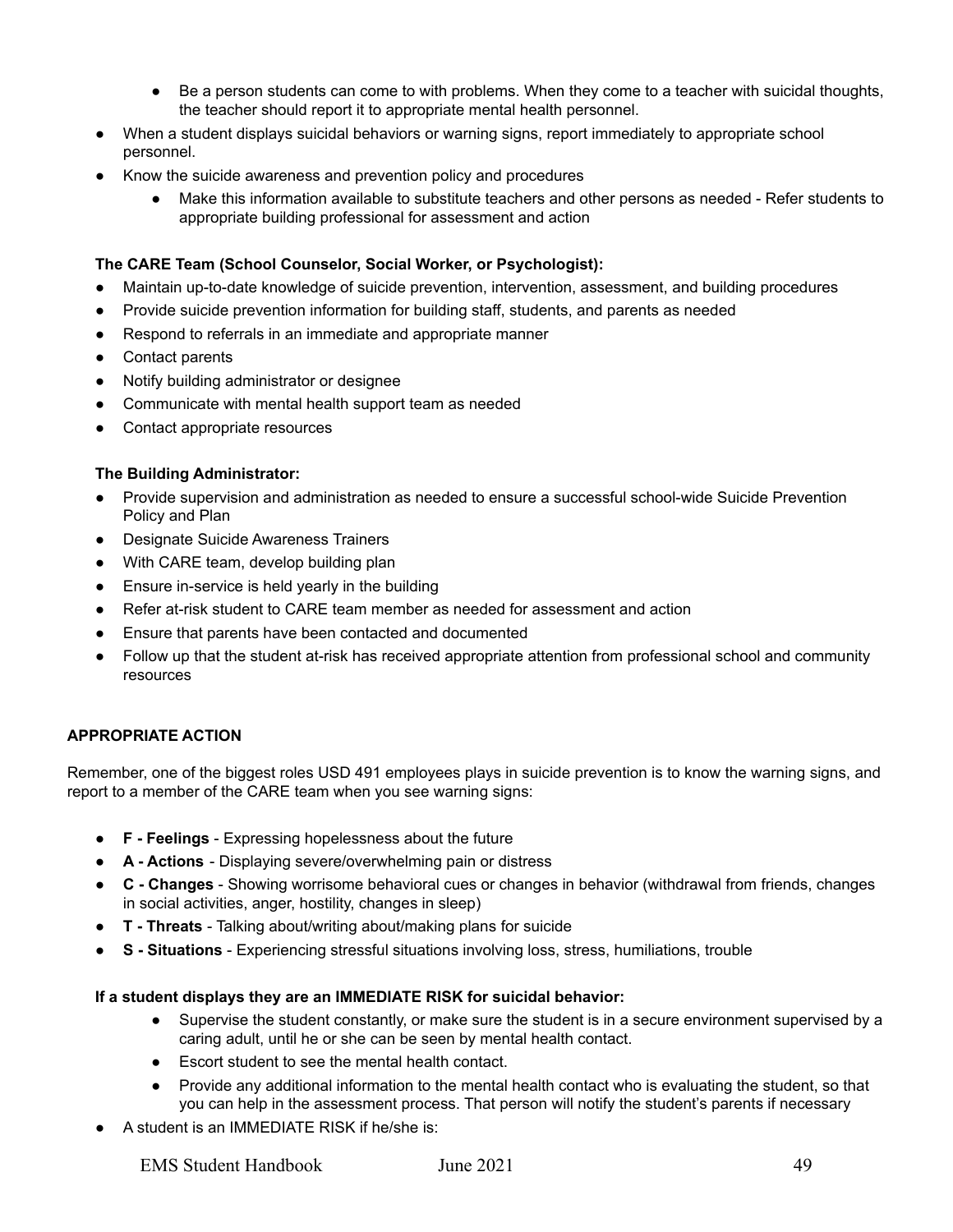- Talking about wanting to die or kill oneself
- Looking for a way to kill oneself, such as searching online or obtaining a gun
- Talking about feelings hopeless or having no reason to live

In the event that a student attempts, is reported to be at risk, or expresses a desire to complete a suicide, the staff should:

#### 1. **Secure student's safety**

#### a. **DO NOT LEAVE STUDENT ALONE NOR ALLOW STUDENT TO LEAVE SCHOOL UNACCOMPANIED**.

b. Notify the building mental health team member - school counselor, social worker, or psychologist

#### 1. **Staff Should**

a. Remain calm and avoid panic - Treat the concern as real, be patient and LISTEN - Be supportive, letting the student know she/he is doing the right thing in sharing the suicidal concern

b. Talk in a calm, non-accusatory manner.

c. Let the student know you care: focus on the concern for the student's well being, convey the student has value, and that you can empathize with their stress

d. Let student know you **cannot** keep their concern confidential, and that you need to talk with appropriate school personnel. It's important you communicate this to them, as well as focusing on that you want to assist them in getting help because you care about them.

e. Refer to school counselor, social worker or psychologist

#### 1. **Staff Should Not** - Dismiss the student's problems as trivial

- a. Judge or be critical Jump to overly quick or easy solutions
- b. Look for "causes" of the student's problem
- c. Be abrupt and hurried

#### 1. **The Mental Health Team Member Will**

- a. Notify parent (complete "Emergency Conference With Parents" form)
- b. Contact building administrator/designee
- c. Follow appropriate safety procedures
- d. Contact school resource officer or police department if warranted in the situation
- e. Document contacts with student/parent and all referral efforts

#### **COMMUNITY RESOURCES FOR SUICIDE SCREENING AND SERVICES**

| Headquarters              | Bert Nash Community Mental        | Lawrence Memorial Hospital |
|---------------------------|-----------------------------------|----------------------------|
| 24-Hr. Crisis Services    | Health                            | 24-Hr Services             |
| 785-841-2345              | 24-Hr. Emergency Services         | 785-749-6100               |
| Children, Adolescents and | 785-843-9192                      | Children, Adolescents, and |
| <b>Adults</b>             | Children, Adolescents, and Adults | Adults                     |